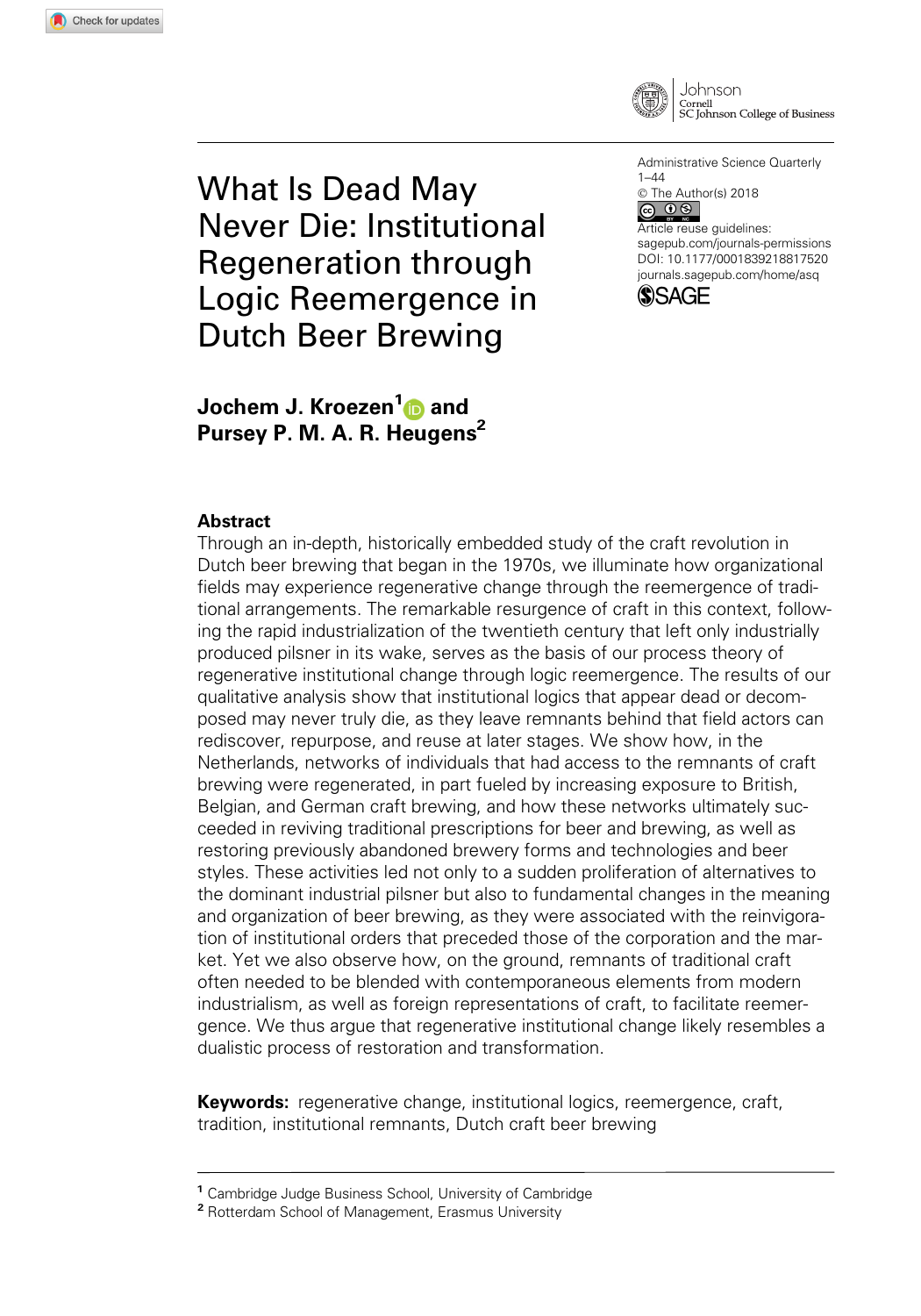Many organizational fields in which modernity has seemingly taken hold may experience a revival of traditional arrangements. Revival dynamics are visible in organizational fields as diverse as cattle farming (Weber, Heinze, and DeSoucey, 2008), retail banking (Marquis and Lounsbury, 2007), radio broadcasting (Greve, Pozner, and Rao, 2006), and whisky distilling (McKendrick and Hannan, 2014). Such cases pose a puzzle for institutional change theoreticians (Fligstein, 1991; Haveman and Rao, 1997; Meyer et al., 1997), who, following Weber (1958), have long depicted change as a process of modern institutional arrangements destroying and replacing traditional ones (Suddaby, Ganzin, and Minkus, 2017). Institutional change can thus paradoxically also occur through the reemergence of traditional arrangements that challenge modern ones. Although these processes are apparent in various studies (Carroll and Swaminathan, 2000; Weber, Heinze, and DeSoucey, 2008; Marquis, Huang, and Almandoz, 2011), we have yet to theorize how regenerative institutional change unfolds and how it is different from more progressive forms of institutional change.

Research on institutional logics—sets of societal- and field-level principles that are taken for granted and shape organizational behavior (Thornton, Ocasio, and Lounsbury, 2012)—offers a meta-theoretical perspective for understanding at least one path of institutional regeneration: that of reemerging institutional logics. According to this perspective, institutional change occurs when there is a shift in the relative dominance of institutional logics, which is associated with a change in the composition of the organizational field in terms of actors and their practices (Haveman and Rao, 1997; Oakes, Townley, and Cooper, 1998; Thornton and Ocasio, 1999). Previous research in this area has generally painted a picture of increasing modernization as the result of the growing influence of the logics of the market or the corporation at the expense of logics associated with family, religion, community, or the professions, which previously dominated fields (Thornton and Ocasio, 1999; Lounsbury, 2002; Thornton, Ocasio, and Lounsbury, 2015).

Regenerative institutional change thus refers to shifts that occur due to the reemergence of logics that had previously experienced decline and decomposition due to modernization. The development of the grass-fed livestock market in the U.S. as a result of the revival of traditional farming practices (Weber, Heinze, and DeSoucey, 2008) suggests a reemergence of particular logics that had previously dwindled in importance due to a shift toward industrial agriculture. The microradio movement in the U.S. spurred the reemergence of communal, religious, and educational radio stations by way of restoring low-power radio technology that had previously been abandoned as a result of increasing corporate concentration and federal regulation (Greve, Pozner, and Rao, 2006). And the reemergence of community banks in areas in the U.S. that were previously subject to acquisition activity by large national banks (Marquis and Lounsbury, 2007) also suggests that shifts toward particular logics can be reversed. Yet in spite of these empirical examples, we lack theory that explains how decomposed institutional logics might reemerge.

While it has been acknowledged that logics leave behind traces as they decompose (Schneiberg, 2007; van Gestel and Hillebrand, 2011; Raynard, Lounsbury, and Greenwood, 2013), we need studies documenting when and how such institutional remnants (Dacin and Dacin, 2008) may facilitate logic reemergence and field-level change at later stages. This is an important issue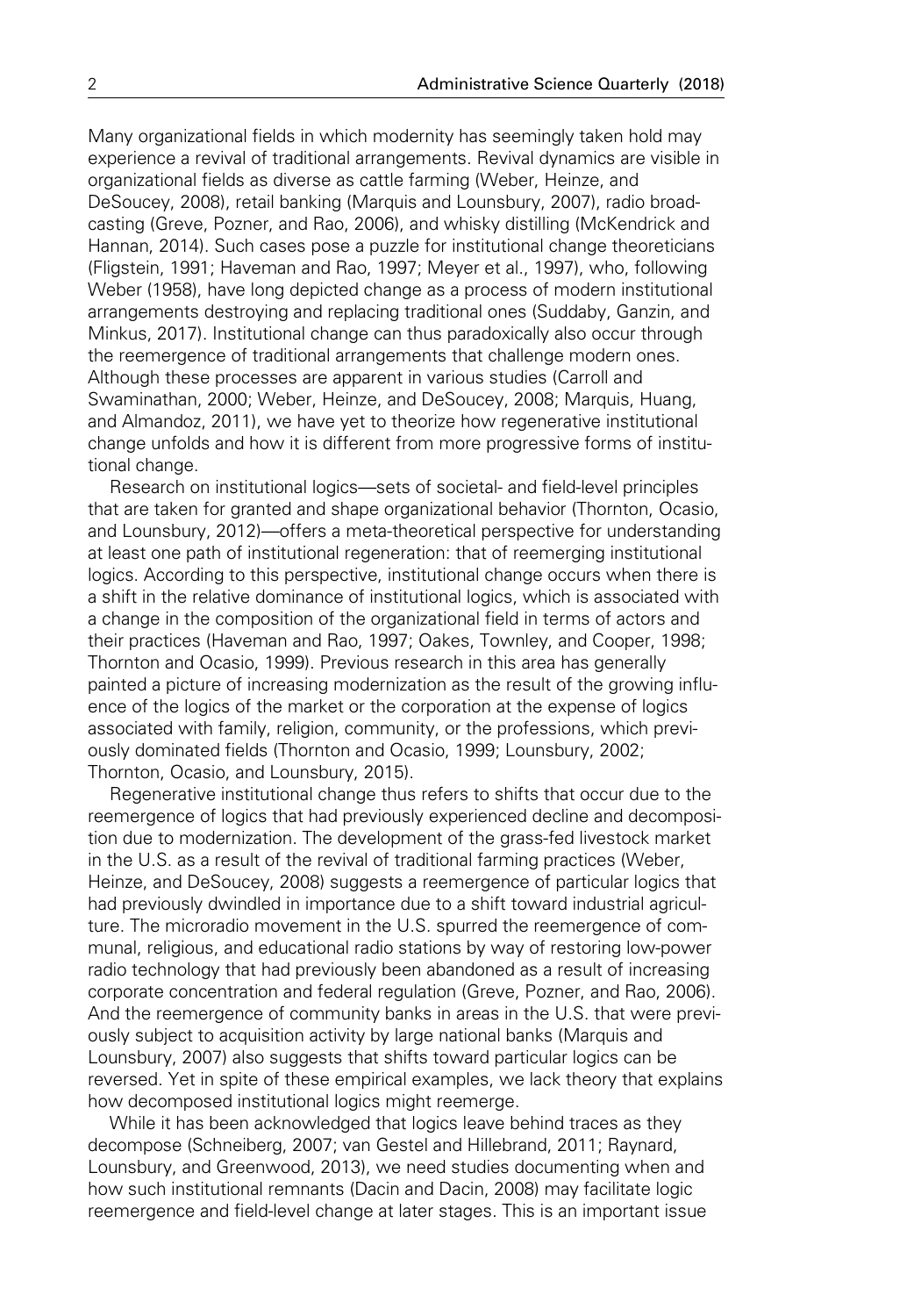for research on institutional change, as our current understanding of this phenomenon is largely based on studies of progressive forms of change (Suddaby, Ganzin, and Minkus, 2017). The typical study describes cases of change as involving the introduction of novel elements into established settings (Zietsma et al., 2017). As a result, the alternative institutional change path that involves the revival of elements from the past, although apparent in a variety of cases, remains poorly understood (cf. Schneiberg, 2007: 71).

To examine how decomposed logics reemerge to fuel field-level change, we conducted an in-depth, historically embedded study of the revival of craft in the Dutch beer-brewing industry. This represents an extreme case (Siggelkow, 2007) of regenerative institutional change, as the craft revival followed an extensive period of total domination by industrial brewing. Whereas at the beginning of the nineteenth century there were still nearly a thousand traditional beer breweries in the Netherlands, the number of independent producers was reduced to about 500 by 1900 (Hoelen, 1952; Simons, 1992; Unger, 2001), 100 by 1940 (Hoelen, 1952; Simons, 1992), and 13 by 1980 due to industrialization and subsequent concentration. As graphed in figure 1, however, the craftbrewing revolution has contributed to a rapid resurgence of the population of breweries since. We use observations from our study to inductively describe the process of craft revival in this context and develop a theoretical model of regenerative institutional change through logic reemergence.

Figure 1. Number of beer breweries in the Netherlands, 1819–2016.

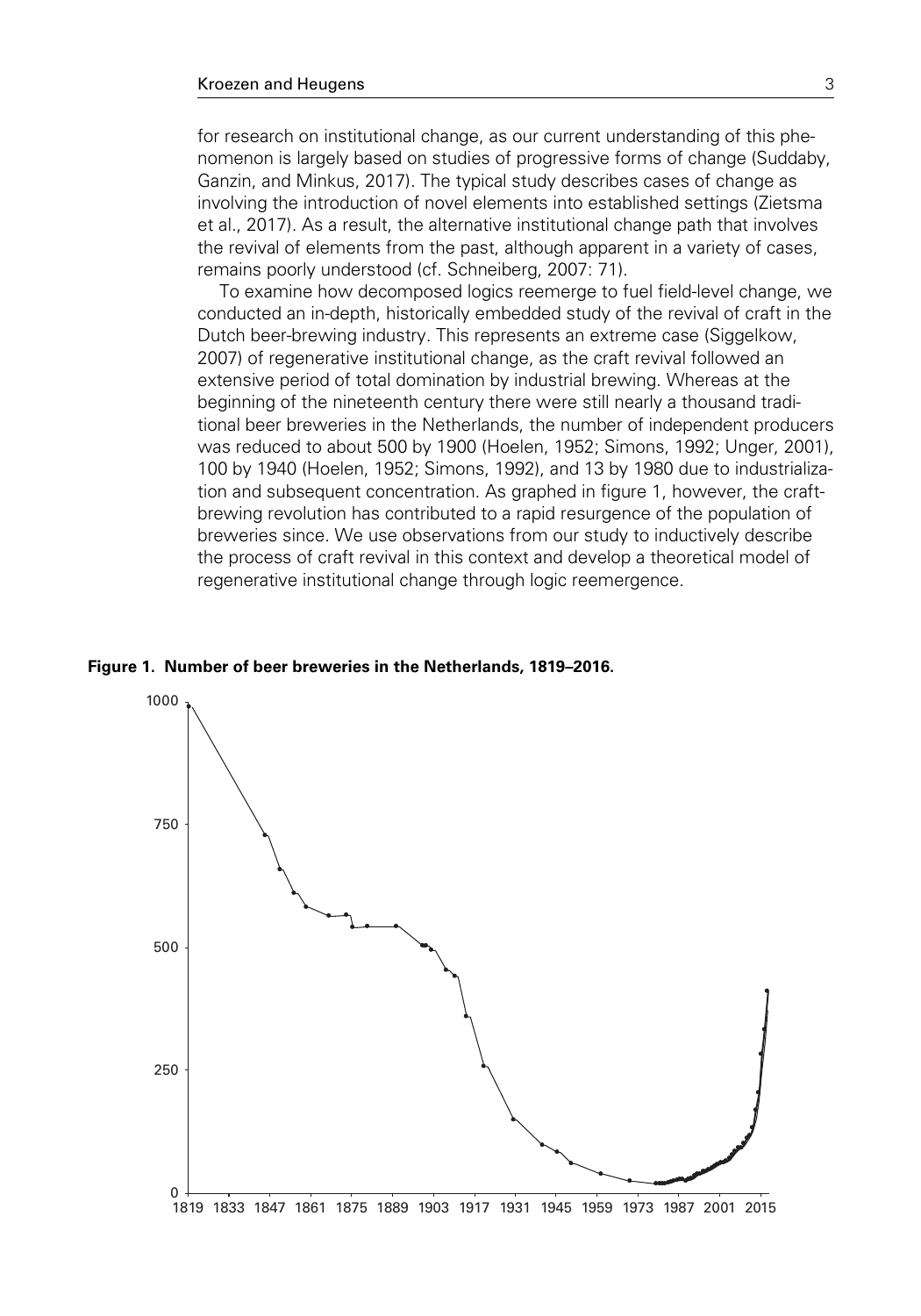# INSTITUTIONAL CHANGE, INSTITUTIONAL LOGICS, AND INSTITUTIONAL REMNANTS

### Change through Shifts in Institutional Logics

In the past two decades, research on institutional change has proliferated, making it one of the core areas in organization theory (Micelotta, Lounsbury, and Greenwood, 2017; Zietsma et al., 2017). Whereas early theorizations of the process depicted institutional change as occurring when exogenous shocks force actors embedded in stable and homogenous institutional environments to adapt (Meyer, 1982; Ruef and Scott, 1998; Sine and David, 2003), recent theorizations have developed increasingly fine-grained accounts that reveal multiple different pathways for institutional change. We now understand institutional change as occurring through various kinds of shifts in the institutional logics that structure a particular societal sphere (Thornton and Ocasio, 1999; Micelotta, Lounsbury, and Greenwood, 2017; Ocasio, Thornton, and Lounsbury, 2017).

Institutional logics are collective, taken-for-granted organizing principles that guide embedded actors. They are co-constituted phenomena, as they follow from both societal-level "institutional orders," such as the market or professions (Friedland and Alford, 1991; Thornton and Ocasio, 1999; Thornton, Ocasio, and Lounsbury, 2012), and from organizational field-level practices (Lounsbury and Crumley, 2007; Smets, Morris, and Greenwood, 2012; Gawer and Phillips, 2013). Field-level logics are embedded in broader societal-level logics, with the former being contextualized instantiations of elements that may or may not span multiple institutional orders (Wright and Zammuto, 2013). For example, Nigam and Ocasio (2010) analyzed the emergence and adoption of a logic of ''managed care'' in the U.S. hospital field, which combined elements of societal-level market, corporation, and professions logics to shape the organization of hospitals.

Institutional logics encompass multiple elements. They are principally defined in terms of ideational elements (Friedland and Alford, 1991; Thornton and Ocasio, 2008; Nigam and Ocasio, 2010) that provide actors with the cognitive and normative tools, such as implicit schemas and norms and explicit vocabularies of practice (Loewenstein, Ocasio, and Jones, 2012; Thornton, Ocasio, and Lounsbury, 2012; Ocasio, Loewenstein, and Nigam, 2015), to make sense of their environment and to identify, express, and justify particular means and ends (Ranson, Hinings, and Greenwood, 1980; Rao, Monin, and Durand, 2003; Suddaby and Greenwood, 2005). With institutionalization, however, logics become more than norms, schemas, and vocabularies; they begin to involve material embodiments representing these ideational elements (Nigam and Ocasio, 2010). These embodiments may include concrete practices, specified organizational roles or structures, and even technical or symbolic objects (Thornton, Ocasio, and Lounsbury, 2012; Jones, Boxenbaum, and Anthony, 2013). Once institutionalized, logics can therefore be understood as unique sets of ''means–end couplets'' guiding actors' motivation, cognition, and behavior (Friedland, 2002: 383). For example, Haveman and Rao (1997: 1613) observed that, in the context of the U.S. thrift industry, forms of organizing like ''membership rules, governance structures, financial-intermediation technologies and products . . . could not be decoupled from their institutional logics.''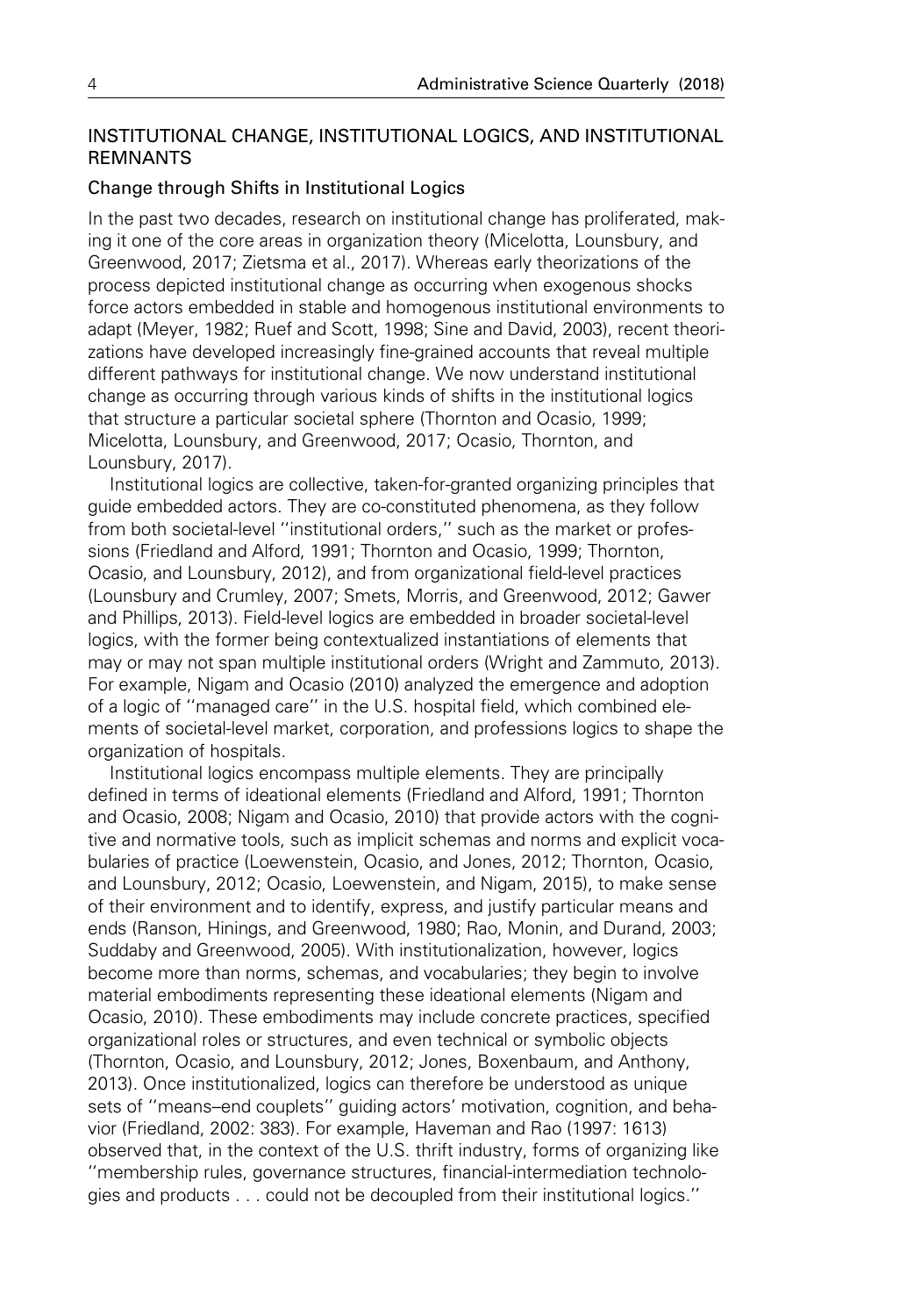The institutional logics perspective has proven useful for understanding processes of institutional change, as it can facilitate identification of both macroand micro-level dynamics and allow for the theorization of ''cross-level effects'' (Thornton, Ocasio, and Lounsbury, 2012: 18). Macro-level dynamics may involve changes to the broader interinstitutional system that structures society, which may have trickle-down effects in particular fields. For instance, institutional theorists have observed how many fields have become increasingly dominated by a market logic due to broader forces such as progressivism, globalization, and financialization (Haveman and Rao, 1997; Davis, 2009; Thornton, Ocasio, and Lounsbury, 2015). Micro-level dynamics, in contrast, may involve the everyday work of actors carrying particular institutional logics, which may alter the balance between the different field-level logics that structure organizational fields (Zietsma and Lawrence, 2010; Goodrick and Reay, 2011; Smets, Morris, and Greenwood, 2012). By providing a multilevel lens on institutional change processes (Thornton, Ocasio, and Lounsbury, 2012), the institutional logics perspective allows for more fine-grained explanations of institutional change across multiple ideal-typical dimensions (Micelotta, Lounsbury, and Greenwood, 2017; Zietsma et al., 2017).

Progressive vs. regenerative institutional change. Previous research, which has predominantly documented progressive forms of institutional change (Suddaby, Ganzin, and Minkus, 2017; Zietsma et al., 2017), has shown how modernization typically involves a process of logic replacement, as in the case of the U.S. higher education publishing industry in which a market logic came to supplant an editorial logic associated with the professions (Thornton and Ocasio, 1999). In other cases, progressive institutional change may lead to logic blending, such as in the legal services field, in which idiosyncratic local logics were merged into a global logic with the advent of global law firms (Smets, Morris, and Greenwood, 2012). Progressive institutional change is thus commonly portrayed as being fueled by exogenous institutional elements.

Other research, however, indicates that institutional change can also take more regenerative forms through the reemergence of traditional logics (Greve, Pozner, and Rao, 2006; Marquis and Lounsbury, 2007; Schneiberg, 2007; Weber, Heinze, and DeSoucey, 2008), suggesting that the seeds for change may at times be found by looking inward and backward to institutional elements from the past (Schneiberg, 2007). Regenerative change likely unfolds, at least in part, through mechanisms that are distinct from reported processes of progressive logic replacement or blending. But in spite of the phenomenological evidence that institutional change often has cyclical tendencies (Thornton, Jones, and Kury, 2005; van Gestel and Hillebrand, 2011; Nicolini et al., 2016), this alternative pathway of institutional change awaits further theorization. We find inspiration for this theorization effort in a small set of studies that hint that decomposed institutional logics leave behind remnants that may continue to play some role in field-level dynamics long after they have been put aside.

# Decomposed Logics and Institutional Remnants

Most notably, Schneiberg (2007: 48, 61) observed how, in U.S. infrastructure industries, alternative logics to the dominant market logic and ''large-firm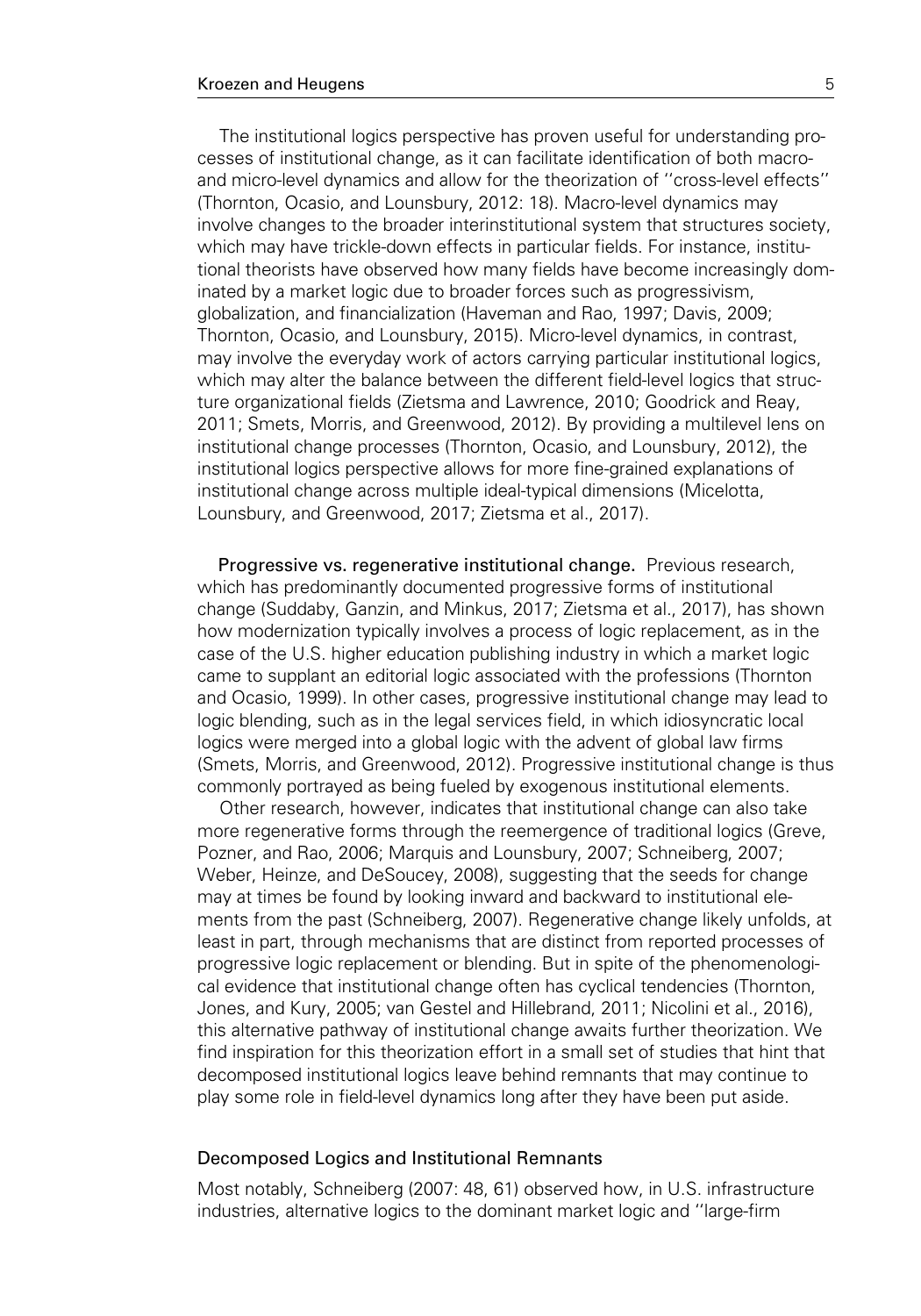corporate capitalism'' that appeared to be defeated during ''the era of corporate consolidation'' never truly disappeared. Instead, ''something [was] being passed on or down over time'' that allowed ''those seeking to organize alternatives to for-profit corporations . . . to piggyback on the legacies, bits and pieces of alternatives'' produced during previous time periods (Schneiberg, 2007: 64). Greve and Rao (2012) and Raynard, Lounsbury, and Greenwood (2013) made comparable observations in the context of Norwegian nonprofits and Chinese corporate social responsibility (CSR) initiatives. Collectively, these studies suggest that institutional logics make imprints on their environments that may outlast them when they decompose.

When we define institutional logics as coherent sets of ideational and material elements that guide behavior, we can define the imprints left behind by decomposed logics as institutional remnants that resemble sets of ideational and material elements that are no longer coherent and that have ceased to guide behavior. Although such remnants can dissolve entirely and may thus never be rediscovered, in practice they often remain conserved in the form of ''mnemonic traces'' (Olick and Robbins, 1998; Mena et al., 2016) that may ''serve as important touchstones for future retrieval and reinterpretation'' (Ocasio, Mauskapf, and Steele, 2016: 679). We can distinguish among three such traces: texts, memories, and artifacts (cf. Schultz and Hernes, 2013; Ocasio, Mauskapf, and Steele, 2016).

The remnants of a decomposed institutional logic can persist in the form of texts that may preserve both its ideational and material components. For example, texts stemming from pre-industrial societies offer insight into ideational elements like traditional values and beliefs, as well as access to material elements like traditional regulations, technologies, organizing templates, and concrete depictions of organizational structures and practices (e.g., Kieser, 1989; Khaire, 2011; Crone, 2015). Institutional remnants can also endure in the form of orally conveyed memories capturing a picture of the ideational and material components of a decomposed logic. For example, individuals and communities that have witnessed processes of industrial concentration may nurture memories of a pre-industrial society, which, depending on circumstances, may also produce feelings of symbolic or material loss associated with the perceived marginalization of their cultural and societal roles due to institutional logic shifts (e.g., Greve, Pozner, and Rao, 2006; Marquis and Lounsbury, 2007; Suddaby, Ganzin, and Minkus, 2017). Finally, institutional remnants can be found in the form of scattered physical artifacts left behind by the dissolved organizational carriers of a decomposed logic, representing and preserving its material components. For example, underneath the observable elements associated with modern arrangements remain the relics of traditional arrangements, such as traditional names or logos, buildings, repurposed production sites, or abandoned but conserved tools (e.g., Stigliani and Ravasi, 2007; Ravasi and Phillips, 2011; Hatch and Schultz, 2017). All forms of remnants are likely to persist in incomplete and fragmented fashion, however, and are thus unlikely to convey a coherent logic that can inspire collective action.

Research suggests that institutional remnants are sometimes actively maintained by actors who could be considered ''custodians'' (Dacin and Dacin, 2008; Howard-Grenville, Metzger, and Meyer, 2013; Dacin, Dacin, and Kent, 2018) and who may be embedded in larger ''mnemonic communities'' (Halbwachs, 1992; Zerubavel, 1996; Mena et al., 2016). In organizational fields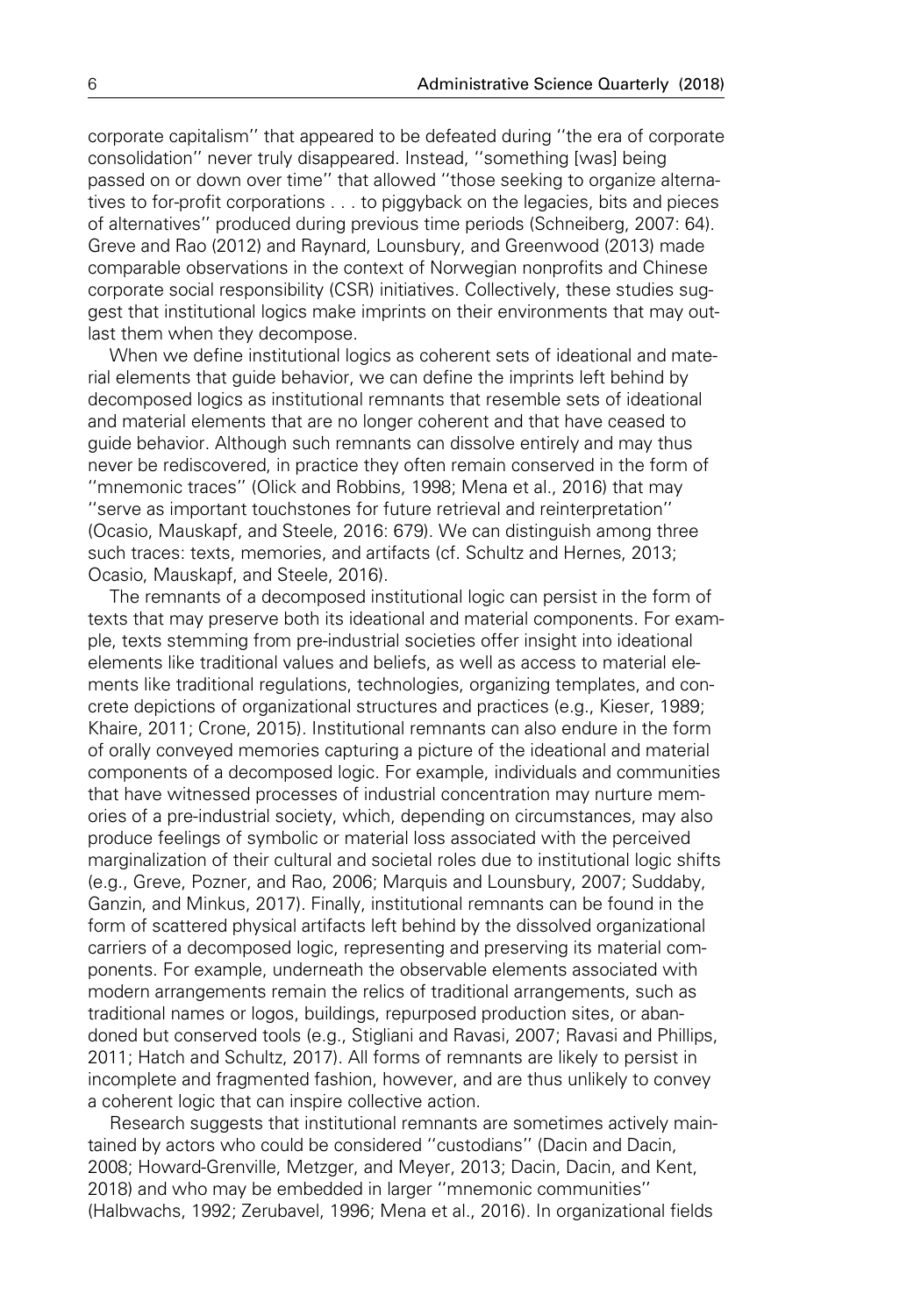first experiencing logic decomposition, such custodians may be visible in relatively marginalized positions, from which they continue to conserve alternative ideational and/or material logic elements by adhering to traditional organizational forms and practices (Schneiberg, 2007). In a subsequent stage of decomposition, logic elements are no longer actively embodied in organizational forms and practices, but custodians may still be found in the form of dormant organizational actors (Kozhikode, 2016) who have ceased to actively embody the decomposed logic yet have built ''abeyance structures'' preserving social networks and vocabularies (Taylor, 1989) through which they continue to maintain various logic elements in a coherent fashion. This facilitates easy retrieval that could enable quick reactivation depending on environmental circumstances (Taylor, 1989; Kozhikode, 2016). In advanced stages of decomposition, institutional remnants are no longer maintained by marginalized or dormant actors and instead remain in a forgotten state until rediscovery or unnoticed demise.

Although previous research has thus pointed to the relevance of institutional remnants for contemporaneous institutional processes and has developed some relevant theory around the maintenance of partially decomposed logics by marginalized or dormant actors, few studies have attempted to develop a dedicated theory of institutional logic reemergence (cf. Thornton, Ocasio, and Lounsbury, 2012: 13). Specifically, we do not yet fully understand how decomposed institutional logics may reemerge at later stages to cause change in organizational fields.

# METHOD

# Research Context: Institutional Regeneration in Dutch Beer Brewing

We address this gap through a historically rich qualitative study of the reemergence of craft in Dutch beer brewing.<sup>1</sup> This setting represents an extreme case, since the traditional craft-brewing logic reemerged after it had been fully replaced by modern industrial brewing.

Traditional craft brewing. Dutch beer brewing historically evolved as a typical craft industry (Kieser, 1989; Thornton, 2002; Crone, 2015) in which fieldlevel instantiations of the institutional orders of the family, community, religion, and the guilds functioned as custodians of craft. Traditional breweries were small, manually operated, and owned by skilled craftsmen.<sup>2</sup> Craft was such a dominant logic in the field that the industry was historically slow to develop the distinction between wealthy owners and dependent workers typical of many other industries (Unger, 2001: 159, 213). Most large breweries were run by families that owned multiple brewing businesses (Philips, 1999), and the crossgenerational transmission of brewing skills often relied on family ties. Traditional brewing was thus rife with conservative forces for maintaining community- and family-specific brewing practices, resulting in traditional

<sup>1</sup> A more detailed description of the field's history can be found in Online Appendix A [\(http://journals](Undefined namespace prefix) [.sagepub.com/doi/suppl/10.1177/0001839218817520\)](Undefined namespace prefix).

<sup>&</sup>lt;sup>2</sup> When it was still a cottage industry, brewing was very much a practice engaged in by craftswomen. With commercialization it increasingly became a business that was dominated by men, but women continued to make up at least 10 percent of the brewer population throughout the ages (van Dekken, 2010).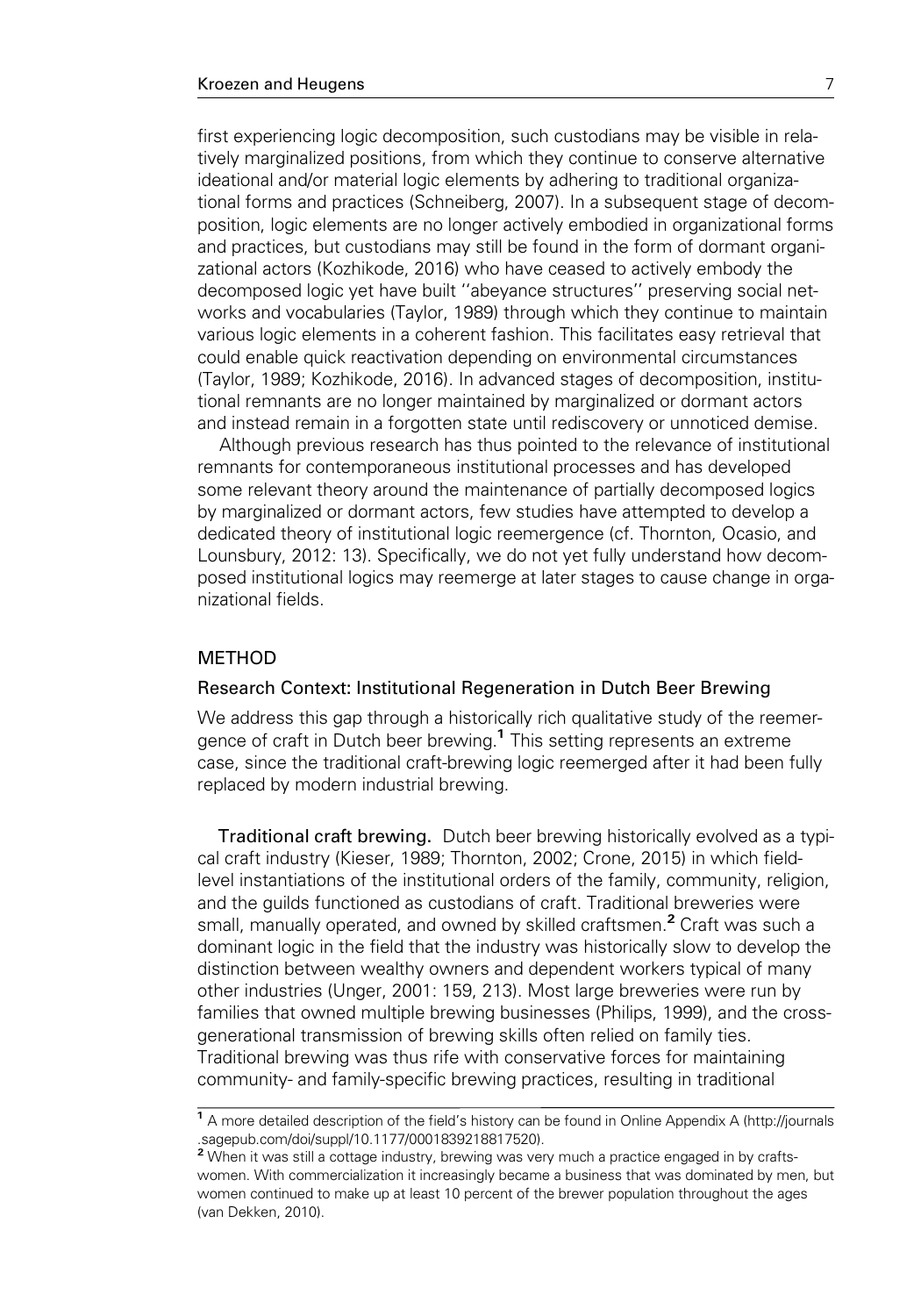breweries producing a vast variety of beer styles with considerable differences across geographies (Unger, 2001: 124–125, 128–129; Mulder, 2017). This variety persisted until the beginning of the twentieth century (Schippers, 1992). As an ideal type, traditional craft brewing thus involved a concern with maintaining community- and family-specific brewing practices; handwork and small-batch production; and a degree of mysticism around the brewing process, which depended on the difficult-to-obtain tacit skills of brewmasters, who tended to enjoy high status in their communities.

Modern industrial brewing. The Industrial Revolution, the invention of the corporation, and substantial improvements in the transportability of perishable goods ultimately enabled both the proliferation of modern industrial breweries and the emergence of a very different institutional logic around the turn of the twentieth century. Although there were many other examples, Heineken is the epitome of industrial brewing. It was established in 1864, when the son of a trader in cheese and butter acquired a struggling traditional brewery that had recently become a limited liability company. Heineken quickly developed into one of the largest breweries globally by focusing on mass production of industrial lager. The economic rationalization of beer brewing by Heineken and others led to a dramatic homogenization of products (Jansen, 1987; Philips, 1999), such that by 1980 all of the beer produced in the Netherlands could be classified as industrial lager and traditional breweries had failed en masse (Hoelen, 1961; Schippers, 1992; Unger, 2001).<sup>3</sup> As an ideal type, modern industrial brewing involved a concern with profit, market power, and economies of scale; an automated and standardized brewing process; and a highly rational approach to the organization of production and sales, in which brewmasters became operations managers who were hierarchically subjected to financial and sales managers. Table 1 contrasts the ideal-typical logics of traditional craft and modern industrial brewing.

Remnants of the decomposed craft-brewing logic. The dominance of the large industrial brewers led to substantial diminishment and, ultimately, dissolution of the roles of field actors who used to carry traditional craft brewing. But this decomposed logic left behind institutional remnants that continued to be at least partially conserved, examples of which we provide in table 2. We distinguish between ideational and material remnants and differentiate among three types of mnemonic traces through which these remnants were conserved: memories, texts, and artifacts. Examples of institutional remnants that ended up playing an important role during subsequent processes of regeneration were abandoned schemas and rules around community-specific traditional beer styles, discarded technical objects such as traditional brewery buildings or brewing plants, and memories of deflated roles such as brewmaster or brewing family. The evidence in table 2 is not exhaustive, since our observations are likely skewed toward remnants that ultimately were recorded or recollected. In addition, we have ascribed examples of institutional remnants to specific types of mnemonic traces, while acknowledging that institutional remnants often

<sup>&</sup>lt;sup>3</sup> See Online Appendix B for an overview of the Dutch product demography in 1980.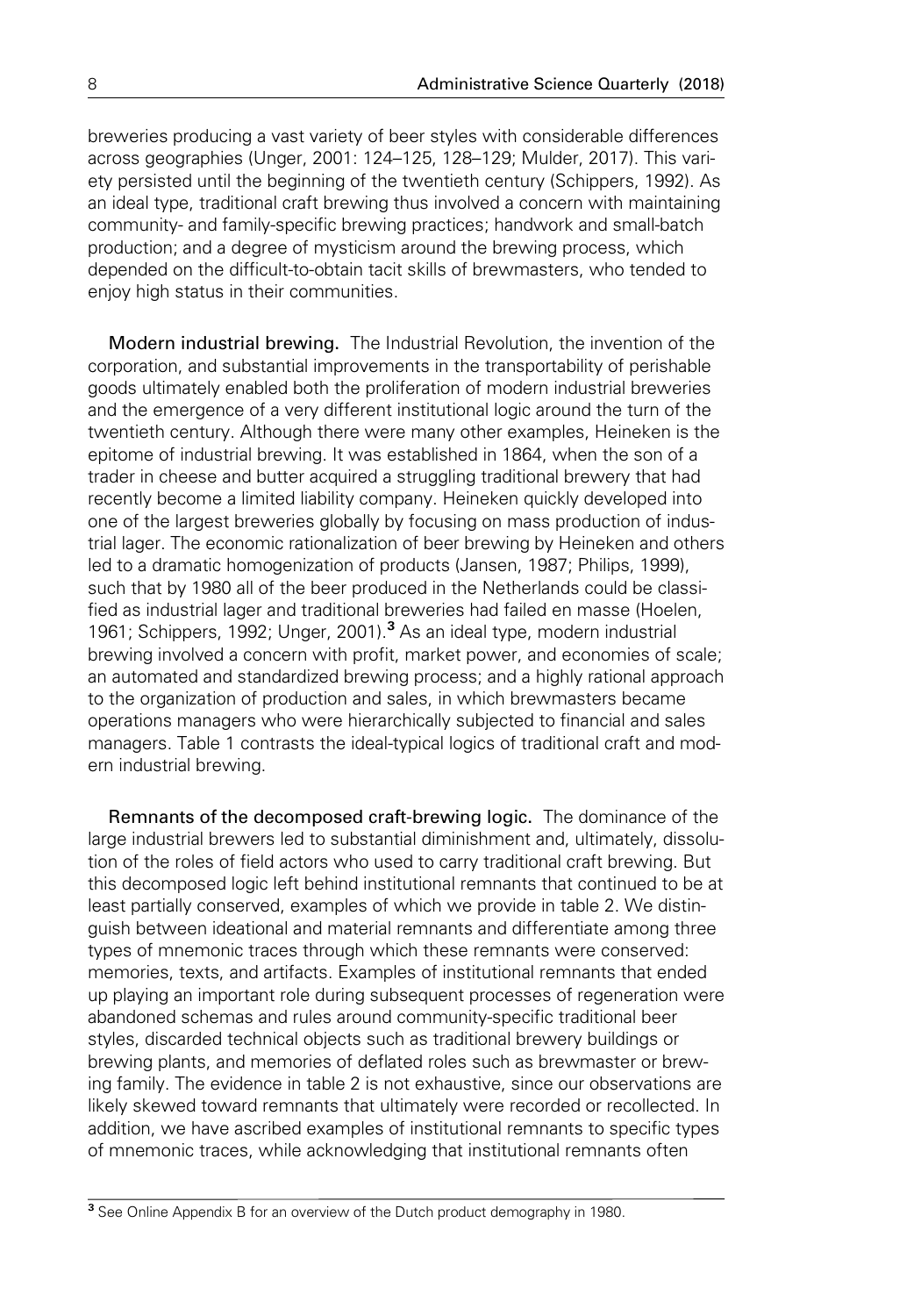|                                            | <b>Traditional Craft Brewing</b>                                                     | <b>Modern Industrial Brewing</b>                                                                                                          |  |  |  |
|--------------------------------------------|--------------------------------------------------------------------------------------|-------------------------------------------------------------------------------------------------------------------------------------------|--|--|--|
| Associated societal-level logics           | Family, community, religion,<br>traditional professions (guilds)                     | Market, corporation                                                                                                                       |  |  |  |
| Root metaphor (organizing principle)       | Brewing as tradition                                                                 | Brewing as business                                                                                                                       |  |  |  |
| Taken-for-granted ideational elements      |                                                                                      |                                                                                                                                           |  |  |  |
| Producer mission                           | Tradition driven: Maintaining<br>community- and family-specific<br>brewing practices | Sales driven: Profit though growth,<br>efficiency, and standardization by<br>producing and selling beers on the largest<br>possible scale |  |  |  |
| Audience need                              | Beer as a source of daily nutrition                                                  | Beer as a democratic and benign drug<br>taken for recreation                                                                              |  |  |  |
| Role of brewer                             | Master of mystical craft                                                             | Operations manager                                                                                                                        |  |  |  |
| Sources of legitimacy<br>(product quality) | Quality is in the status of the<br>producer's community or family                    | Quality is accessibility and consistency<br>across time and space                                                                         |  |  |  |
|                                            | Embodying material elements                                                          |                                                                                                                                           |  |  |  |
| Authority structures                       | Brewing family ownership;<br>$b$ rewer = owner                                       | For-profit corporation; brewer $\neq$ owner                                                                                               |  |  |  |
| Production method                          | Small-scale, handwork                                                                | Large-scale, automated                                                                                                                    |  |  |  |
| Ingredients                                | Various, depending on local<br>availability                                          | Bulk, cost-efficient, large suppliers                                                                                                     |  |  |  |
| Beer styles                                | Traditional top-fermenting;<br>local variations                                      | Modern bottom-fermenting;<br>standardization (Pilsner)                                                                                    |  |  |  |
| Distribution                               | Local community                                                                      | International                                                                                                                             |  |  |  |

# Table 1. Ideal-typical Field Logics of Traditional Craft Brewing and Modern Industrial Brewing

leave behind multiple types of traces simultaneously. For example, discarded brewery names may be recorded in memory, texts, and artifacts.<sup>4</sup>

Impediments to regeneration of craft. While these remnants appear to be important resources for institutional change (Schneiberg, 2007), regenerating them was rife with challenges due to their significant degree of decomposition. First, although there were individuals who could act as custodians of these institutional remnants, they were dispersed and had either become disembedded from the field or had completely switched to modern industrial brewing. Until 1980, there had been no collective efforts in the field to maintain or conserve elements of the craft-brewing logic (Mulder, 2017). Craft-brewing remnants were therefore scattered around the field. Second, the remaining remnants provided only an incomplete set of representations of the traditional logic, which was insufficiently actionable. Knowledge of the traditional fermentation process, for example, could not be gained from mnemonic traces alone. Especially difficult to reconstruct were the ideational elements providing schemas, norms, and vocabularies of practice (Loewenstein, Ocasio, and Jones, 2012; Thornton, Ocasio, and Lounsbury, 2012; Ocasio, Loewenstein, and Nigam, 2015). In some ways, this mass of decomposing cultural material was thus waiting for a theory or a fire (cf. Coase, 1984). Third, due to the prior

<sup>&</sup>lt;sup>4</sup> Online Appendix C provides visual examples of some of the artifacts that were reused.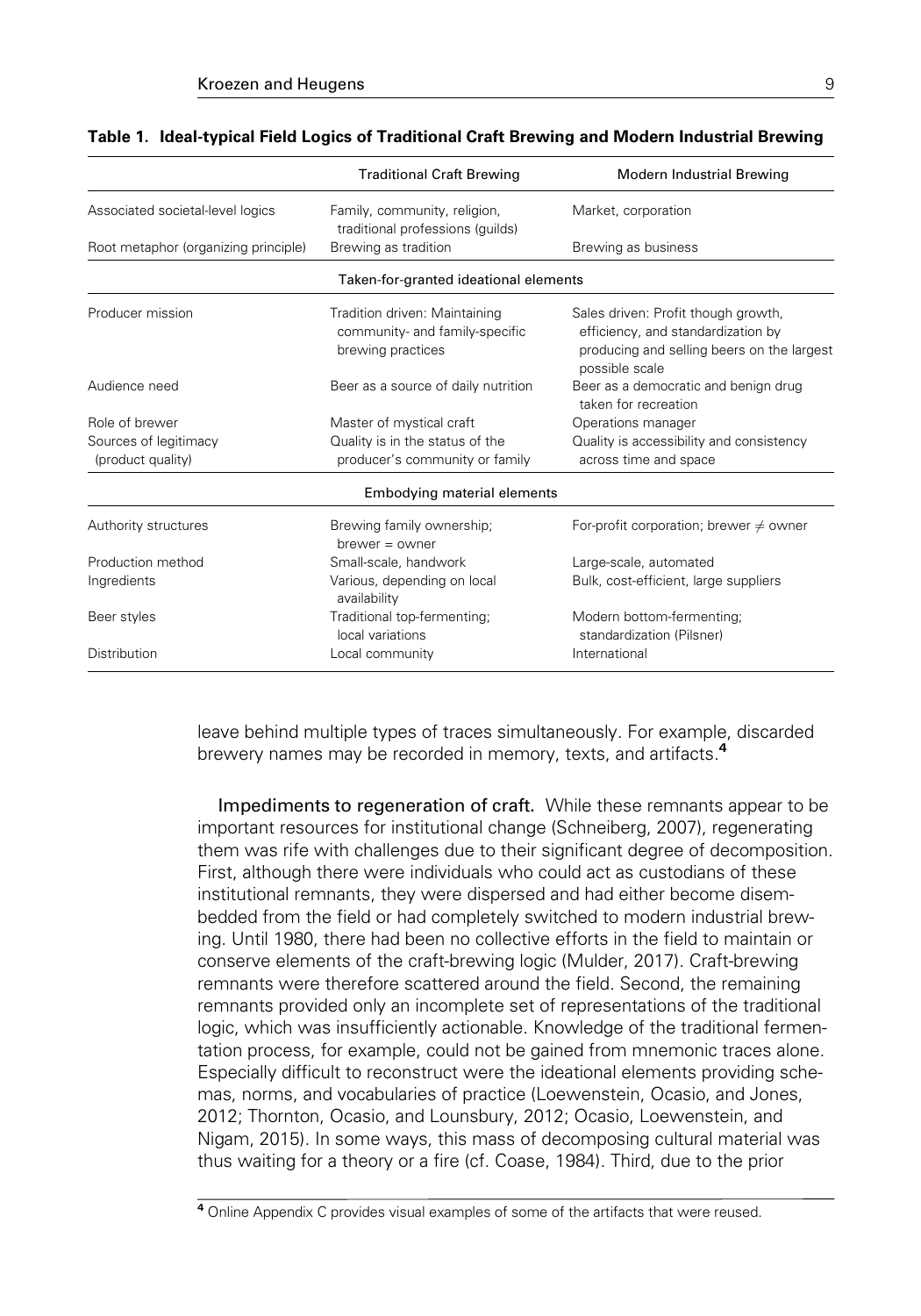| <b>Types of Traces</b>        | More Ideational Examples                                                | <b>More Material Examples</b>                                           |
|-------------------------------|-------------------------------------------------------------------------|-------------------------------------------------------------------------|
| <b>Memories</b>               | Deflated culture                                                        | Deflated roles                                                          |
| Mental pictures of the        | Product variety. During the 20th                                        | Brewmaster. As power shifted toward                                     |
| culture and roles related to  | century the variety of available beer                                   | managers, non-brewing families, and                                     |
| the traditional craft-brewing | brands and styles was drastically                                       | shareholders during the 20th century,                                   |
| logic when it was             | reduced with the proliferation of                                       | the role of brewmaster was changed                                      |
| dominant, which became        | Pilsner beer and the dramatic                                           | from being the lifeblood of the                                         |
| deflated when the craft-      | concentration. By 1980, almost all of                                   | brewery to being not much more than                                     |
| brewing logic                 | the beer on the Dutch market was                                        | an operations manager (Schippers,                                       |
| decomposed.                   | Pilsner with very few identifiable                                      | 1992; Schutten, 2006). Indeed,                                          |
|                               | differences in taste (Jansen, 1987).                                    | industrial breweries often refer to                                     |
|                               | The few remaining alternatives to                                       | "brewing operators" instead of                                          |
|                               | Pilsner, such as Gulperner's Dort and                                   | brewmasters. Many brewmasters                                           |
|                               | a few bock beers, were also bottom-                                     | would recall and experience this as a                                   |
|                               | fermenting beers with limited                                           | deflation of their profession and                                       |
|                               | distinction in taste. The product                                       | organizational roles. The role of                                       |
|                               | variety that was an important                                           | brewmaster was restored by the                                          |
|                               | characteristic of the traditional craft-                                | newly founded craft breweries that                                      |
|                               | brewing landscape persisted only in                                     | once again had a brewmaster at the                                      |
|                               | memory.                                                                 | center of the organization.                                             |
| Other examples:               | Product appreciation; geographical                                      | Brewing family; pub owner; brewers'                                     |
|                               | embeddedness                                                            | guild                                                                   |
| Texts                         | Abandoned schemas & rules                                               | Abandoned practices & structures                                        |
| Writings stored in archives   | Traditional beer styles. Kuit is a style of                             | Manual brewing procedures. Traditional                                  |
| that described the            | beer that was first brewed in the                                       | craft brewing required a substantial                                    |
| schemas & rules and           | Netherlands in the 15th century in                                      | amount of handwork (Schippers,                                          |
| practices & structures of     | Haarlem and later in Delft and Gouda,                                   | 1992; Hornsey, 2003), from the                                          |
| the traditional craft-brewing | which were then important brewing                                       | inspection of the ingredients, to the                                   |
| logic when it was             | towns (Hallema and Emmens, 1968).                                       | milling of the grains, which in small                                   |
| dominant, which were          | It was distinct from other styles in                                    | breweries was done with a hand mill,                                    |
| abandoned when the craft-     | that it relied on oats as the primary                                   | to even the inspection of the                                           |
| brewing logic                 | grain. Dutch brewers exported                                           | temperature during brewing and,                                         |
| decomposed.                   | kuitbier across Europe until the end of                                 | finally, the dispension of the beer                                     |
|                               | the 17th century, after which the style                                 | before consumption, which was often                                     |
|                               | went into decline due to scarcity in                                    | done through a handpump. The                                            |
|                               | brew oats and the shift toward                                          | Industrial Revolution brought new                                       |
|                               | bottom-fermenting beer styles. The                                      | technologies that led to a change in                                    |
|                               | beer style was revived in 2014 by the                                   | brewing procedures and the                                              |
|                               | Dutch Campagne Nederlandse                                              | discrediting of any form of handwork.<br>Recent craft brewers have been |
|                               | Bierstijlen, which encouraged Dutch<br>brewers to reintroduce the style | relying on handwork once again. An                                      |
|                               | according to the campaign's                                             | extreme example is Brouwerij De                                         |
|                               | guidelines. Since 2015, the style has                                   | Prael in Amsterdam, which relies on                                     |
|                               | been registered by the Brewers                                          | handwork for almost every part of the                                   |
|                               | Association in the U.S., which means                                    | brewing process to facilitate its social                                |
|                               | brewers can submit kuitbier for                                         | mission to provide employment                                           |
|                               | competition in the World Beer Cup.                                      | opportunities for individuals with                                      |
|                               | (http://www.cnb.nl)                                                     | disabilities.                                                           |
| Other examples:               | Traditional knowledge of fermentation;                                  | Professional ownership; sourcing from                                   |
|                               | traditional town recipes                                                | the local farm                                                          |

# Table 2. Types of Mnemonic Traces and Examples of Institutional Remnants Left Behind by the Decomposed Traditional Craft-brewing Logic in the Netherlands

(continued)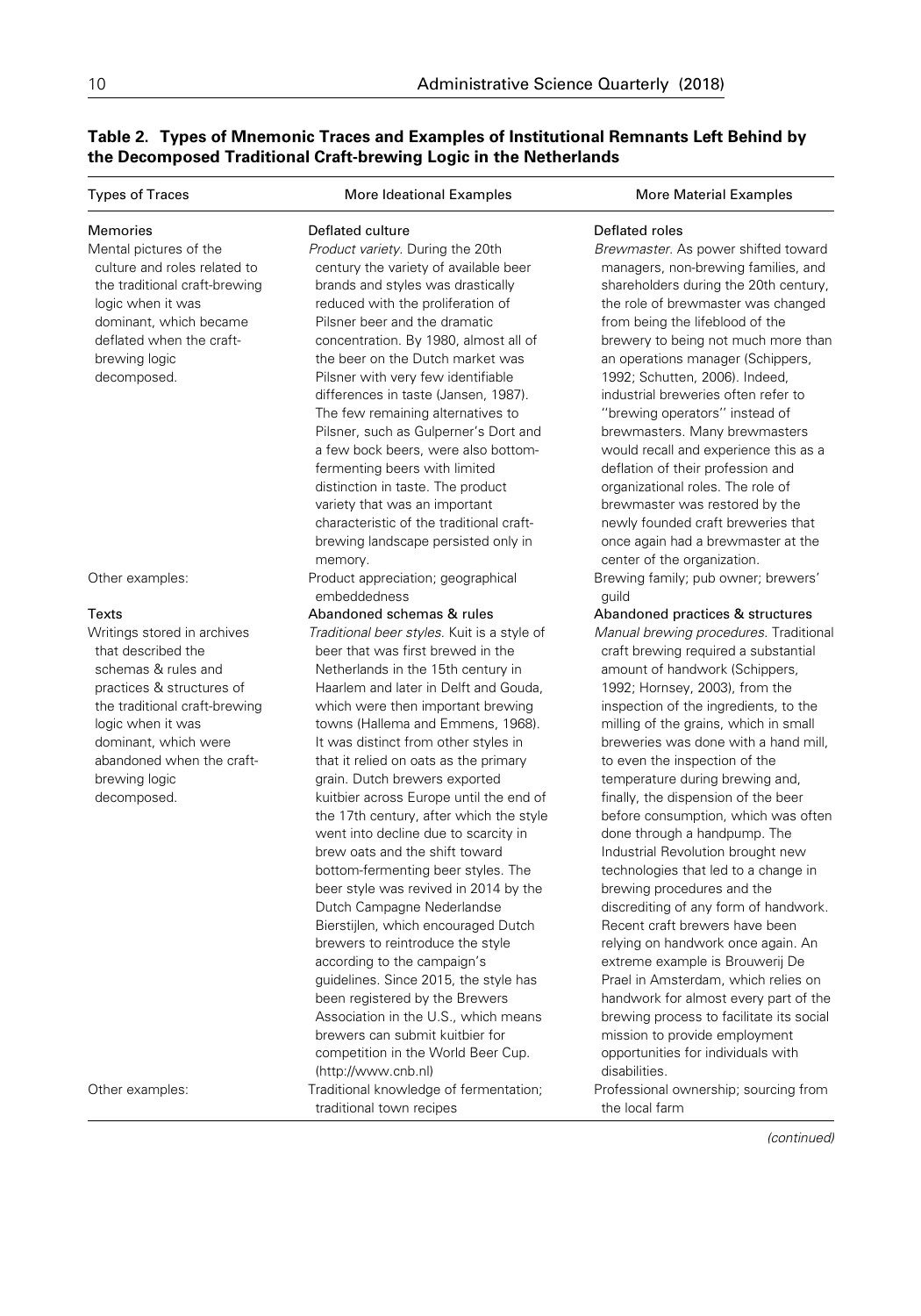### Table 2. (continued)

| <b>Types of Traces</b>      | More Ideational Examples                | <b>More Material Examples</b>          |  |
|-----------------------------|-----------------------------------------|----------------------------------------|--|
| Artifacts                   | Discarded symbolic objects              | Discarded technical objects            |  |
| Objects scattered around    | Brewery and beer names. De Drie         | Brewery buildings. Brouwerij De        |  |
| the landscape that carried  | Hoefijzers was a brewery in Breda       | Leeuw in Vessem was established        |  |
| the symbolic and technical  | that was established in the 16th        | around the end of the 17th century.    |  |
| elements of the traditional | century and derived its name from the   | The brewery building survived a big    |  |
| craft-brewing logic when it | blacksmith located across the street.   | fire in 1904. In 1954, the brewery was |  |
| was dominant, which were    | Toward the 19th century it was the      | sold to Heineken as the De Rooii       |  |
| discarded when the craft-   | biggest brewery of the province of      | family, who had run the brewery for    |  |
| brewing logic               | Noord-Brabant. In 1968, the brewery     | three generations, struggled to        |  |
| decomposed.                 | was acquired by British Allied          | compete with the large industrial      |  |
|                             | Breweries and merged with the           | brewers. The facade of the brewery     |  |
|                             | Oranjeboom brewery in Rotterdam.        | became a protected local heritage      |  |
|                             | As with many other traditional          | site. Since 2011, the building has     |  |
|                             | breweries, collectors preserve the      | served again as the location for a     |  |
|                             | symbolic artifacts in the form of       | brewery after the establishment of     |  |
|                             | labels, beer caps, and other items that | brewery De Gouden Leeuw by an ex-      |  |
|                             | display the brewery and beer names.     | employee of Heineken.                  |  |
|                             | In 2004, Brewery De Beyerd revived      | (www.nederlandsebiercultuur.nl:        |  |
|                             | the brand. Established on the same      | www.brouwerijvessem.nl)                |  |
|                             | street as the original brewery, it      |                                        |  |
|                             | reintroduced the brand "Drie            |                                        |  |
|                             | Hoefijzers Klassiek" to name its first  |                                        |  |
|                             | beer and mimicked the label of the      |                                        |  |
|                             | traditional brewery. (Interview with    |                                        |  |
|                             | Mikel de Jongh;                         |                                        |  |
|                             | www.nederlandsebiercultuur.nl:          |                                        |  |
|                             | www.bieretiketten.nl)                   |                                        |  |
| Other examples:             | Brewery and beer logos; brewery         | Brewing plants; beer containers (e.g., |  |
|                             | decorations                             | bottles, barrels, jars)                |  |

organizational failure of its carriers, remnants of craft brewing had a low level of remaining legitimacy, if not a stigma. Traditional craft brewing had come to be associated with inferior quality as compared with modern industrial brewing (Schippers, 1992), in part because of the political efforts of the modern industrial brewers (Daane, 2016). Compliance with increased ''quality'' regulations imposed in 1926, which had resulted in part from industrial brewers' lobbying efforts, required substantial investments in ingredients and equipment, which many traditional breweries were unable to make (Daane, 2016). These policies, which had institutionalized crisp industrial lager as the dominant and qualitatively superior product, combined with the natural stigma associated with failure initially disqualified remnants left behind by the traditional carriers of craft brewing as legitimate building blocks for later change efforts.

In spite of these challenges, however, the craft-brewing logic reemerged in the Netherlands through the establishment of 489 new breweries between 1980 and 2016. These new organizations collectively regenerated the institutional remnants of craft. This led to fundamental institutional change, as these organizations contributed to the restoration of the institutional orders of the community, family, professions, and religion in the field. A look at the first 209 new breweries showed that the vast majority of them were deliberately established as local craft-directed enterprises: 66 percent had clear ties to the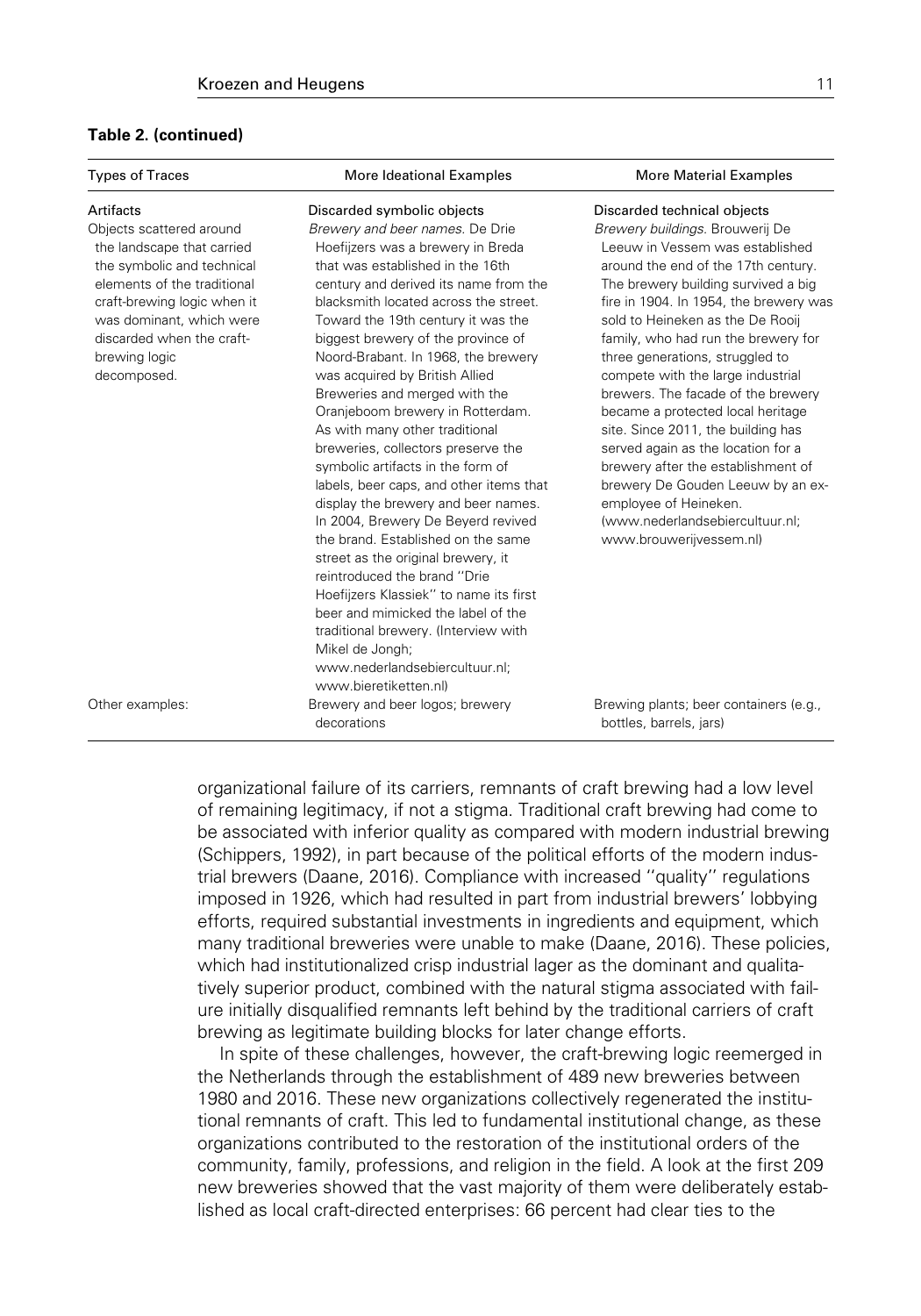community, and 82 percent had a brewmaster who was also the owner. At least 26 percent were explicitly run as family enterprises, and 6 percent were religious enterprises or made prominent use of religion in their communications. To understand how this process of logic reemergence occurred, especially in light of the described challenges, we set out to comprehend the actors engaged in regenerative activities and how their collective efforts led to the observed reemergence of craft and field-level change.

# Data

To collect qualitative data on the field's historical and contemporaneous evolution, we deeply engaged with three types of actors: founders of new breweries, pioneers of a consumer movement (the founders of PINT, Promotie Informatie Traditioneel Bier), and representatives of incumbent breweries. In total, we conducted 96 semi-structured interviews with 93 individuals representing the three different groups between 2004 and 2016. This resulted in an average of 75 minutes of recorded interview time per covered brewery and 70 minutes per consumer movement representative. These interviews helped us understand general temporal dynamics in the field; founding stories involving founders' backgrounds, their interactions with institutional remnants, and their organizational construction efforts; and how craft and industrial brewers drew differently on the logic elements available to them.

We mostly conducted our interviews with brewery founders at the brewing site, frequently while our interviewees were attending to the brewing process. This ethnographic component of our data collection process allowed us to acquire a deep contextual understanding of the field, which facilitated our interpretation of the role of institutional logics (Thornton, Ocasio, and Lounsbury, 2012: 134; Zilber, 2017). During the interviews we conducted after 2008, we used photos of distinguishing features of traditional craft and modern industrial breweries, taken during prior interviews, to probe how brewery founders experienced the different logics and used different elements in their efforts to regenerate craft brewing. See Online Appendix D for a selection of these photos.

We also consulted 206 issues of PINT Nieuws, the consumer movement's bimonthly magazine, published between 1980 and 2015. This allowed us to supplement and verify our interview data. Finally, to understand our phenomenon in context and identify remnants of the decomposed traditional craft logic, we consulted a wide range of published sources on the history of beer brewing in the Netherlands and other countries (e.g., Hoelen, 1961; Jansen, 1987; Kistemaker and Van Vlisteren, 1994; Unger, 2001; Boak and Bailey, 2014; Hindy, 2014). We also corresponded with a prominent historian specializing in the history of Dutch beer brewing at multiple stages to verify our interpretations. See table E1 in the Online Appendix for a detailed overview of our data sources.

# Analysis

We relied on process research (Barley, 1990; Langley, 1999; Langley et al., 2013) and grounded theory techniques (Corbin and Strauss, 1990; Glaser and Strauss, 2009; Gioia, Corley, and Hamilton, 2012) to build a grounded process theory of regenerative institutional change through logic reemergence. Our analysis was highly iterative, and during multiple rounds of analysis, we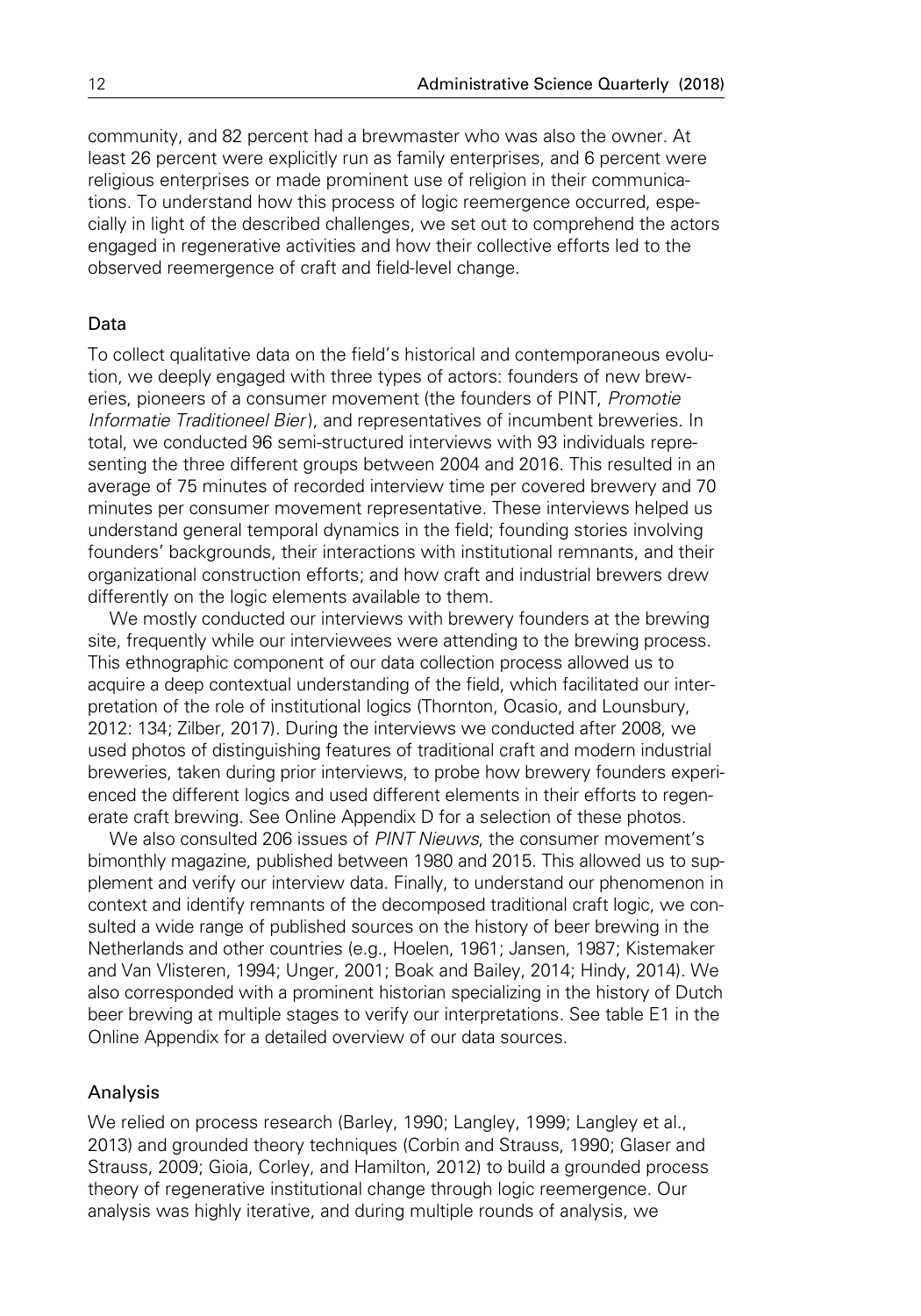gradually zoomed in on the interactions of actors with the remnants of the decomposed institutional logic. We distinguish among three analytical steps, which we discuss sequentially. These are (1) understanding the context, during which we (a) read texts on Dutch beer-brewing history and created a historical narrative, allowing us to identify different examples of institutional remnants, and (b) conducted semi-structured interviews with field actors; (2) developing a base model, during which we (a) used temporal bracketing strategies to distinguish between different stages of the logic reemergence process and (b) engaged in visual mapping to build an initial model; and (3) constructing a final theoretical model, during which we (a) zoomed in on the unique aspects of our data to uncover mechanisms related to the interaction of field actors with institutional remnants and the role of these remnants in the logic reemergence process and (b) used those insights to iteratively refine our base model.

Understanding the context. We engaged our data with open minds to achieve a rich understanding of our context. First, we worked on achieving a deep understanding of the historical evolution of the field. Following common practice in process research (Langley, 1999; Zietsma and Lawrence, 2010; Delmestri and Greenwood, 2016), we constructed both a high-level historical narrative for distant history and a detailed list of key events for more proximate history; see Online Appendix E. The chronology allowed us to identify the beginning of the craft revival and the key actors involved in the process, and it was an important source for identifying the different examples of institutional remnants shown in table 2.

Second, adopting an interpretivist lens (Langley and Abdallah, 2011; Gioia, Corley, and Hamilton, 2012), we developed a deep understanding of the organizational actors involved (also see Lounsbury and Kaghan, 2001; Zilber, 2017). A key aim was capturing the founding stories of many organizations and giving as much ''voice'' to our informants as possible (Gioia, Corley, and Hamilton, 2012: 17). This involved deep interactions with the founders of new craft breweries and with the founders of pioneering beer pubs and of the consumer movement organization PINT. The collected stories and observations gave us general insights into field actors' backgrounds, their motivations, their struggles, and the resources they had at hand to overcome founding challenges. We noticed that although nascent craft breweries had all disassociated themselves from industrial brewers, restored the role of brewmaster, and reintroduced traditional top-fermenting beer, they were not a homogenous group. We observed a number of important points of difference that informed our interpretation of the reemergence process.

Third, to better understand the different ways in which actors interacted with institutional remnants, we induced a categorization of the different contemporaneous incarnations of the craft-brewing logic. We followed what Reay and Jones (2016) described as a ''pattern-inducing'' approach to derive patterns from our interview data and capture organizational instantiations of field-level logics. Rather than imposing predefined categories on our data, we searched for emerging themes to capture organizational differences related to logics. This allowed us to stay open to the unique lower-level instantiations of higherorder logics or institutional orders in our empirical setting. After numerous iterations, we differentiated among three organization-level reincarnations of the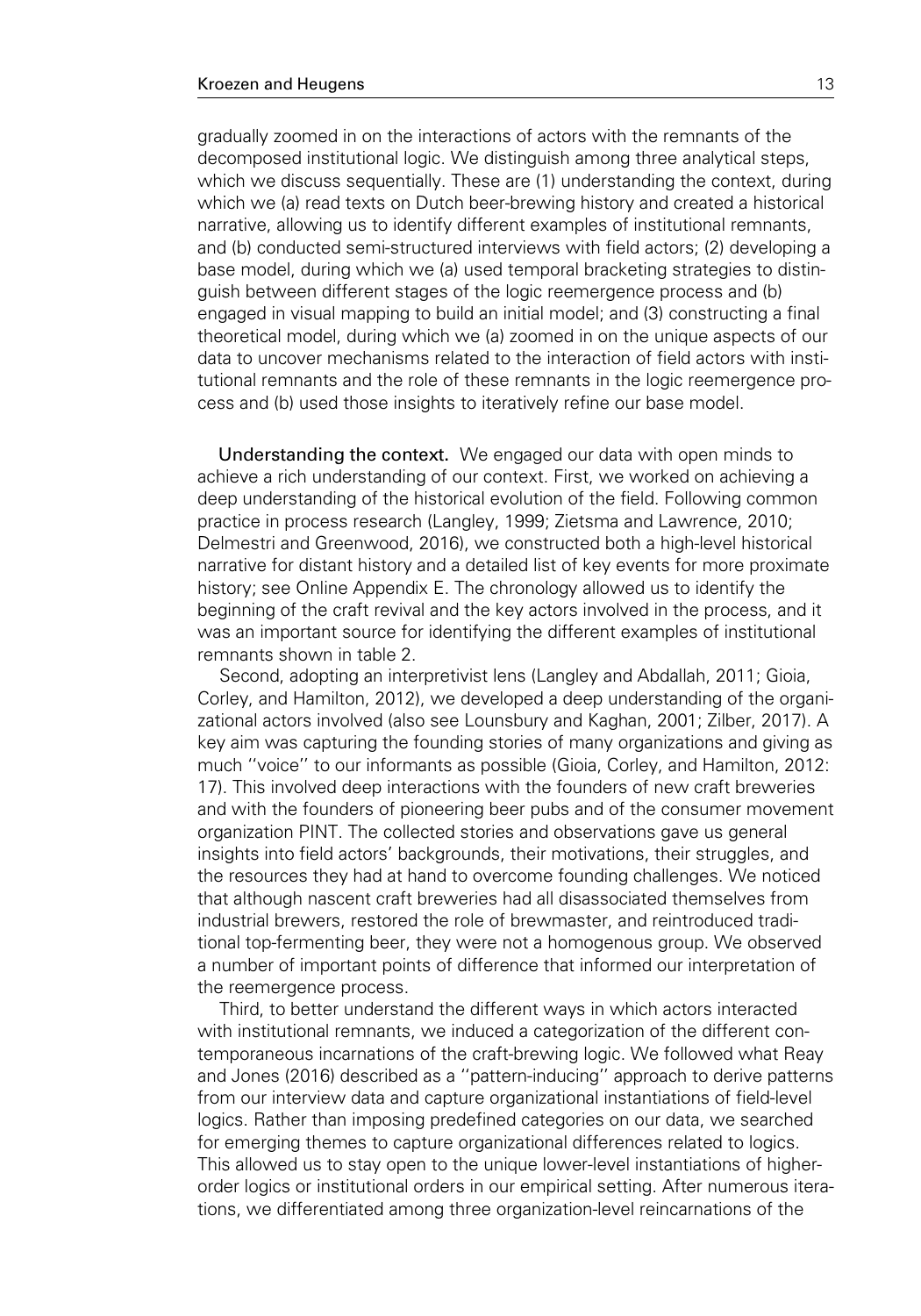traditional craft-brewing logic that are associated with different societal-level institutional orders. We compared the constructs that emerged from our field data with similar logics reported in prior studies and with the ideal-typical societal-level logics theorized by Thornton, Ocasio, and Lounsbury (2012) to refine our labels.

Developing a base model. We used ''temporal bracketing'' (Giddens, 1984; Barley, 1990; Langley, 1999) strategies to identify discrete phases based on a chronological ordering of the data. We identified phases to reflect relative continuity in the context and nature of the actions within the phase but discontinuity at the boundaries between the phases (Denis, Lamothe, and Langley, 2001). This step had two iterative components. First, we distinguished between different stages of logic reemergence, using our case chronology and brewery population data to identify critical junctures.<sup>5</sup> Second, we created an initial data structure for the process model by dividing our actors into different groups, such as pioneering pub founders, craft brewery founders, and consumer movement activists, and summarizing their activities. This allowed us to distinguish between different sets of activities and different aspects of the logic reemergence process. We then compared our observations with the findings of similar process studies (Purdy and Gray, 2009; Nigam and Ocasio, 2010).

Inspection of the initial data structure revealed that the activities of all actors involved in the logic reemergence process were heavily intertwined, recursive, and co-constitutive but also that there was some degree of temporal ordering. Activities had different starting points and were at least partially dependent on previously initiated activities. For instance, the activities of pioneering pub founders who drew attention to the decomposition of traditional craft brewing in the Netherlands appeared to be essential for the establishment of collective organizations like the consumer movement organization PINT. In turn, texts produced by movement actors provided nascent brewery entrepreneurs with important ideational elements, such as schemas, norms, and a vocabulary of practice. While using these temporal fault lines, we iterated among our event history, our data structure, and other studies to identify starting points and consequences of different sets of activities, ultimately settling on defining labels for three unique albeit highly overlapping stages of the logic reemergence process.

Subsequently, we constructed a tentative ''visual map'' (Langley, 1999) based on our initial data structure, which captured our early high-level understanding of the process of logic reemergence. This base model distinguished between a beginning and an end state, sketched the relations between the different actors and field-level changes at every stage of the logic reemergence process, and labeled the arrows guiding our preliminary understanding of the interlinking mechanisms connecting the stages.

Constructing a final theoretical model. During the final step, we refined our data structure and elaborated our base model by examining key mechanisms through a series of more focused analyses. For each stage, we paid close

**<sup>5</sup>** See table E1 in the Online Appendix.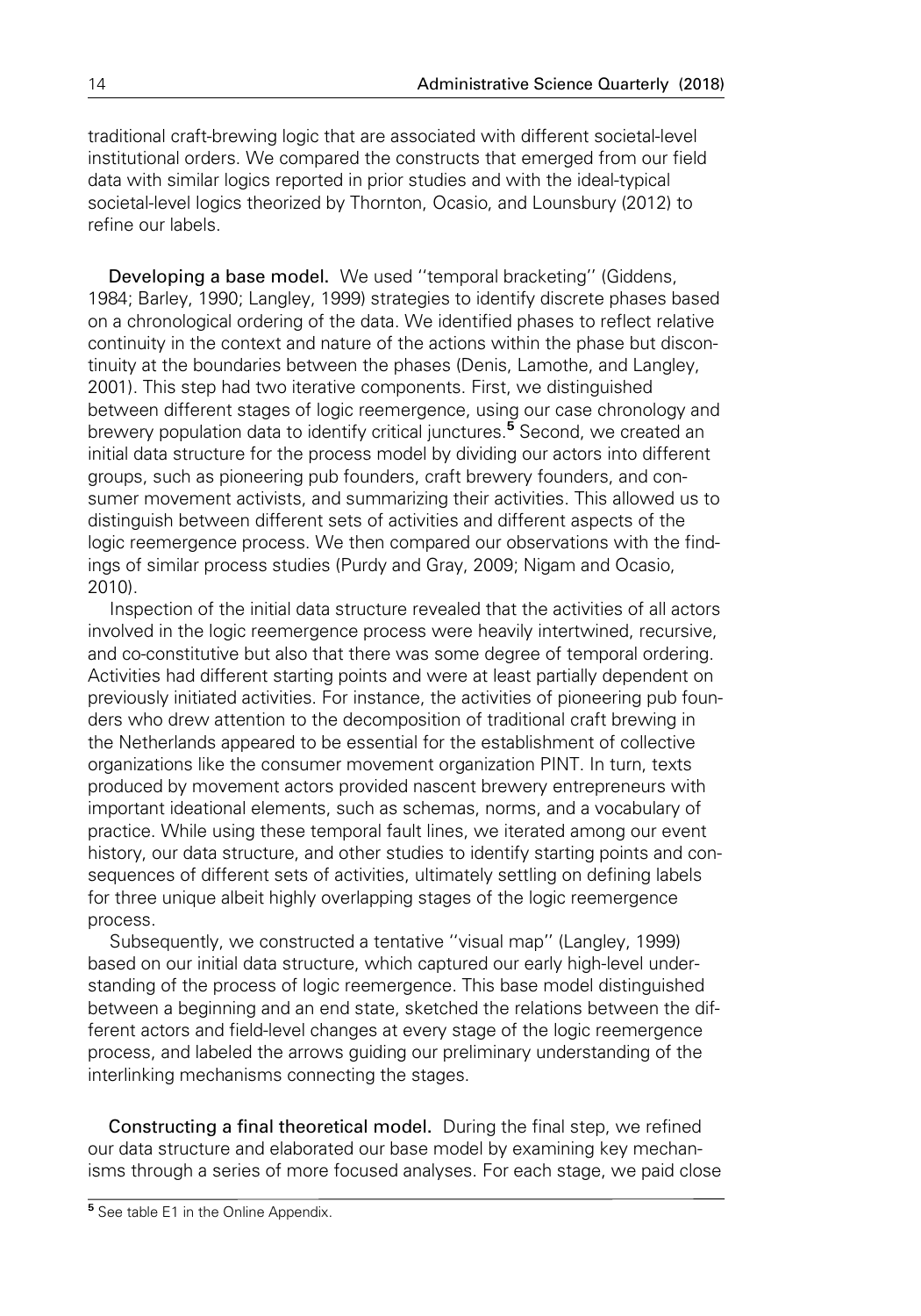attention to the role played by institutional remnants, which emerged as a key construct during our prior analytical iterations. In particular, we closely examined the interrelationships among three aspects of the logic reemergence process: different regenerative activities, related changes in the status of the remnants of the decomposed institutional logic in the field, and related regenerative institutional changes affecting the composition of the field. We then iteratively refined our concepts and relationships until there was a close fit between the model and data.

Although we recognize that stages partially overlap and have recursive and co-constitutive properties, we focused on a visualization that illustrated the differences between each stage of logic reemergence most clearly and that indicated important transition conditions: specific challenges that needed to be overcome through particular sets of regenerative activities if regenerative institutional change was to progress and result in field-level change.

We present our findings by first describing how the craft-brewing logic reemerged in the Netherlands through a chronological delineation of the key activities and mechanisms that we identified through our analysis and then present our theoretical model.

# THE REEMERGENCE OF CRAFT BREWING IN THE NETHERLANDS

We identified three partially overlapping stages of logic reemergence. Each stage involved a unique set of regenerative activities related to a particular change in the status of institutional remnants and was associated with distinct regenerative institutional changes at the field level. ''Rediscovering a logic'' refers to regenerative activities contributing to the recollection of remnants of the decomposed logic by regenerating networks of dormant custodians. ''Refurbishing a logic'' involves the relegitimation of these remnants through the regeneration of ideational elements. Finally, ''reincarnating a logic'' entails reactivating the remnants of the decomposed institutional logic through the regeneration of material elements. Table E2 in the Online Appendix presents our data structure and qualitative evidence.

## Stage 1: Rediscovering the Craft-brewing Logic

The process of regenerative institutional change in Dutch beer brewing began during the early 1970s, when networks of actors with marginalized roles—such as brewmasters and members of traditional brewing families, who were the dormant custodians of craft brewing—were restored and transformed. These groups were reawakened when they were exposed to the surviving elements of traditional craft brewing in surrounding countries and began to mix with other marginal actors who were attracted to a budding hobby-brewing scene. Out of these interactions developed a growing sense that something of value had been left behind with the shift to modern industrial brewing. This fueled an interest in Dutch beer-brewing history and the mobilization of resources to promote nostalgia-infused change, ultimately leading to the rediscovery of what was left of the decomposed craft-brewing logic.

Drawing attention to traditional alternatives. A key development was the emergence of five independent beer pubs that were not contractually tied to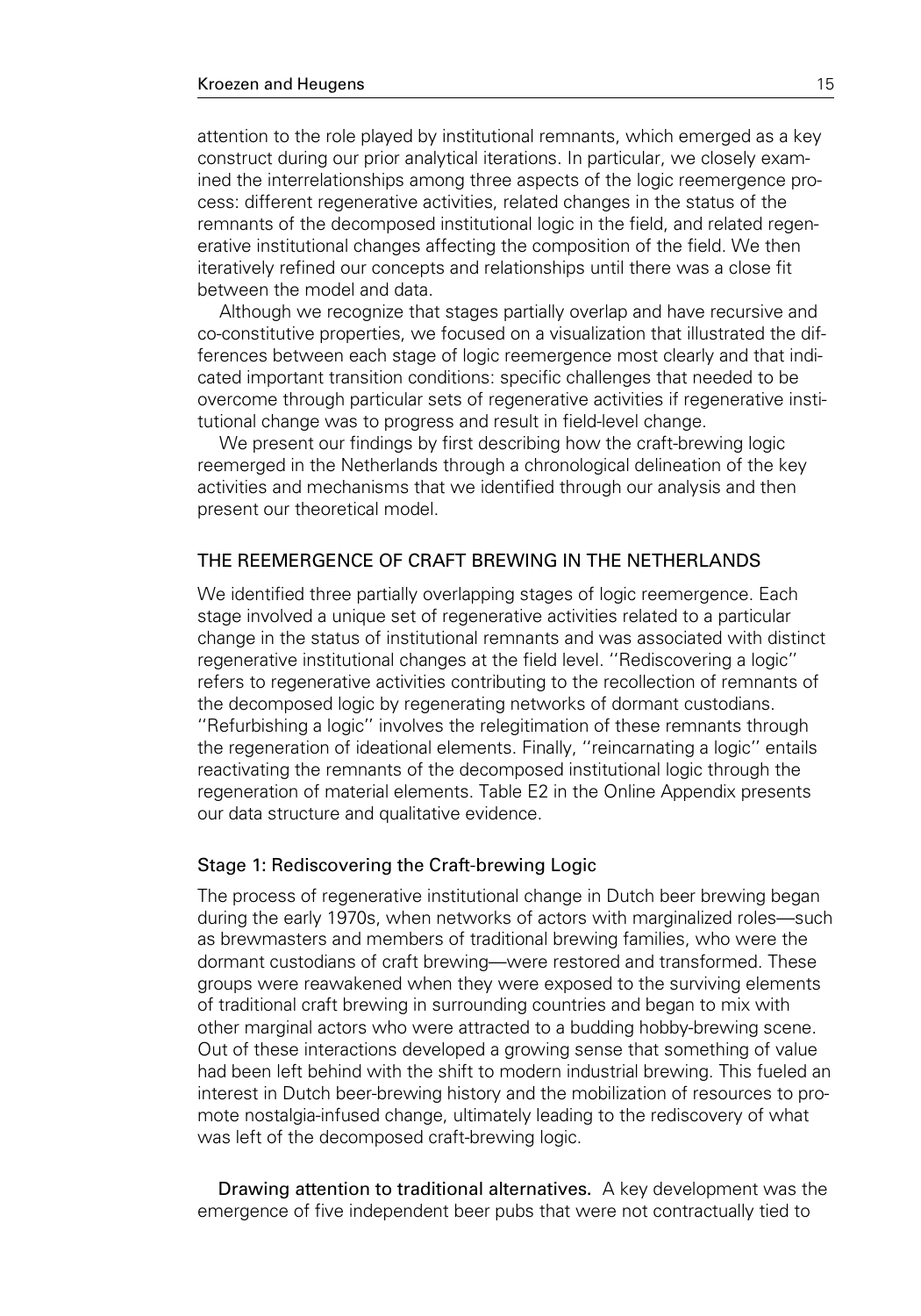any industrial brewer and that began to import modest amounts of traditional foreign craft beer, predominantly Belgian ale, as an alternative to Dutch industrial lager. These locales, where individuals with ''strange tastes'' could meet (to quote a representative of one of these pubs), were Café De Beyerd in Breda, Gollem in Amsterdam, Jan Primus in Utrecht, 't Pumpke in Nijmegen, and Locus Publicus in Rotterdam and Delft. The idea to import foreign beers emerged when the founders of these pubs came in contact with traditional beer styles that were still being brewed in Belgium, Germany, and the United Kingdom. Piet de Jongh (Café De Beyerd) explained to us:

I wasn't always interested in beer. I enjoyed going to Belgium, my father too. We took the children to the Belgian coast and that's where I got to know all the *speciaal*bieren. There were different local beers all along the coast. And that's where I learned to recognize and enjoy the difference. I thought it would be fun to try it here too. I really wanted to specialize with a new type of café, not just a neighborhood cafe´.

The owners of pioneering beer pubs started with very modest means and ambitions and were surprised by the impact of their actions. Their initial success was followed by an emerging network of importers that began to specialize in foreign traditional craft beer. One of these was Biergroothandel De Kikvorsch, established in Altforst in 1975. These pioneering activities provided a window into the brewing industries of Belgium, Germany, and the United Kingdom, where traditional craft brewing had managed to survive, which led to increasing public attention to traditional alternatives to modern industrial beer brewing. Some brewery founders we interviewed recalled the galvanizing role played by these pubs. Willem Thuring, founder of Brouwerij Bourgogne Kruis in Oosterhout in 2012, said:

Café de Beyerd in Breda was my favorite pub. During my time at high school I went there to play table football and billiards in the breaks. As such, when I was 17 I had already participated in a beer tasting competition. I regrettably lost the certificate, but I did become ''beer king.'' They serve you a number of Trappist beers, and then you have to say from which breweries they are. That was a lot of fun, and it was the first pub that served Belgian beers including on draft. That was really special.

Reawakening dormant logic custodians. The attention given to traditional alternatives reawakened actors with marginalized or dissolved roles, who were dissatisfied with the state of the Dutch beer-brewing industry. The exposure to foreign traditional craft beer led to these actors' growing perception that something had been lost in the Netherlands with the shift toward industrial brewing. The pioneering beer pubs gave these actors a chance to meet and (re)connect. One of these, Gollem in Amsterdam, began to organize an annual beer festival in 1978 for alternative Dutch beer. Initially, this was a very small-scale affair, but the festival grew from 65 to over 300 visitors within two years and would eventually attract more than 10,000 visitors (Daane, 2016; PINT, 2017). The festival focused on *bokbier*, a dark German beer style that can be brewed as either a modern lager or traditional ale, which was at the time a rare alternative to industrially produced pilsner. The pubs and their festivals thus provided an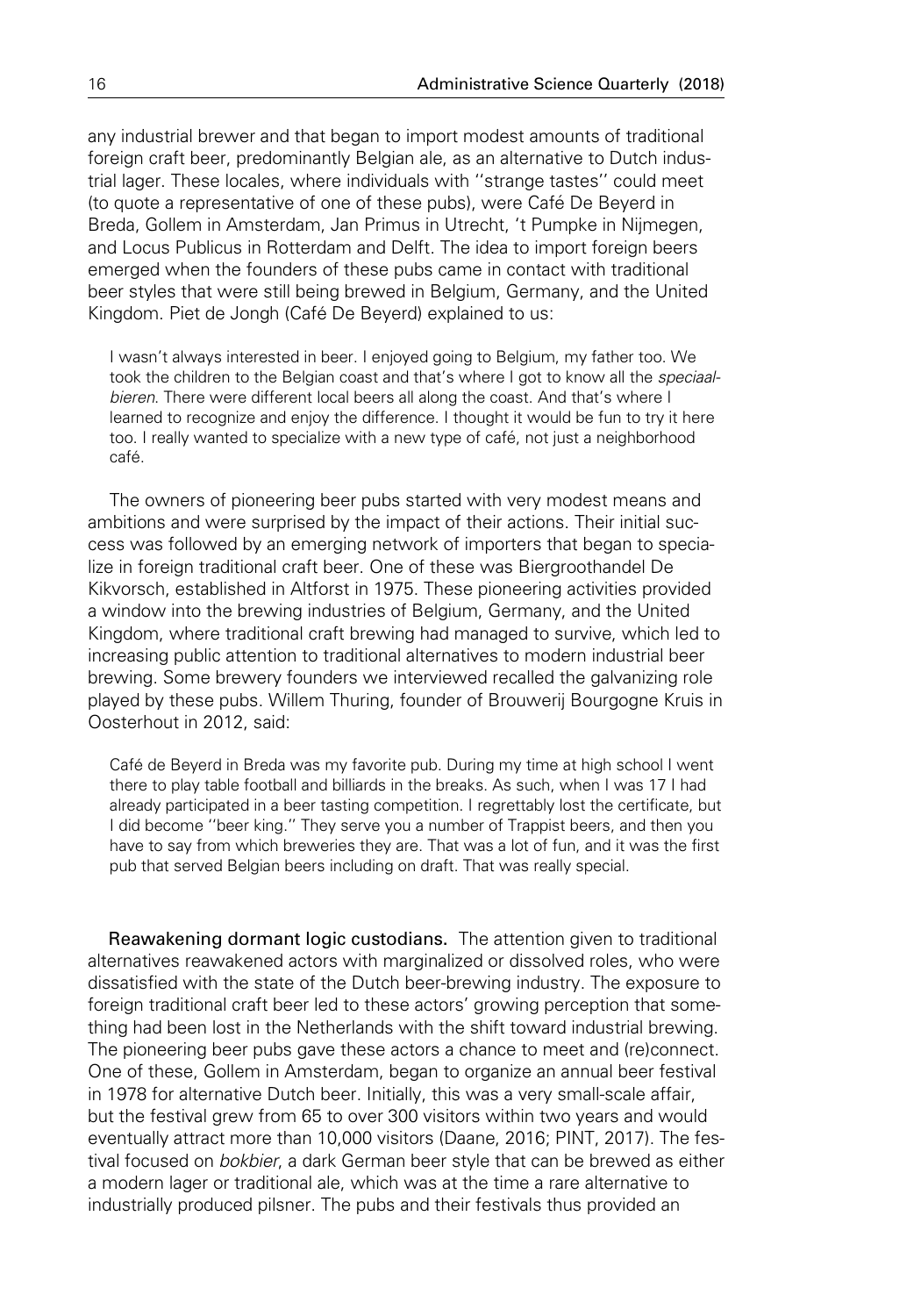important space for marginalized actors, like enthusiast consumers, brewmasters, and pub owners, to connect and discuss the state of Dutch beer brewing. Importantly, these groups contained both individuals with access to institutional remnants and individuals who were entirely new to beer brewing.

Establishing nostalgia- and change-promoting collectives. The reawakening of local custodians of craft brewing and the growing exposure to foreign traditional craft beer inspired feelings of nostalgia and mobilized resources to promote change in the industry. A group of Dutch beer enthusiasts who frequented the pioneering pubs also regularly traveled to London to visit pubs there. They noticed that the diversity of beers and brewing practices was higher in the UK and that there was a consumer association—the Campaign for Real Ale or CAMRA—promoting the revitalization of traditional craft brewing. This group would go on to establish the Dutch beer consumer association PINT. Nico van Dijk, one of the founders and the first chairman, explained:

In 1979, I had become a member of CAMRA and we went to England for an annual general meeting. There, we submitted a motion to set up a Benelux CAMRA.<sup>6</sup> And those chauvinistic English said: no way. Then we sat at the bar with Joe Goodwin [chairman of CAMRA at the time] in the evening, and he said: ''I really think it's a bit of a shame because I think it's a wonderful project. I want to help you. Here you have 50 pounds and the mailing list of the CAMRA members in the Benelux.'' There were some Belgians and a total of 40–50 Dutch. With the help of those 50 pounds we bought stamps and then wrote to those people. We then organized in a café here in The Hague the first meeting. About 10 or 12 showed up. It was a very diverse group of people. There was a biologist, a candidate notary, there were a few pub boys, a beer dealer, a trader in agricultural machinery . . . but the majority were consumers. The initial meeting led to a number of subsequent meetings. I was the initiator and chairman, and it was all a bit difficult. Then I once had a tirade and asked, ''Are we going to establish this club or not?'' Eventually, we found five men, including me, to go to a notary, and an act was drawn up and then PINT was established in November 1980. We were not allowed to use the name CAMRA.

The establishment of PINT initiated the emergence of an ecosystem of new collective organizations that all contributed to a nostalgia-infused movement for change in the industry. In 1983, Nico van Dijk co-established a foundation for beer item collectors (BAV), which fueled greater awareness of traditional Dutch craft brewing. In 1984, the first modern brewers' guilds—De Roerstok and Twents Bierbrouwersgilde—were established to encourage hobby brewing, inspiring a new generation of brewery entrepreneurs. The Bier Keurmeesters Gilde (BKG) that trains judges for the independent examination of the quality of amateur beers during competitions and tastings was established in 1986. And in 1987, an association for specialty beer pubs (ABT) was established, which acted as a catalyst for the distribution of craft beer. Collectively, these initiatives amplified the initial effect of the pioneering pubs. They revitalized marginalized actor groups by reawakening traditional members, providing them with spaces to reconnect and reflect, and attracting new recruits. The hobbybrewing scene provided an alternative portal for outsiders and new generations

<sup>6</sup> Benelux refers to Belgium, the Netherlands, and Luxembourg.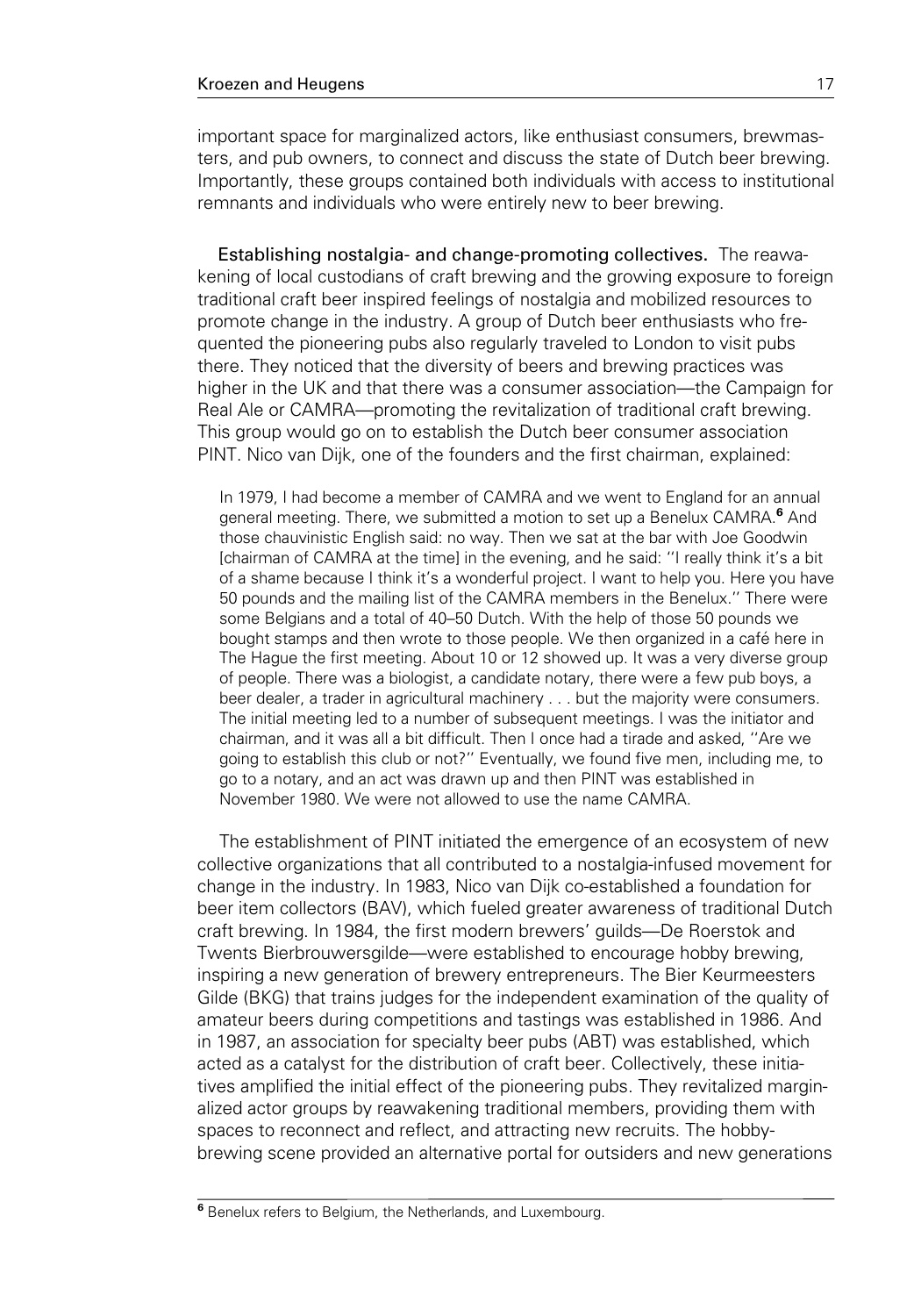to enter the field, one that did not involve socialization in modern industrial brewing.

Curating institutional remnants. The establishment of these collectives was also associated with a dramatic increase in the amount of text produced about Dutch beer-brewing history. For example, PINT released a bimonthly magazine in which it regularly published stories like the one below:

The last brewery, that made a top-fermenting yeast beer, was and still is the beer brewery De Schaapskooi in Tilburg. Up until 1958, Brouwerij Marres in Maastricht also still made a top-fermenting yeast beer. . . . Heineken is now the biggest brewery in the Netherlands and one of the biggest in Europe. Since 1864, Heineken has taken over the following breweries: [what follows is a list of 13 Dutch breweries that were acquired by Heineken in over a century. Similar lists follow for Skol and Artois, predecessors of what is currently known as AB InBev]. (PINT Nieuws 1, Nov. 1980: 5–7)

The beer item collectors association BAV also published a bimonthly magazine that frequently reported on historic Dutch breweries. A number of writers also began addressing the history of Dutch beer brewing (e.g., Philips, 1982; Jansen, 1987). As a result, there was growing awareness of the history of Dutch brewing, and a growing amount was recollected and curated, increasing the availability and accessibility of the remnants of the craft logic.

Thus during the first stage of logic reemergence, institutional change took off once ties between the previously dormant and dispersed custodians of the decomposed logic were regenerated. This involved restorative activities as dormant actors were reawakened, ties between them were reestablished, and the remnants of the decomposed logic were again made available and accessible. It also involved transformative activities as the dormant custodians of craft became organized in new ways, new recruits became absorbed in these networks, and foreign entities also came to be regarded as representations of a craft-brewing logic that had decomposed in the Netherlands.

# Stage 2: Refurbishing the Decomposed Craft-brewing Logic

These regenerated networks and recollected institutional remnants facilitated regeneration of the ideational elements of the craft-brewing logic. This involved the proliferation of texts promoting alternatives to industrial brewing, which provided new norms and schemas for craft brewing. These texts largely represented a collective sensemaking and sensegiving process (Weick, 1995) through which the remnants of craft brewing were reinterpreted and subsequently repurposed. As these texts evolved and found increasing resonance with a growing community of marginal field actors who were interested in change, a renewed vocabulary of practice emerged and evolved that would ultimately facilitate both a symbolic segregation and a material blending of craft and industrial brewing.

Disrupting the modern logic. These texts were especially visible in the communications of the consumer association PINT, which became an important vehicle for the reproduction and dissemination of texts on traditional craft brewing and regenerative institutional change. These texts reflected how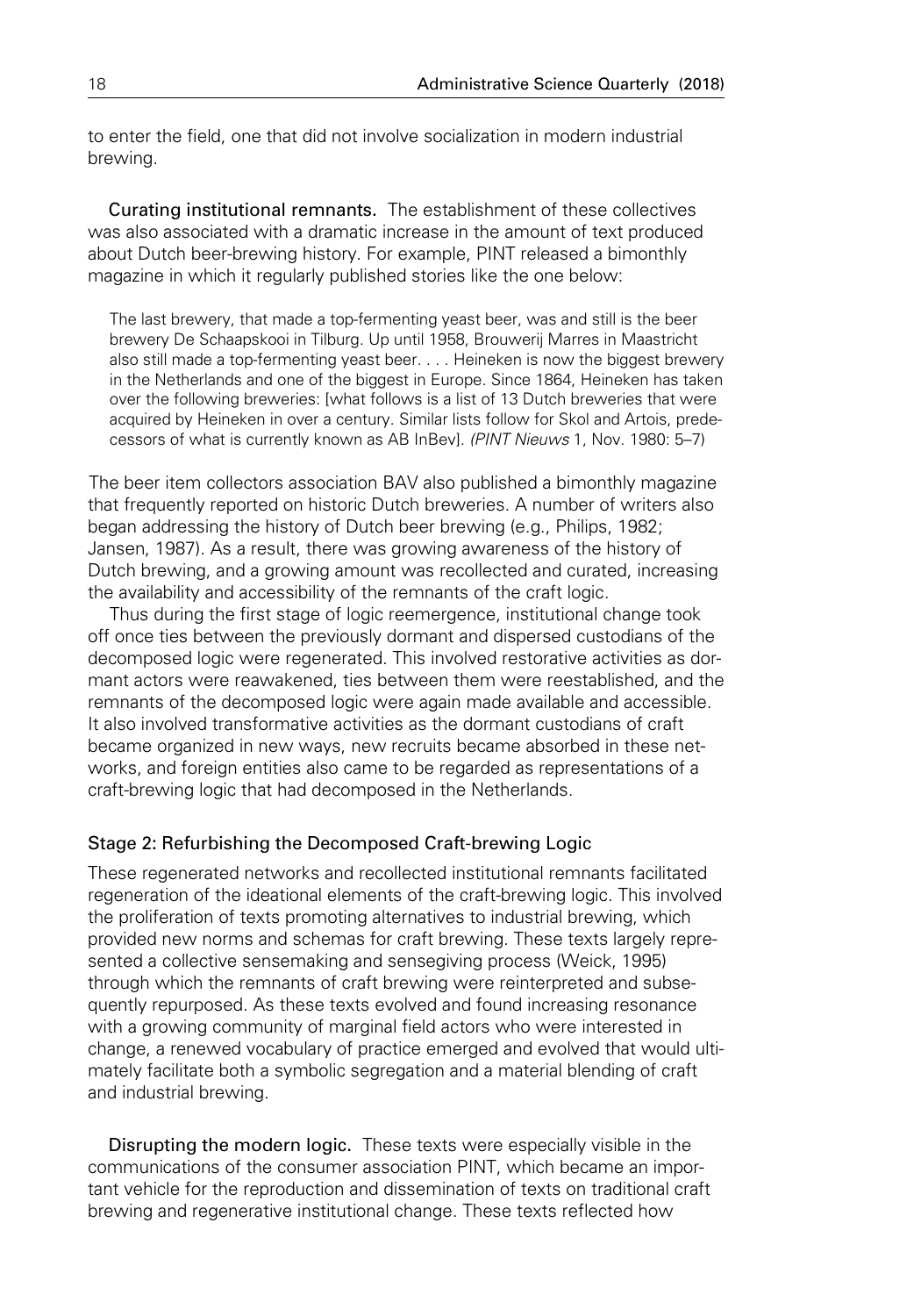actors were actively disrupting the modern industrial brewing logic by enabling a new discourse on alternatives to industrial pilsner. PINT's membership grew from 30 in 1981 to over 1,000 by 1994, and its bimonthly magazine attracted an increasingly wide readership in the Dutch beer-brewing field. But since PINT became organized around multiple local chapters that kept close ties with local pubs, hobby brewing associations, and eventually nascent craft breweries, which were not necessarily members of the association, the texts it produced were indicative of a developing national discourse and captured the regenerated vocabulary of practice surrounding craft brewing that began to emerge from reestablished networks. PINT not only provided a platform for alternative voices in the beer industry but also deliberately disseminated texts about what was ''wrong'' with the beer industry and what remedies were needed according to emerging ideas that were constitutive of this discourse.

A recurring component of these texts was the use of frames in which prototypical examples of modern brewing, industrial brewing corporations such as Heineken, were depicted as a foil to provide a favorable contrast for craft brewers. For example, PINT Nieuws often questioned the practices of the brewing corporations, implicitly blaming them for the ''destruction'' of the Dutch beer-brewing culture. In the words of PINT founder Nico van Dijk:

More than 99% of the beer that is consumed is pilsner. It's even more amazing if we look at the assortment of beer offered by the bigger breweries. Take Skol in Breda as an example. Things aren't going well for either Skol or its parent company, Allied Breweries in England. Look at the numbers. What did this multinational do? They got involved in Dutch breweries. They allowed well-known, established brand names to disappear and closed breweries that they had taken over. (Opening speech, 4th National Bock Beer Festival, Nov. 1981)

Reinterpreting and repurposing institutional remnants. The texts produced around this time also reveal how the ideational elements of craft brewing were regenerated by reinterpreting and repurposing institutional remnants. Throughout the 1980s, institutional change efforts were framed as attempts to restore brewing traditions. In the first issue of its news magazine, PINT listed its eight goals, which we show in Online Appendix F. They were reproduced on the last page of every new issue until 1991. These goals included:

Objectively informing the consumer about: . . . traditional brew- and drafting methods and the renewing of interest in beer culture in the Netherlands. . . . Stimulating breweries to produce beers brewed in a traditional way, without unnecessary, unnatural additives, filtering and pasteurization—henceforth referred to as ''traditional beers.'' (PINT Nieuws 1, Nov. 1980: 1)

While reflecting the importance of tradition, these goals also indicated that the notion of traditional beer might be interpreted in different ways. These texts suggested that restoring traditional brewing practices would solve three problems that were perceived to be affecting the Dutch brewing field in 1980. A first perceived problem was the decline of Dutch beer culture as a result of the mass extinction of traditional breweries during the concentration driven by the modern industrial beer producers. PINT encouraged the restoration of traditional beer brewing as a way to revive Dutch beer-brewing culture. PINT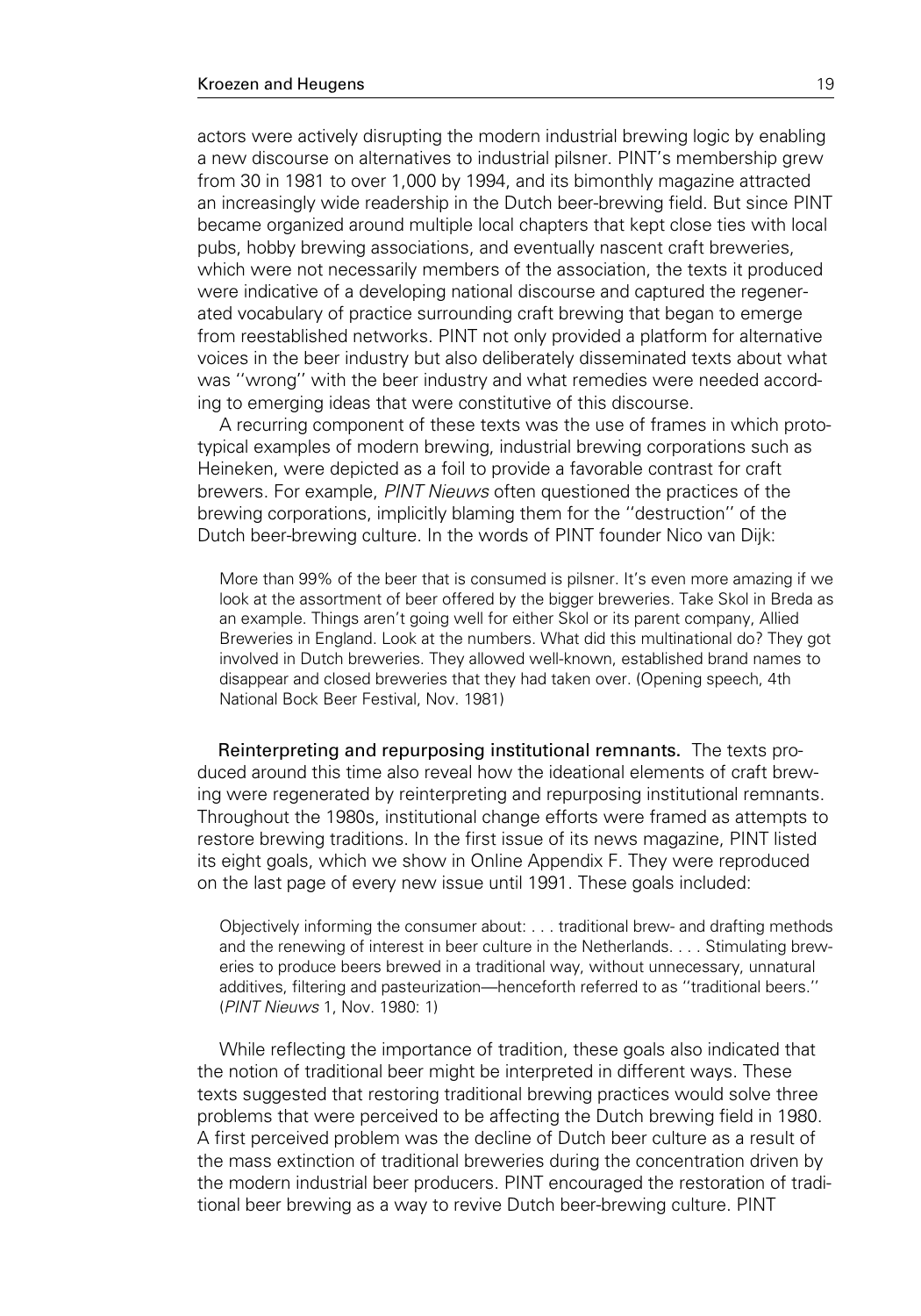produced extensive reports on dissolved traditional craft breweries and mobilized members to preserve some of the smaller incumbents, which were the closest embodiments of the craft-brewing logic, even if they had switched to modern brewing practices. When the large British brewing conglomerate Allied Breweries announced that it would close a previously acquired Dutch brewery in Arcen in 1980, PINT supported a small team of ex-employees who wanted to continue brewing at the same location. This led to the establishment of De Arcense Stoombierbrouwerij, the first new brewery in the Netherlands since WWII and the first to reintroduce traditional top-fermenting beer brewed on Dutch soil.

A second perceived problem was the decrease in appreciation for beer or the declining role of the beer consumer, as evidenced by the association of beer with mass consumption rather than sensory appreciation. Peter Eissing (co-founder of PINT) wrote:

We're allowed to discuss the bouquet, the rich taste and the beautiful color of a fine wine. Do this about a fine beer—and there are those beers that are just as good as fine wines—and people think it's a little strange. You don't talk about beer, you just knock one back. Perhaps this is caused by the fact that most people see beer only as pilsner. (PINT Nieuws 1, Nov. 1980: 4)

Texts would promote the reintroduction of traditional beer styles to solve this issue. PINT wrote extensively about traditional craft beers that used to be produced in the Netherlands or were still being produced in other countries that could instill a culture of appreciation. For example, PINT Nieuws featured a report on the brewing history of Breda:

In the southernmost provinces, throughout history, people drank a great deal. That was the case in Breda. As was written in an earlier article, there were 11 brewers active in Breda in 1416. The assortment of beers at that time was enormous. Breda was famous for its brown beers and wheat beer (witbier). (PINT Nieuws 18, Nov. 1983: 4)

Every issue featured similar reports on traditional Dutch brewing practices or current practices in foreign countries, offering detailed information on how particular beers were produced. For example, PINT published an extensive history of the Trappist Brouwerij De Koningshoeven, reporting on its attempts to bring back traditional craft beer. In an interview, Eissing reflected on how beer enthusiasts thought about these traditional beer styles:

The inspiration from the past is based on the diversity of the products on offer in the past. . . . Tastes have changed. However, the variety that was produced in the past [still serves as inspiration]. We hang on to that. It would be wonderful to have that kind of variety again.

At the same time, hobby brewing became increasingly regarded as an important means for reintroducing lost beer styles. Since professional brewing training focused exclusively on modern industrial brewing techniques and industrial brewers were unlikely to change their practices, it was clear that the reintroduction of craft brewing required a process of ''lay expertise'' development and legitimation (Croidieu and Kim, 2018). PINT actively supported hobby brewers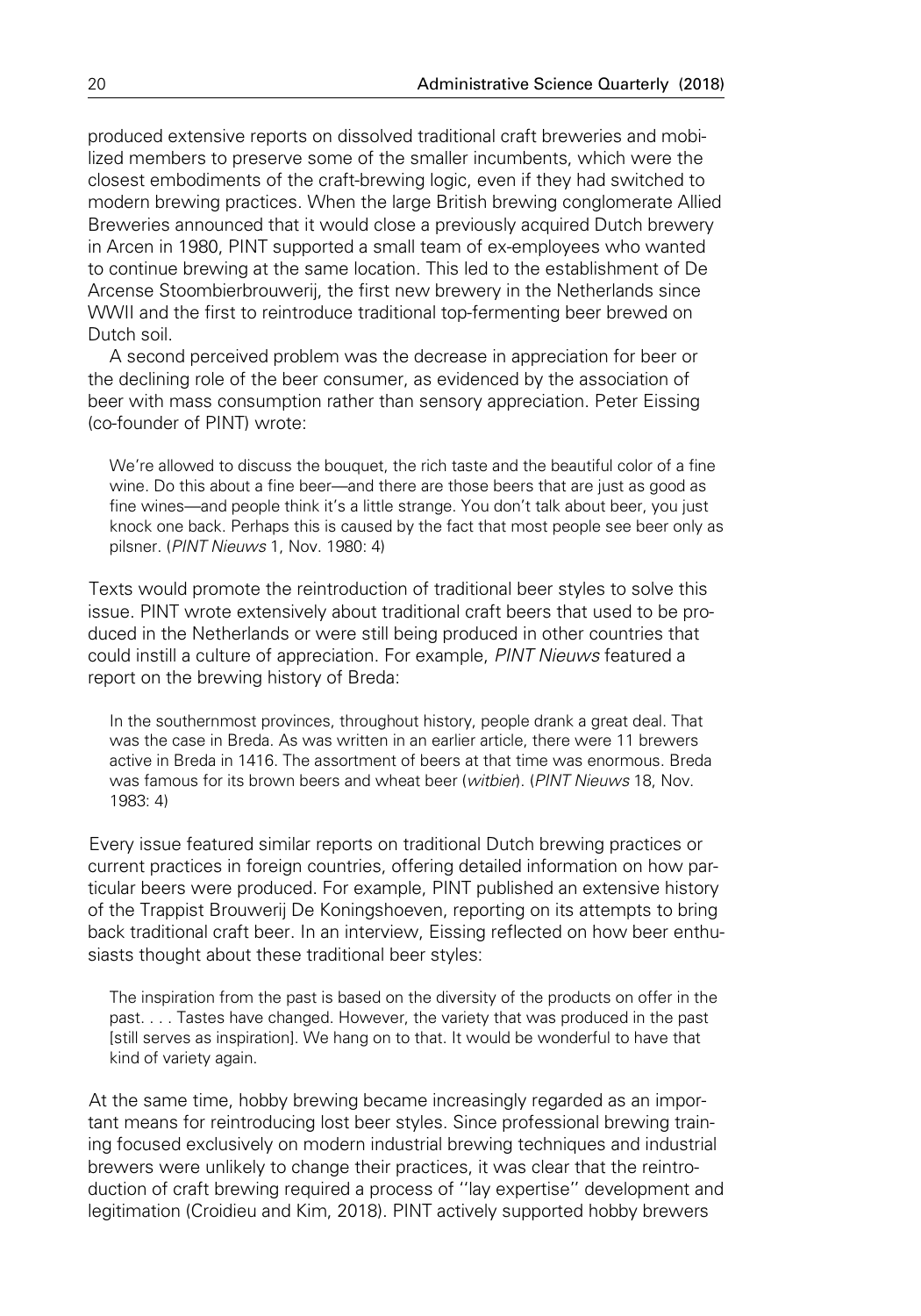to acquire and diffuse the skills necessary to reengage with traditional brewing practices.

A third perceived problem was related to the quality of the beer produced by the brewing corporations. PINT members questioned the use of chemicals during the brewing process. The third issue of PINT Nieuws contained a report entitled ''Are chemical additives in beer harmful?'' written by Peter Molenaar, a founding member of PINT who was also a biochemist. The article included a long list of additives that brewers were allowed to use and criticized the current regulations on beer additives. Voicing concerns about beer quality, beer enthusiasts favored the reintroduction of traditional craft beer ''without unnecessary, unnatural additives, filtering and pasteurization'' (PINT, 1980). These concerns centered on the idea that brewers used additives to cover up mistakes or ''manipulate'' the brewing process to save costs. For instance, reference was frequently made to the German Reinheitsgebot, a medieval traditional beer ordinance prohibiting German brewers from brewing beer with any ingredient other than water, barley, hops, and yeast. Beer enthusiasts generally favored this purist approach to brewing, but in lieu of additives, brewers needed knowledge to control the brewing process. The reports published by PINT on these issues reflect beer enthusiasts' attempts to regenerate knowledge of traditional craft brewing by recombining the domestic remnants of craft brewing with active foreign representations. What is remarkable here is that the dramatic failure of traditional Dutch craft brewers was partly due to their association with the impure practices and incompetence that prompted the regulations imposed in 1926. The remnants of the decomposed craft logic were thus gradually transformed from something that had become useless into something that held considerable value for many field actors.

Recombining categories to theorize traditional alternatives. The proliferation of texts on craft brewing provided a regenerated vocabulary, facilitating processes of sensemaking and sensegiving of traditional alternatives in a modern context. This meant a dynamic recombination of new and preexisting categories that would ultimately pave the way for the emergence of a new set of collective norms and schemas. The evolution of this regenerative process was particularly apparent in the social labeling of craft breweries and their beers. Texts initially relied heavily on the Dutch labels of *traditie* (traditional) and ambachtelijk (artisanal) in contradistinction with modern brewing practices, thus referring to *traditioneel bier* or *ambachtelijke brouwers*. These labels were used by nascent brewery entrepreneurs such as Jan Ooms, co-founder of De Scheldebrouwerij in 's Gravenpolder (established in 1994), who said:

Ambachtelijk means trying to get the most out of something in a simple way with the available resources that you have at hand. . . . My brew master has also worked at Interbrew and there processes like filtering for instance mean pushing a button and opening a tap. Ambachtelijk means milling yourself, not by pushing a button or automatically. Instead you feel the whole process, you taste it, you smell it, you are busy with the process from front to back.

While these labels appealed to the traditional custodians of craft brewing, other actors in the regenerated networks resisted. For example, Herm Hegger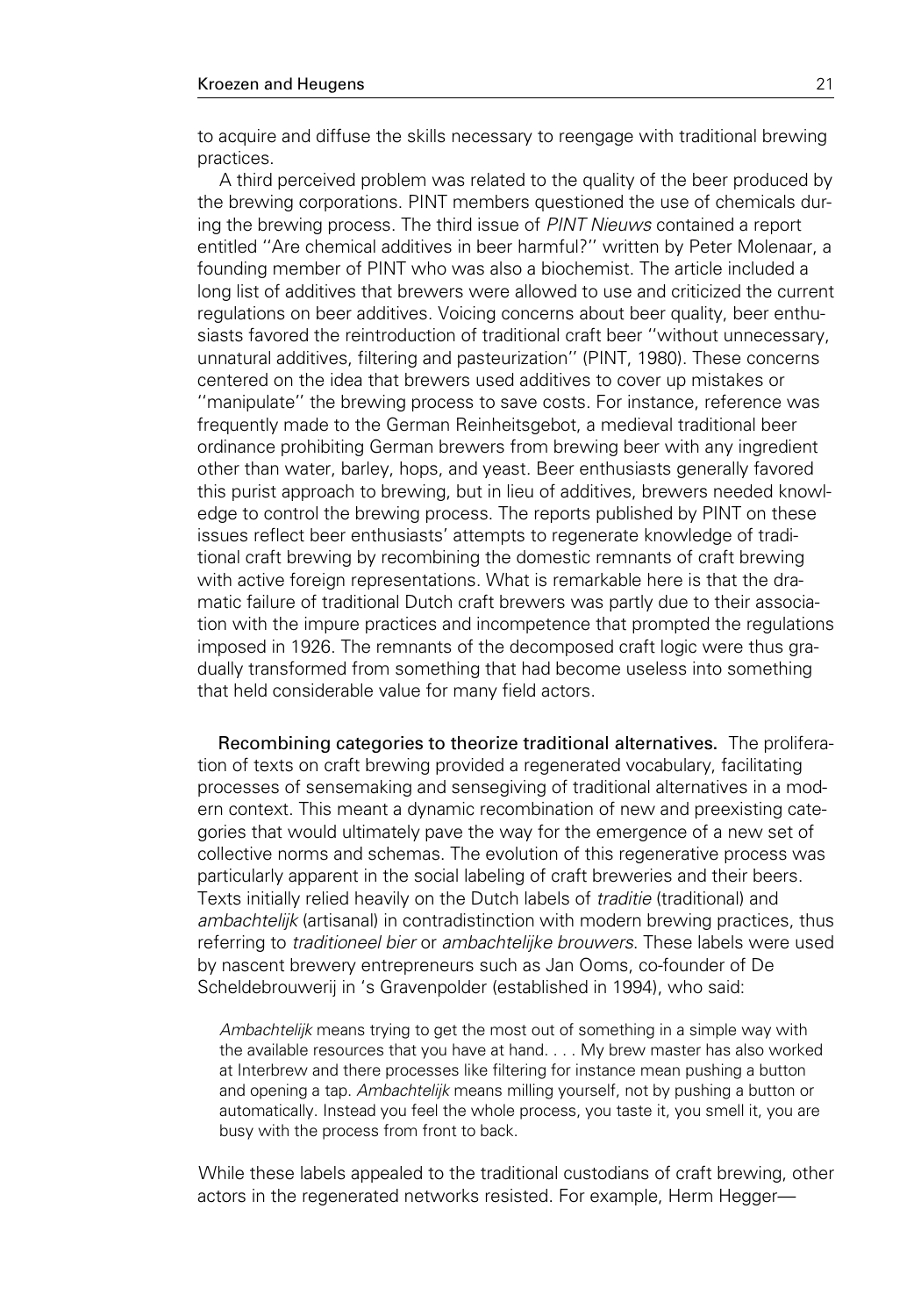founder of Brouwerij Raaf, established in Heumen in 1984, and Stadsbrouwerij De Hemel, established in Nijmegen in 1996—told us:

I have always been bothered by the tension between the false romanticism that beer lovers like to hear and the ordinary reality of beer brewing. For example, people pretend that beer brewing is very *ambachtelijk* and they make reference to the past, but that does not make any sense. All beers that were brewed over 100 years ago were disgusting. . . . Beer brewing is a vak [trade]. You write your own recipes. There is no such thing as old recipes. I hear that sometimes, but that's drivel I want to get rid of. . . . I, myself, have built a modern plant and am therefore at the forefront in terms of technology. I try to have every technology in house as long as I can afford it.

As networks expanded and came to represent more diverse voices, the adherence to tradition faded. With the growing interest in Belgian beer, the vocabulary shifted toward the more inclusive labels of speciaalbier and speciaalbierbrouwerij that were popular in Belgium to refer to traditional craft beers and brewers. The adoption of these labels implied a subtle transformation of the initial schemas of the reemerging craft logic. On one hand, the theorization of how *speciaalbier* production ought to be organized continued to rely on notions from traditional craft brewing. For instance, speciaalbier was synonymous with traditional top-fermenting beer, as Belgian traditional producers were the prototypical exemplars of *speciaalbierbrouwerijen*. On the other hand, the relatively ambiguous meaning of *speciaalbier* offered enough leeway to allow for both traditional and more modern interpretations of craft practice. As a result, a collective schema emerged in which a variety of entrepreneurs identified themselves as *speciaalbierbrouwers* aiming to revive Dutch beer-brewing culture by following predominantly active Belgian examples.

Although the *speciaalbier* label was an important element of the early schemas providing new frames and scripts to nascent craft brewery founders, regenerating the ideational elements of a decomposed logic was an ongoing process, and over time we also observed a shift away from this notion. Increasingly, Dutch craft breweries began to adopt the Anglicized label of craft bier in their vocabulary. In December 2016, the Dutch collective for independent microbreweries changed its name from KBC to CRAFT to be more inclusive of craft producers of bottom-fermenting beers, who felt excluded by the speciaalbier label. This change reflects the increasingly transformative nature of regenerative activities, allowing traditional craft elements to blend with facets of modern industrial brewing.

Thus during the second stage of logic reemergence, the ideational elements of craft brewing were regenerated through the dissemination of texts that recombined categories to make sense of craft brewing in a modern context. This involved restorative activities through which particular labels and scripts were brought back into use. But it also involved transformative activities, as new labels and scripts were needed to positively distinguish decomposed production arrangements from modern ones while allowing room for some material blending. The emergence and evolution of norms and schemas ultimately enabled a variety of legitimate contemporary reincarnations of the craft-brewing logic.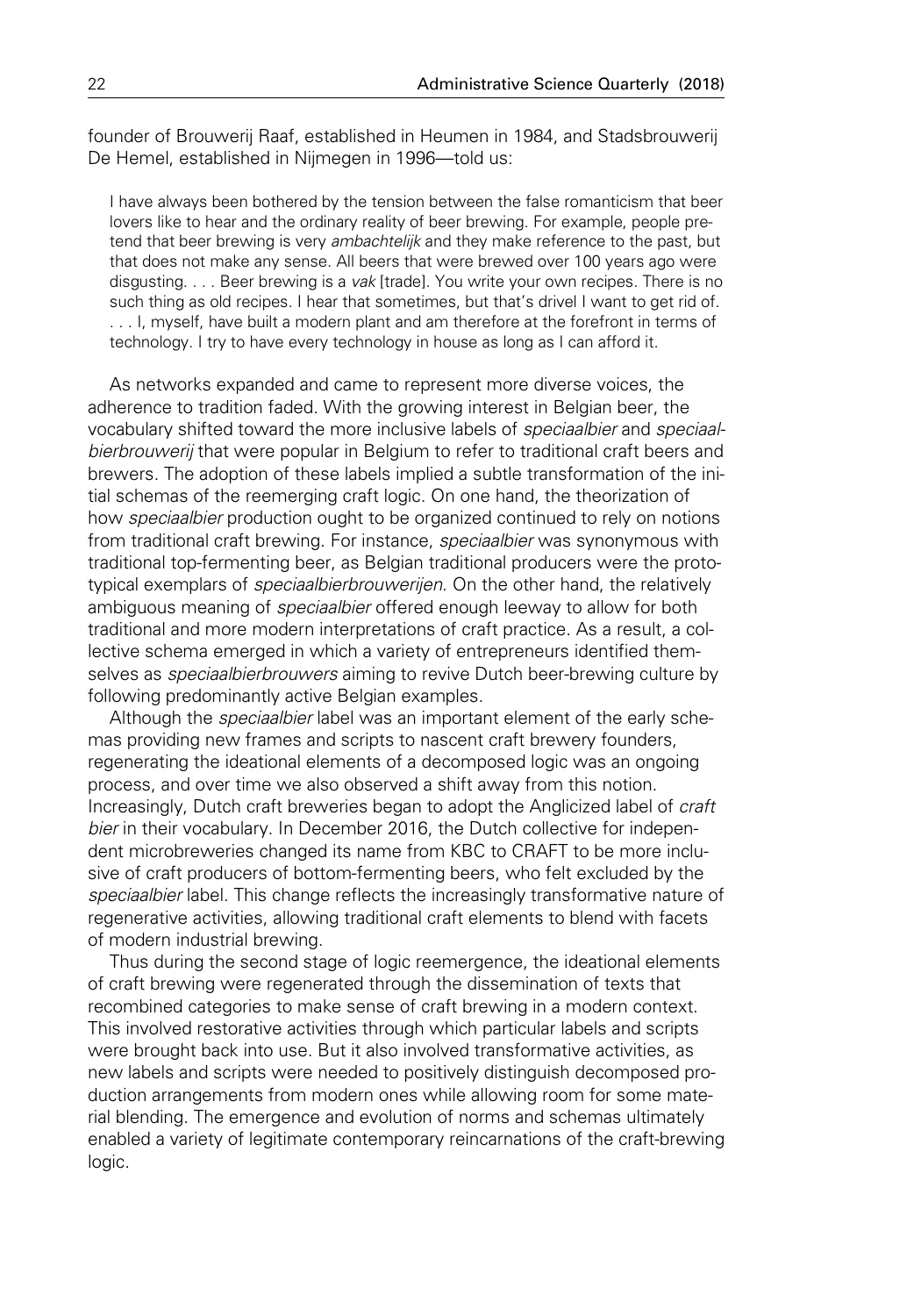# Stage 3: Reincarnating a Decomposed Logic

The regenerated ideational elements of the refurbished craft logic, embodied in the evolving vocabulary of practice around traditioneel/ambachtelijk bier, speciaalbier, and eventually craft bier, inspired a growing group of brewing entrepreneurs to work on regenerating the more material elements of craft brewing. This led to a rapidly growing population of craft breweries. During the 1980s, 17 such breweries were established, and from the 1990s onward, the number of new breweries began to grow exponentially. Whereas 49 craft breweries were established in the 1990s and 76 during the 2000s, in the year 2014 alone 85 new breweries were set up. Collectively, these breweries brought the previously abandoned practices and discarded objects back into the industry. But they also combined them with elements from modern industrial brewing and from foreign traditional exemplars. We observed considerable variation across reincarnation types that appeared to depend on the founders' background and on associated differences in values and beliefs coming from different societallevel institutional orders.

Mobilizing founders of new organizations of traditional form. The first breweries to reincarnate the craft-brewing logic were Trappist Brouwerij De Koningshoeven in Berkel-Enschot near Tilburg, reestablished in 1979 after the brewing operations had been licensed to an industrial lager producer, and De Arcense Stoombierbrouwerij, established at the abandoned industrial brewing site left behind by Allied Breweries in Arcen in 1981. Brouwerij Raaf in Heumen (founded in 1984) was one of the first new breweries to be set up from scratch. These founders attempted to integrate the principles outlined by PINT into new organizations. But they faced considerable challenges at the time, and it was highly uncertain whether their initiatives would be able to survive. Herm Hegger explained:

There were no suppliers, no market for buying and selling. That's why I made my own brewing installation and to get the cost of rent down I decided to rent a rundown location that I then fixed up myself. The building was a former brewery from 1915. The building had remained empty the entire time, and I renovated it and started brewing there. I had all sorts of tricks to make it feasible for me. A brewery is actually a very capital-intensive business, but with these kinds of workarounds I could make it work.

By the end of our observation window (in 2016), only 2 of the 17 entrants of the first cohort—those established from 1981 to 1990—were still active and fully independent. Pioneering founders were not primarily driven by economic motives but would justify their actions in terms similar to those employed by PINT. Hegger explained, ''I was ambitious. I wanted to encourage the spread of speciaalbier across the Netherlands.'' Founders of alternative breweries were also inspired by the emerging frames that painted the modern industrial brewing corporations as a common enemy that they could mobilize against. Many founders objected to the brewing corporations' practices, and some were especially emotional about this. For example, Wim Smit, founder of Brouwerij Sloth in the small town of De Steeg (established in 1981), said: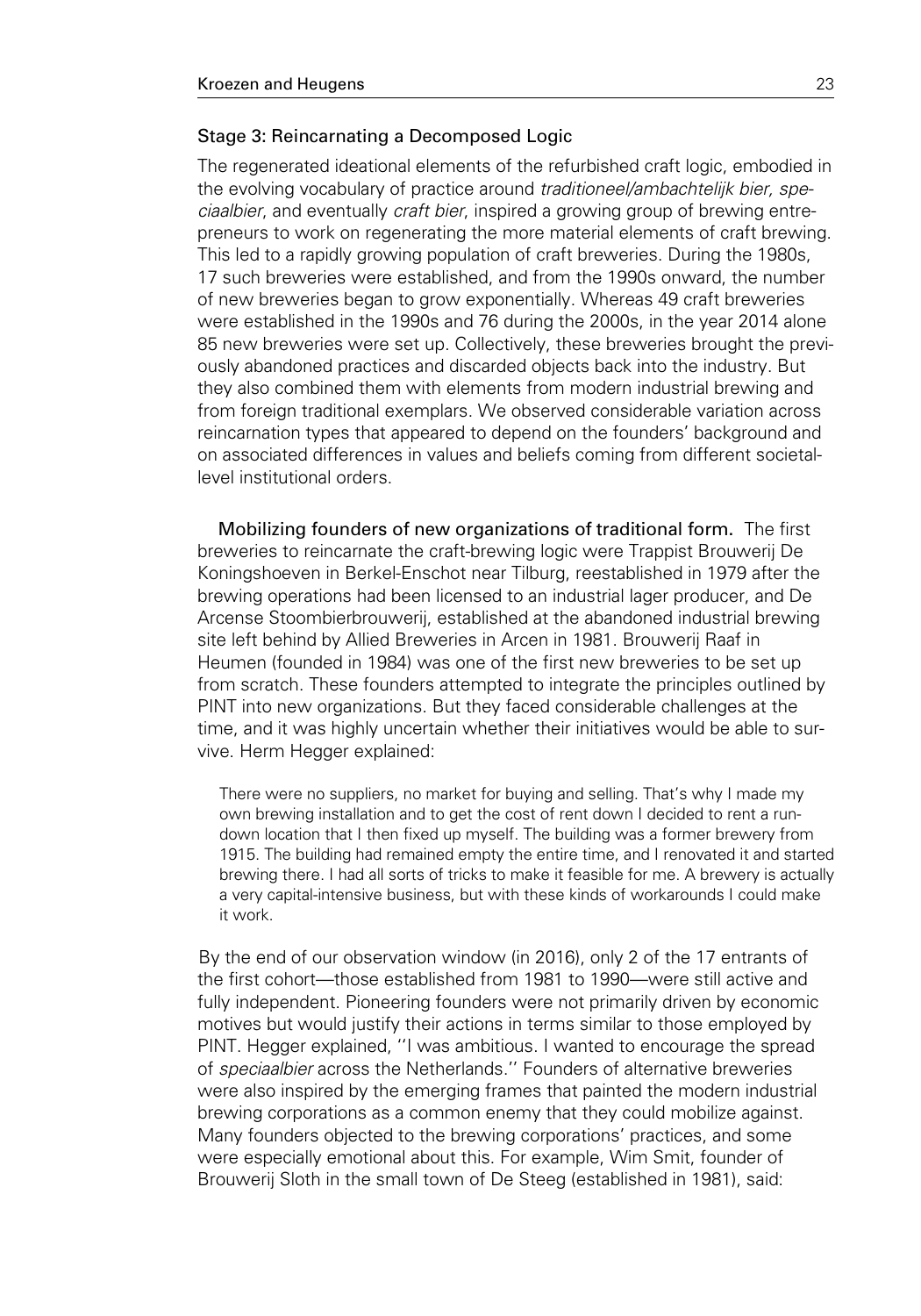I'll give you an example of how Heineken operates. If you come across a café that sells Heineken, that café is in debt to Heineken. Say the café owner comes to you to buy beer and the Heineken man comes along. . . . Then the café owner has to get rid of the beer on the spot, otherwise he'll hear: now that loan you have from Heineken? You'll have to pay that back next week because the contract specifies which beer we allow you to have on tap here. And those really are the gangster-like methods that they use! (From interview published in De Winter, 1986)

Broadly, three different revitalized groups of field actors founded new breweries. They represented different marginalized field roles, and although they all identified with the regenerated norms and schemas of craft brewing, they were attracted to different aspects of the regenerated craft-brewing logic due to differences in their values and beliefs related to their backgrounds across different societal-level logics.

Former brewing operators. Several founders, such as those of De Arcense Stoombierbrouwerij and Brouwerij Raaf, were ex-professional brewing operators of brewing corporations. While striving for more creative autonomy, they essentially approached craft beer brewing as a modern profession. Although they were keen to reintroduce traditional beer styles and brewing techniques, they did not shy away from borrowing elements from modern industrial brewing to achieve absolute control over the production process. These founders tended to focus on scientific perfection when they reincarnated craft brewing.

Traditional brewing family members. Several other founders were descendants of traditional brewing families that had gone out of business. They considered craft brewing a traditional profession, which was first and foremost a community or family practice and in some cases also a religious practice. One example is Gerard De Kroon, who established a small museum brewery in Oirschot in 2002 to revive and conserve the traditional family brewery De Kroon, which had been acquired by Bavaria after ten generations in 1999. Others were members of younger brewing families that were more heavily imprinted with modern industrial brewing principles, such as Leo Brand, founder of Christoffel Brouwerij in Roermond in 1986, who is a descendant of a well-established brewing family that had preserved the family brewery for well over a century through significant modernization before Heineken acquired it. Thus while some of the traditional brewing family founders held on to traditional elements when they reincarnated craft brewing, others comfortably blended traditional with modern elements, aiming for scientific perfection as well.

Hobby brewers. A substantial number of founders had no traditional ties to the brewing industry but were dissatisfied beer consumers who had learned the brewing process as a hobby. These consumers frequently turned into brewery entrepreneurs after being made redundant in their day jobs or in order to make a dramatic career switch (Dijksterhuis and Kaldenbach, 2017). They tended to approach craft brewing as a creative profession, emphasizing expanded autonomy as opposed to more modern professional values of scientific perfection (cf. Rao, Monin, and Durand, 2003: 797). They also displayed values and beliefs that hark back to traditional professions, the guilds, religion, and community. One example is Kaspar Peterson, founder of Brouwerij 't IJ in Amsterdam in 1985, who taught himself how to brew beer through experimentation and regular visits to Belgian breweries. Over time, these types of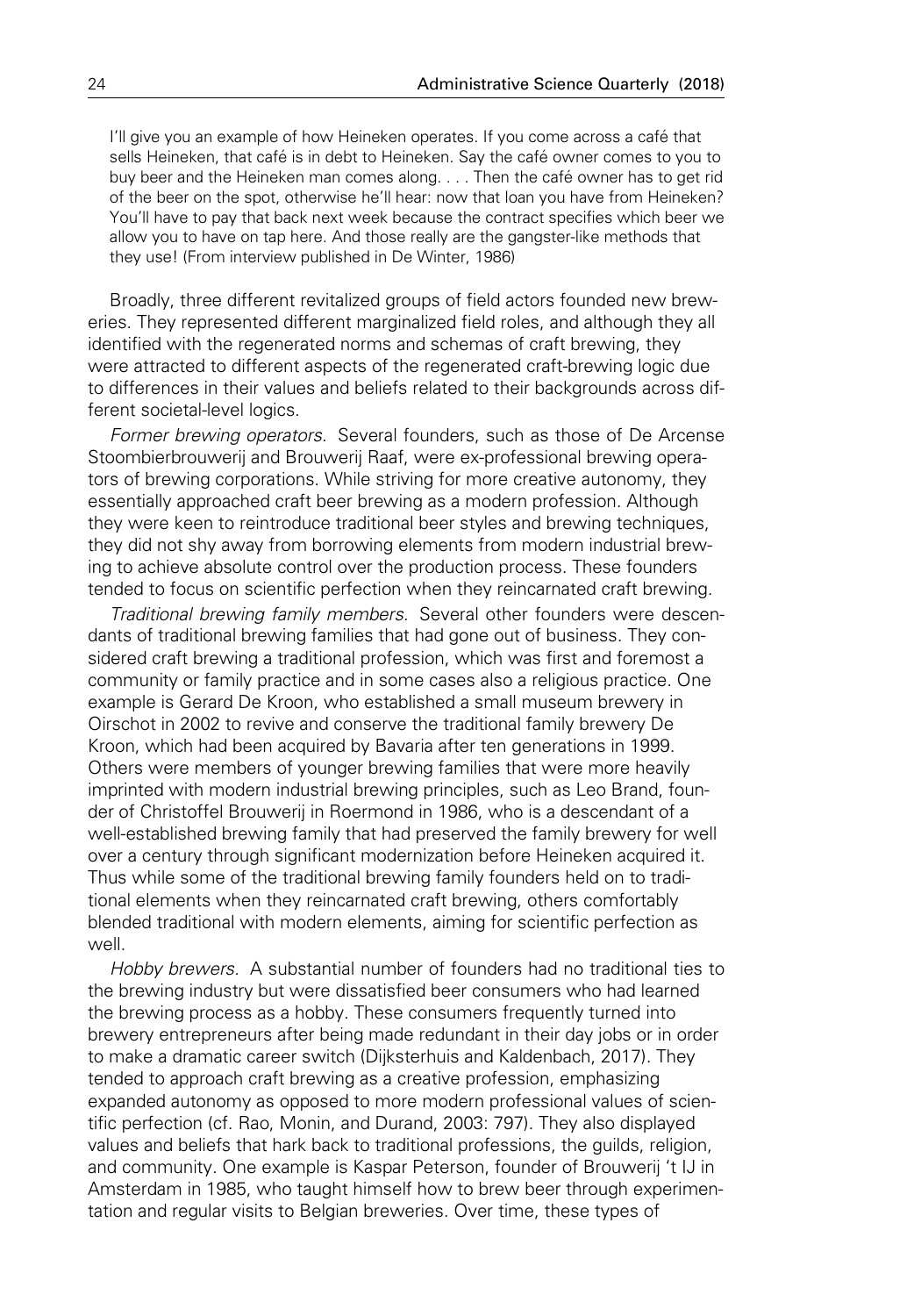founders would increasingly emerge from organized hobby brewing guilds such as De Roerstok in Tilburg. As these founders would start with very modest means, they had no other option but to follow highly traditional methods of production. Yet they often did not feel constrained by traditional prescriptions and freely experimented with new ingredients. Because beer brewing was an expression of their passion, with their ventures emerging from creative enterprise they undertook in their free time, these founders tended to reincarnate craft brewing as a form of artistic expression.

Reusing and displaying institutional remnants in the construction of alternative product offerings. Each type of founder reused institutional remnants when constructing their nascent breweries, but for each type the balance between restorative and transformative activities played out differently. Founders of breweries who reincarnated craft brewing as tradition emphasized restoration over transformation. A telling example is Museumbrouwerij De Roos in Hilvarenbeek, which was established in 1997 to restore and conserve the remnants of a traditional brewery that had failed 60 years earlier but later began to brew its own beer on a small scale as well. The volunteers who worked for this brewery strived to bring back and display many elements of the former brewery in their original state. To brew beer that met modern quality standards, however, some transformative adjustments were required. This was illustrated by the welcoming text on the brewery's website:

[T]he only authentic beer brewery in the Netherlands. . . . Museumbrouwerij De Roos in Hilvarenbeek is a unique village brewery from the 19th century. Here you'll experience the world of traditional beer. Volunteers have successfully restored the old building and its inventory and have even built a new brewery. De Roos has become a living museum in which history, knowledge . . . and fun go hand in hand.

This contrasts with founders of breweries that aimed for scientific perfection when reincarnating craft brewing and prioritized transformation over restoration. These breweries started from the theorized principles of a speciaalbierbrouwerij, or at later stages craft brouwerij, and restored traditional beer-brewing styles and techniques. When possible, however, these elements were modernized to allow for the highest possible degree of control over the production process. An illustrative example is De Haagse Bierbrouwerij in The Hague, established in 2001, whose founder Anton Schults told us how he applied industrial principles to the production of traditional beer styles:

An important development for me was the bit of automation that I carried out. Things like connecting pumps to the computer and valves that have been replaced by electronic valves that can be opened and closed by the computer. That everything should be *ambachtelijk* and a bit primitive is an image I do not want to have. There is nothing ambachtelijk about it. You are engaged in an industrial process. An industrial process that can only be 100% good if it is automated, simple as that. . . . My main and only objective is to achieve the highest possible product quality. Because that's exactly what is lacking in the world of small breweries. It is a big problem for small brewers to deliver quality continuously. . . . I do not want that, I want a good product that is consistent in quality. I work very carefully and want to permanently keep an eye on the quality so that it never changes. I have also perfected the recipes.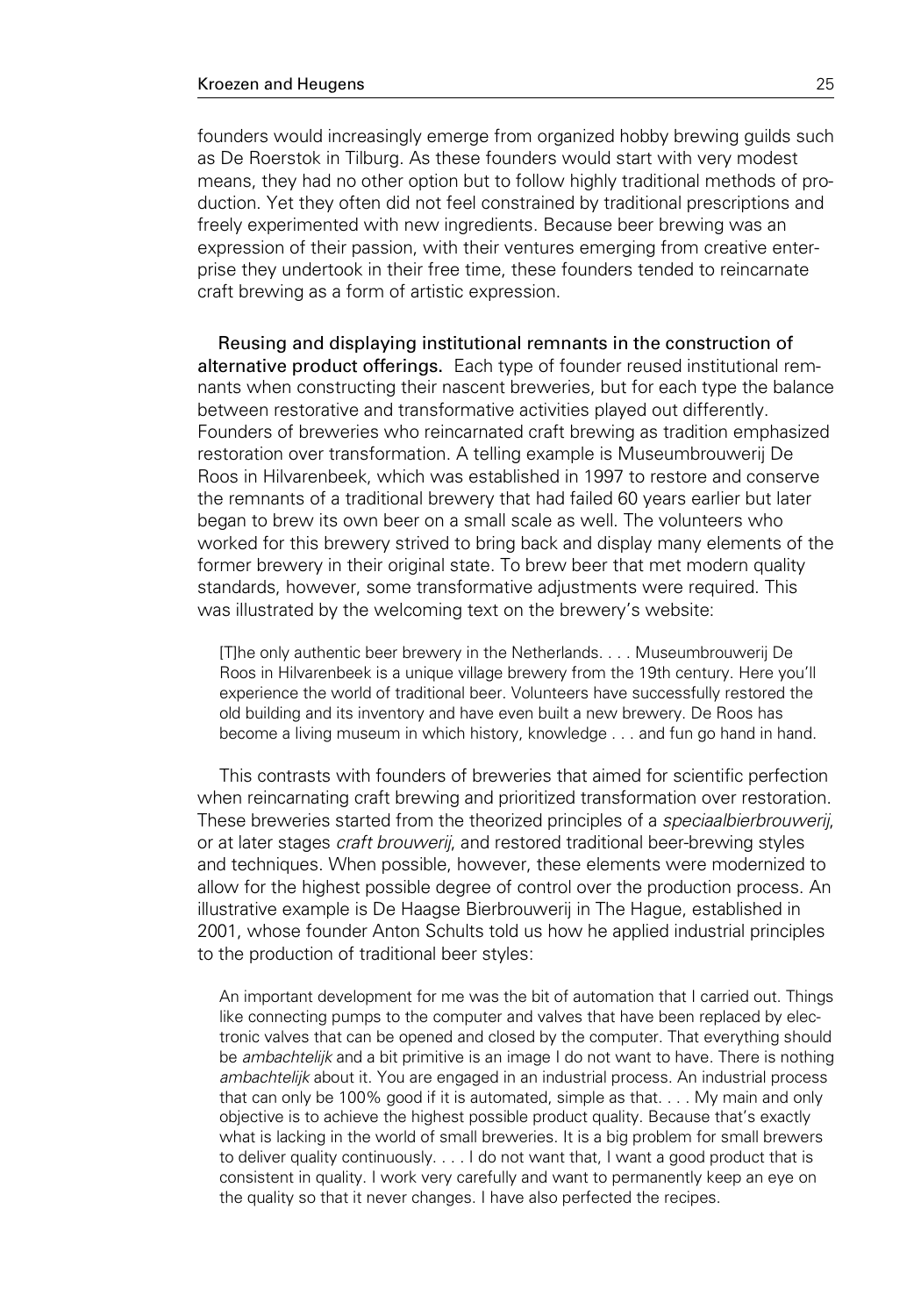Finally, founders of breweries who reincarnated craft brewing as artistic expression seemed to balance restoration and transformation. They did not experience brewing traditions as a constraining force and used institutional remnants as an inspiration for experimentation. They also felt less inclined to gain strict control over the production process and did not mind that each batch of beer would come out slightly different. They restored the traditional craftbrewing logic by bringing back forgotten recipes, ingredients, or techniques but also contributed to its fundamental transformation by combining traditional ingredients with more exotic inputs, such as particular fruits and, later, American hops. An example of this type is Brouwerij De Molen in Bodegraven, whose products have received widespread critical acclaim. Menno Olivier, who established the brewery in 2004, had started as a hobbyist and gradually gained more brewing experience working for short periods at several nascent craft breweries. He then built his own microbrewery, using it to provide brewing workshops. The success of these activities led him to start his own brewery in a historic flourmill. He acquired modern stainless steel scraps from the dairy industry and, like many other founders, built his own brewing plant that allowed for artisanal production processes. The brewery became known for the fact that each batch of beer was unique and sold as such. As Menno said, ''I have a very pampered taste so I always want to taste something different, and that is why I make all kinds of different beers. I don't want it to always be the standard type. With Heineken you know what you get, and that is exactly what I do not want. I do not want to have a uniform product.''

Table 3 summarizes these ideal-typical reincarnations of the traditional craftbrewing logic, placing them on a continuum reflecting differences in the degree of blending between traditional craft brewing and modern industrial brewing.

The blending of traditional craft elements with facets of modern industrial brewing facilitated diffusion by ensuring that regenerated traditional alternatives conformed with modern expectations. Founders combined traditional and modern elements in different ways and to different degrees. One example was the reliance on brewmasters steeped in modern industrial brewing, who were able to apply scientific principles to traditional recipes. Another example was brewing craft beer in plants closed by modern industrial brewers, such as in the case of De Arcense Stoombierbrouwerij. Finally, many breweries blended local brewing traditions with market trends. For instance, Brouwerij De Vecht in Loenen aan de Vecht, established in 2016, brewed Ambachtelijk 1710 Loender Bier as an India Pale Ale, a beer style that had recently become popular in the Netherlands, rather than attempting to restore it as close as possible to the original form.

Toward the end of our observation window (in 2016), the traditional craftbrewing logic had successfully been reincarnated, as evidenced by an established market for regenerated traditional alternatives. Craft brewing had gradually moved from being forgotten, to a popular hobby, to a serious field-level phenomenon. Even in terms of market logic metrics, the revival was starting to look impactful. Conservative estimates put the market share of independent craft brewers at 5 percent of 1.2 billion liters for 2015 (de Voogt, 2016; Nederlandse Brouwers, 2016). This estimate does not include the amount of alternative beer sold by the large incumbent brewers, however, which is another 8 percent (Nederlandse Brouwers, 2016). The changing strategies of incumbent breweries showed that craft brewing, in addition to invoking notions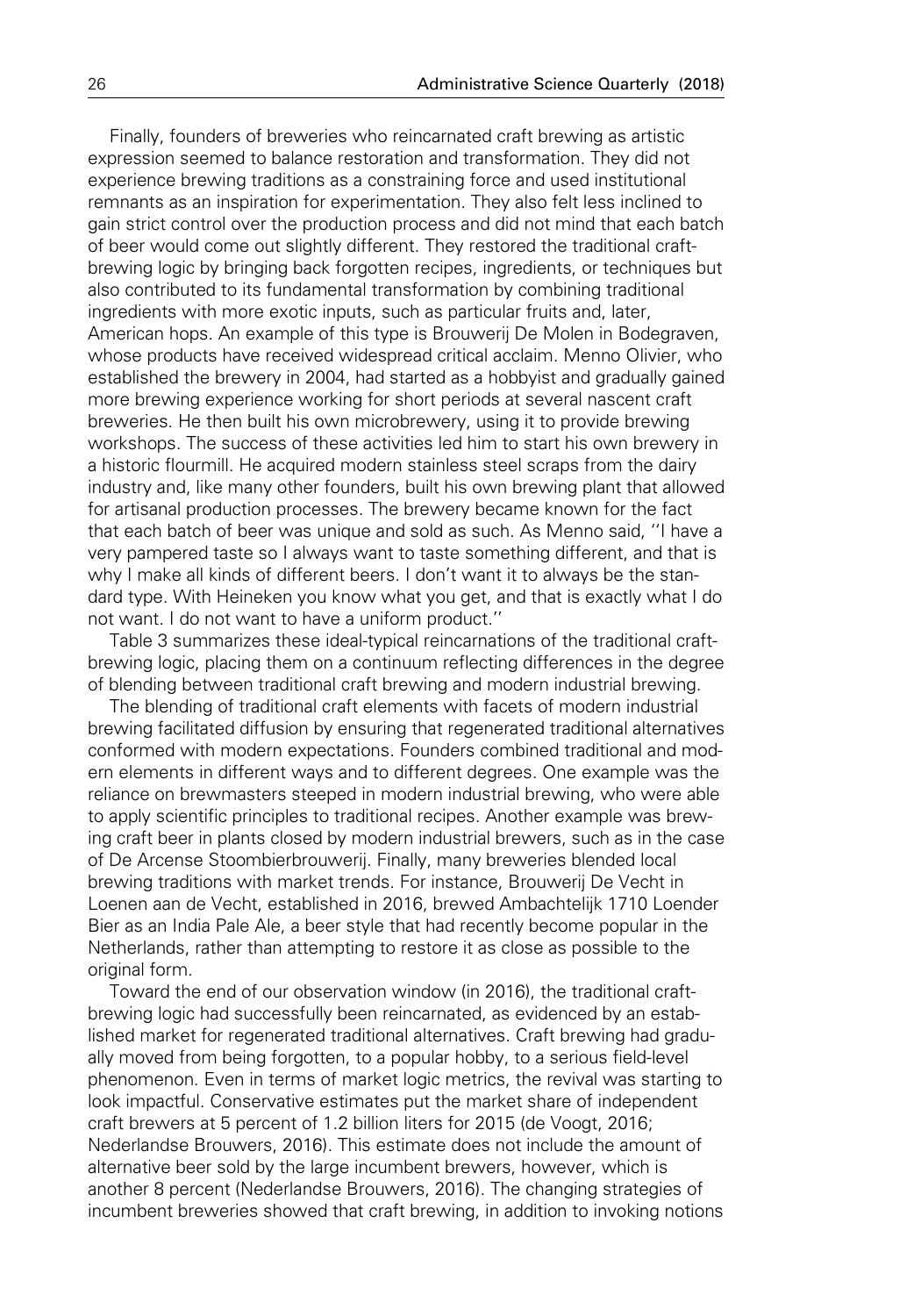|                                               | Traditional<br>Craft                                                                         | Reincarnations of Craft Brewing                                                                                                                                                                           |                                                                                                                                   | Modern                                                                                                                    |                                                                                                                                                             |  |
|-----------------------------------------------|----------------------------------------------------------------------------------------------|-----------------------------------------------------------------------------------------------------------------------------------------------------------------------------------------------------------|-----------------------------------------------------------------------------------------------------------------------------------|---------------------------------------------------------------------------------------------------------------------------|-------------------------------------------------------------------------------------------------------------------------------------------------------------|--|
|                                               | Brewing                                                                                      |                                                                                                                                                                                                           |                                                                                                                                   |                                                                                                                           | <b>Industrial</b><br><b>Brewing</b>                                                                                                                         |  |
| Associated<br>societal-level<br>logics        | Family,<br>community,<br>religion,<br>traditional<br>professions<br>(guilds)                 | Family,<br>community,<br>religion,<br>traditional<br>professions<br>(quilds)                                                                                                                              | Creative<br>professions,<br>religion,<br>community                                                                                | Modern and<br>creative<br>professions                                                                                     | Market,<br>corporation                                                                                                                                      |  |
| Root metaphor<br>(organizing<br>principle)    | Brewing as<br>tradition                                                                      | Craft brewing as<br>restored<br>tradition                                                                                                                                                                 | Craft brewing as<br>artistic<br>expression                                                                                        | Craft brewing as<br>scientific<br>perfection                                                                              | Brewing as<br>business                                                                                                                                      |  |
|                                               |                                                                                              |                                                                                                                                                                                                           | Taken-for-granted ideational elements                                                                                             |                                                                                                                           |                                                                                                                                                             |  |
| Producer mission                              | Tradition driven:<br>Maintaining<br>community and<br>family-specific<br>brewing<br>practices | Story driven:<br>Restoring local<br>brewing<br>traditions and<br>legacies;<br>brewing beer<br>the way it used<br>to be produced<br>traditionally and<br>educating<br>audience to<br>appreciate<br>history | Product driven:<br>Producing<br>variety of beers<br>with unique<br>taste and<br>educating<br>audience to<br>appreciate<br>product | Production<br>driven:<br>Producing<br>highest quality<br>of beer through<br>perfect control<br>over production<br>process | Sales driven:<br>Profit though<br>growth,<br>efficiency, and<br>standardization<br>by producing<br>and selling<br>beers on the<br>largest possible<br>scale |  |
| Audience need                                 | Beer as a source<br>of daily nutrition                                                       | Beer as a portal<br>to relive the past                                                                                                                                                                    | Beer as an<br>opportunity for<br>sensory<br>experience                                                                            | Beer as a<br>technical object<br>for evaluation                                                                           | Beer as a<br>democratic and<br>benign drug<br>taken for<br>recreation                                                                                       |  |
| Role of brewer                                | Master of                                                                                    | Historian                                                                                                                                                                                                 | Artist                                                                                                                            | Scientist                                                                                                                 | Operations                                                                                                                                                  |  |
| Sources of<br>legitimacy<br>(product quality) | mystical craft<br>Quality is in the<br>status of the<br>producer's<br>community or<br>family | Quality is in the<br>story around the<br>product                                                                                                                                                          | Quality is unique<br>taste                                                                                                        | Quality is<br>technological<br>perfection in<br>terms of<br>measurable<br>aspects                                         | manager<br>Quality is<br>accessibility and<br>consistency<br>across time and<br>space                                                                       |  |
| Authority<br>structures                       | Brewing family<br>ownership;<br>brewer = owner                                               | Brewing family or<br>community<br>ownership; non-<br>profit foundation                                                                                                                                    | Sole<br>proprietorship or<br>private limited<br>liability; brewer<br>= owner                                                      | Sole<br>proprietorship or<br>private limited<br>liability; brewer<br>$=$ owner                                            | For-profit<br>corporation;<br>brewer $\neq$ owner                                                                                                           |  |
|                                               |                                                                                              |                                                                                                                                                                                                           | Embodying material elements                                                                                                       |                                                                                                                           |                                                                                                                                                             |  |
| Production<br>method                          | Small-scale,<br>handwork                                                                     | Small-scale,<br>handwork                                                                                                                                                                                  | Small-scale with<br>experimental<br>techniques to<br>maximize taste                                                               | Small-scale but<br>modern<br>technology with<br>complete<br>control                                                       | Large-scale,<br>automated                                                                                                                                   |  |
| Ingredients                                   | Various,<br>depending on<br>local availability                                               | Traditional<br>ingredients; no<br>chemicals or<br>additives                                                                                                                                               | Unique and high-<br>quality                                                                                                       | Yeast as key<br>ingredient; own<br>cultivation                                                                            | Bulk, cost-<br>efficient, large<br>suppliers                                                                                                                |  |

# Table 3. Ideal-typical Reincarnations of the Craft-brewing Logic in Dutch Beer Brewing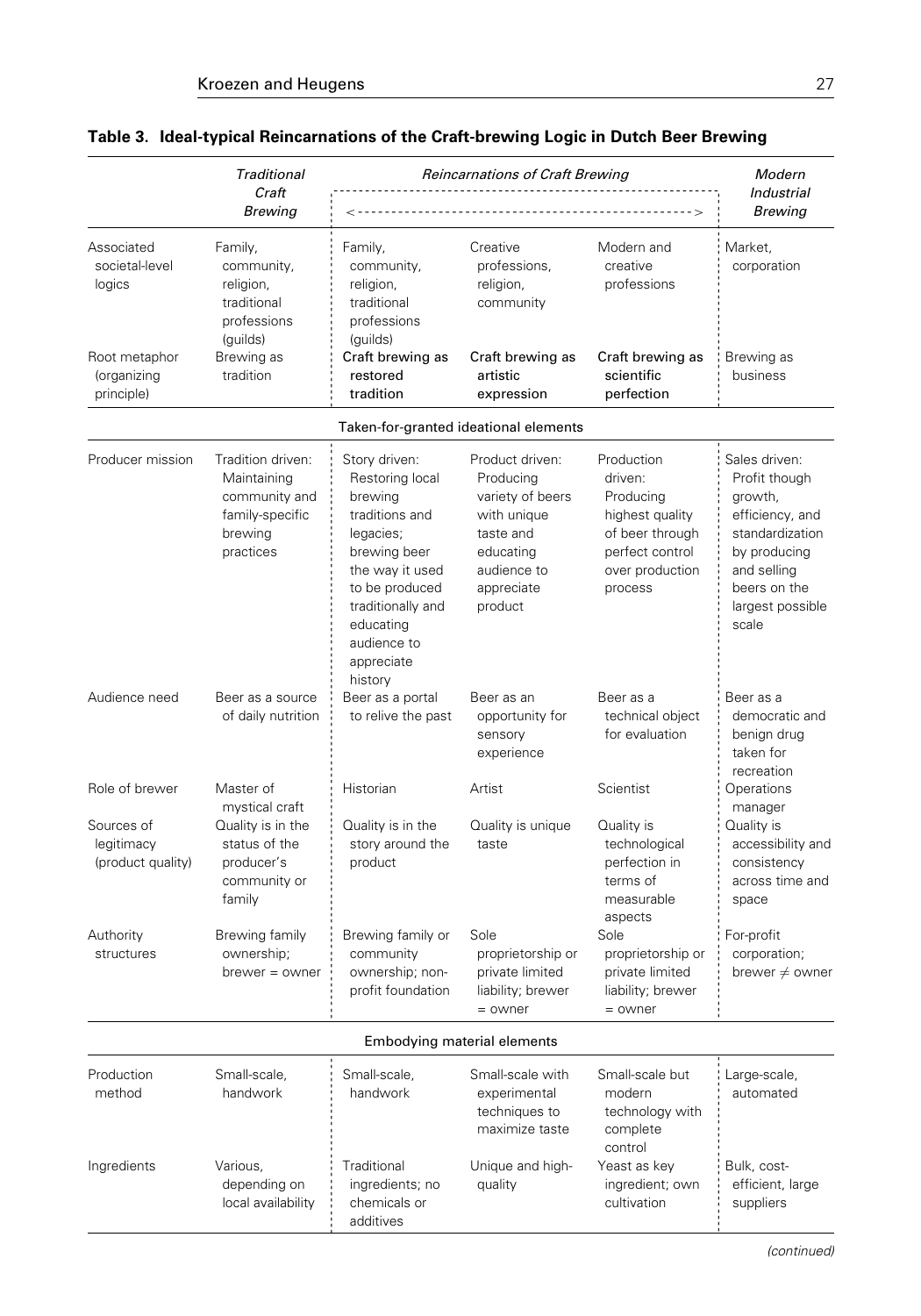|              | <b>Traditional</b><br>Craft                           | <b>Reincarnations of Craft Brewing</b>                                              |                                                                                     | Modern<br>Industrial<br><b>Brewing</b>                           |                                                               |
|--------------|-------------------------------------------------------|-------------------------------------------------------------------------------------|-------------------------------------------------------------------------------------|------------------------------------------------------------------|---------------------------------------------------------------|
|              | <b>Brewing</b>                                        |                                                                                     |                                                                                     |                                                                  |                                                               |
| Beer styles  | Traditional top-<br>fermenting; local ;<br>variations | Top-fermenting<br>based on<br>traditional styles<br>and recipes<br>(e.g., kuitbier) | Top-fermenting<br>with rare and<br>complex taste<br>(e.g., Black India<br>Pale Ale) | Top-fermenting<br>with<br>scientifically<br>perfected<br>recipes | Modern bottom-<br>fermenting;<br>standardization<br>(pilsner) |
| Distribution | Local community                                       | Direct distribution<br>and some local<br>pubs and local<br>stores                   | Dispersed, at<br>specialist retailer<br>or pub                                      | Through<br>wholesaler,<br>national                               | International                                                 |

# Table 3. (continued)

of restored tradition, artistic expression, and scientific perfection, had become a considerable business. Whereas in the past modern industrial breweries acquired traditional breweries only to close them and consolidate market share, they now acquired them to maintain them as semi-independent entities and gain a toehold in the growing craft beer market. For example, Heineken acquired the traditional family brewery Brand in Wijlre in 1989 and has continued to run it as an independent brand. Similarly, Bavaria acquired control over the brewing operations of Trappist Brouwerij De Koningshoeven in 1998, even though the monks maintained ownership of the brand and continued to be involved in the brewing operations. That the propagators of modern industrial brewing are now searching for ways to reintegrate traditional craft brewing into their organizations is perhaps the clearest evidence that the traditional craftbrewing logic has not only reemerged but has come to challenge the industrial brewing logic that had once obliterated it.

# **DISCUSSION**

While previous research has suggested that traditional arrangements regularly reemerge—even in fields long dominated by trends toward modernization—our study provides an important step in theorizing the regenerative process. Adopting the institutional logics perspective as a theoretical lens (Thornton, Ocasio, and Lounsbury, 2012; Ocasio, Thornton, and Lounsbury, 2017), we have used the case of the reemergence of craft in Dutch beer brewing to study one path of regenerative institutional change: that of the field-level reemergence of decomposed institutional logics.

We found that logic reemergence occurs in three stages: rediscovering, refurbishing, and reincarnating a logic. During these stages, field actors engage in three sets of regenerative activities—regenerating networks of logic custodians, regenerating ideational logic elements, and regenerating material logic elements—that involve recollecting, relegitimating, and reactivating institutional remnants. We have integrated these findings into a generalizable model shown in figure 2, which elucidates how these processes relate and unfold over time. We discuss this model in more detail below.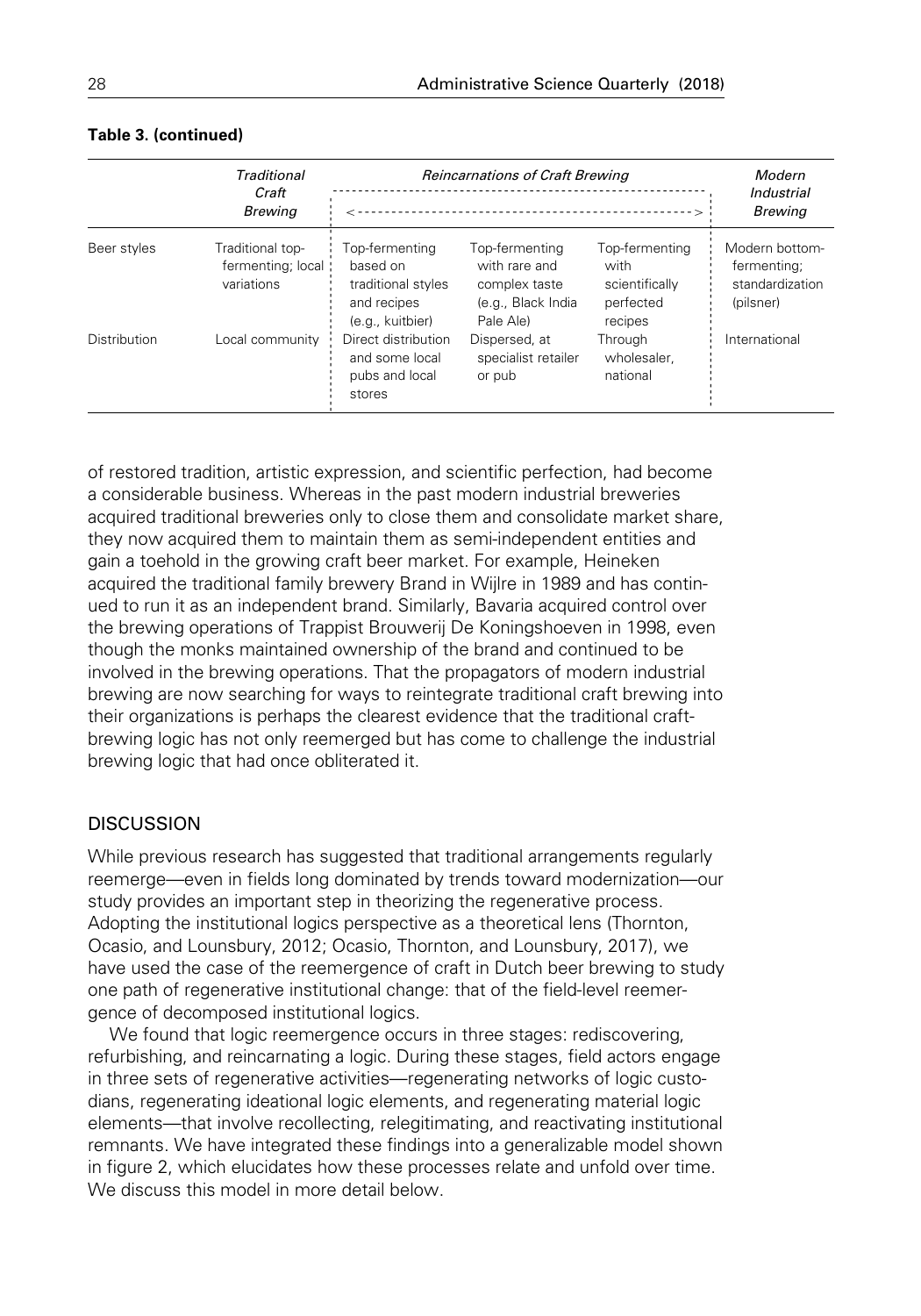

Figure 2. Theoretical process model of institutional regeneration through logic reemergence. Figure 2. Theoretical process model of institutional regeneration through logic reemergence.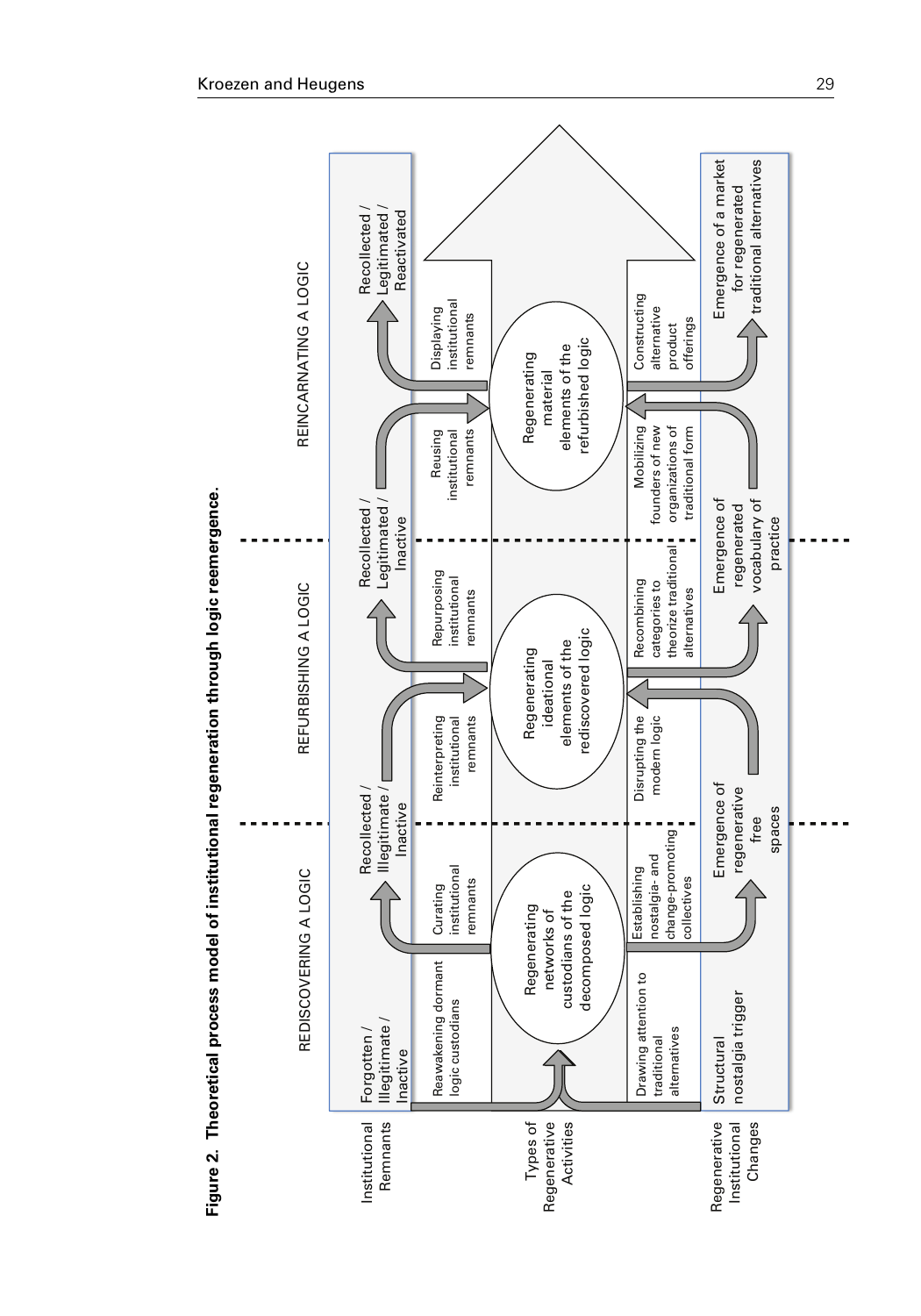Our findings encourage further research on nonlinear forms of institutional change. While the possibility of logic reemergence has been acknowledged in previous research on institutional logics (Schneiberg, 2007; van Gestel and Hillebrand, 2011; Thornton, Ocasio, and Lounsbury, 2012), we sought to increase our understanding of this process by developing a dedicated theory of logic reemergence. Although our case shares certain similarities with cases of organizational field-level change through progressive logic shifts, there are two differences. One involves the regeneration of the networks of dormant custodians of a decomposed logic. The other involves the regeneration of ideational and material elements. Across these aspects, regenerative institutional change involves a crucial balance between restorative and transformative activities. This balance causes processes of logic reemergence to have a truly generative impact on organizational fields, rather than merely a regressive or reaffirming impact.

# Rediscovering a Logic: Regenerating Decomposed Networks and Recollecting Institutional Remnants

Institutional logics are the product of the partially autonomous interaction between collectives of individuals and culture (Thornton, Ocasio, and Lounsbury, 2012). The grounded process model we constructed reflects this, as it pays attention to the co-constitutive dynamics of field-actor networks on one hand and symbolic and material culture on the other. We propose that field-level change through the reemergence of a decomposed logic starts with a process of rediscovering, which involves recollecting institutional remnants, making forgotten institutional logic elements available and accessible again. But a key impediment to recollecting such institutional remnants is the decomposed nature of the networks of actors who have access to such remnants. Due to processes of logic decomposition, these actors are likely to have become disembedded, dispersed, dormant, and unorganized. Based on our findings, we propose that regenerative institutional change through field-level logic reemergence requires the regeneration of disembedded actor groups who are dormant custodians of a decomposed logic and are associated with different institutional orders than those of the dominant logic. In our case, an important observation related to the success of the regenerative movement was that the networks of traditional actor groups and their ties to the field were not only restored but were also transformed by the unique reconfiguration of these ties and the absorption of new recruits within these actor groups. Whether this process leads to cross-level effects and subsequent field-level change appears to depend on unique field-level triggers, the emergence of distinct free spaces, and platforms that make institutional remnants accessible again.

Our study suggests that regenerating actor networks and recollecting institutional remnants requires what we have labeled as ''structural nostalgia triggers'': field-level occurrences that raise awareness about traditional field arrangements and cause field actors to long for a return to those arrangements to revive what they perceive as lost culture. Based on our study and previous research, it appears that a range of triggers can produce field-level nostalgia that may lead to regenerative change. In our study, such a trigger was the establishment of windows into other fields, such as the Belgian, German, and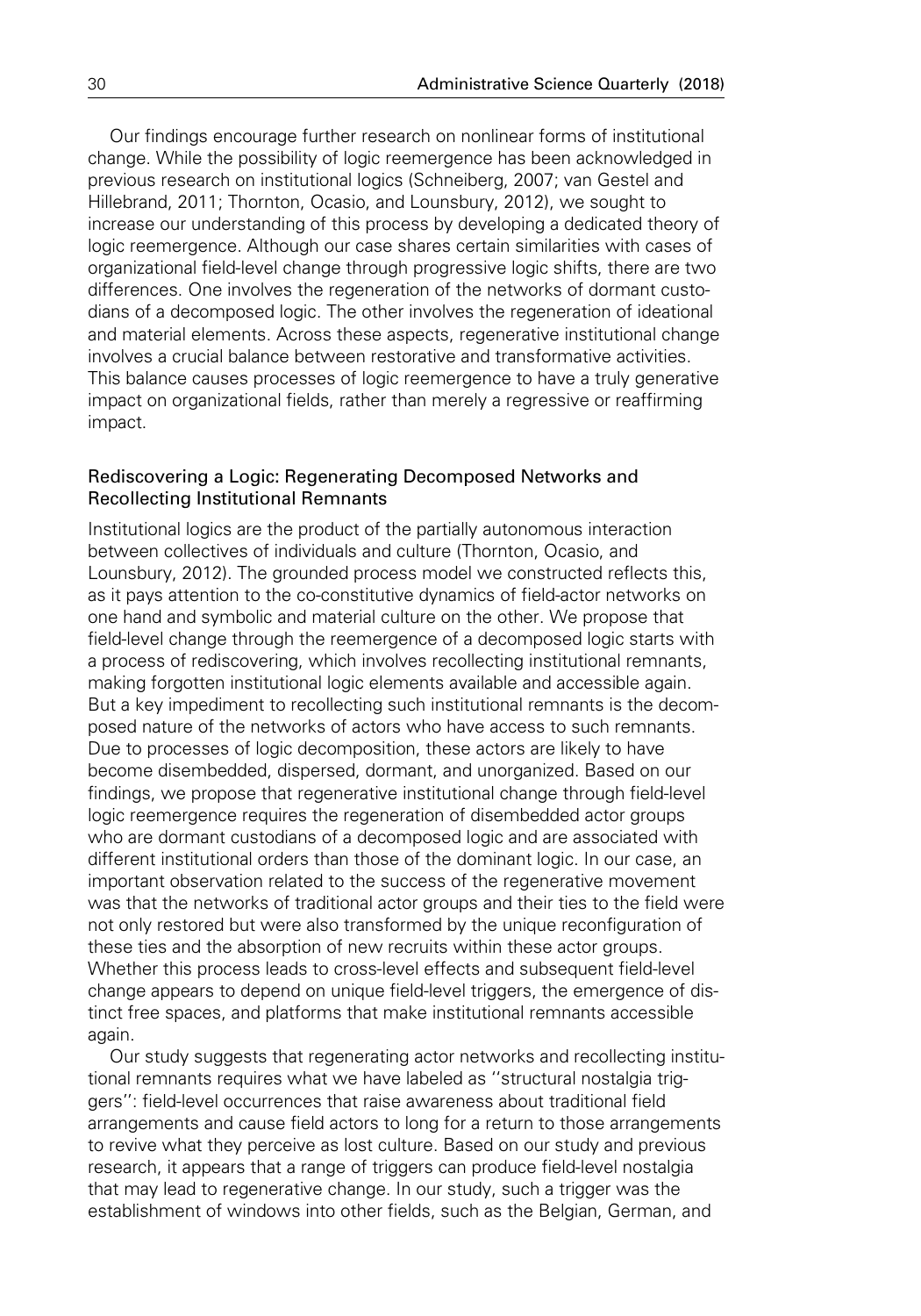British brewing industries, in which traditional logics survived and continued to be visibly and prominently embodied in organizational practice. Another example of a structural nostalgia trigger may be a field-level crisis that becomes associated with a dominant modern logic, such as when traditional agriculture reemerged in the U.S. in response to reported cases of poor animal care and concerns about the use of hormones in industrial farming (Elsbach, 1994; Weber, Heinze, and DeSoucey, 2008).

Our study also suggests that free and interstitial spaces play an important role in processes of regenerative institutional change (Rao and Dutta, 2012; Furnari, 2014; Croidieu and Kim, 2018). Beer pubs, beer collector clubs, beer judge guilds, hobby brewing guilds, and other collectives provided what we labeled as ''regenerative free spaces.'' We found such spaces to be a necessary condition for regenerative institutional change, allowing regenerative activities to be scaled up from local initiatives to field-level projects, as they can mobilize a large and diverse group of actors who have the capacity to recombine elements from different institutional orders, as well as provide opportunities to freely experiment with the transformation of the decomposed logic by blending institutional remnants with other logic elements. The increasingly widespread phenomenon of ''maker spaces'' also appears to have this property (Aldrich, 2014).

Finally, our study suggests that the creation of curated platforms that make the institutional remnants of the decomposed logic accessible again is another key mechanism for logic rediscovery to fully occur. In the case of Dutch beer brewing, platforms were created by nostalgia-infused collectives that both enabled the recollection of institutional remnants and improved their accessibility for a broader group of actors. This was apparent in events at which collectors of brewing history would meet with other actors, in the various print media produced by these organizations, and increasingly in online databases maintained by actors affiliated with these collectives. Previous researchers have observed that for movements to be successful they need to mobilize collective resources (Greve, Pozner, and Rao, 2006; Weber, Heinze, and DeSoucey, 2008). Relatedly, research on collective memory has attached an important role to the ''communicative infrastructure'' or the ''general sociotechnological system through which individuals connect and communicate with each other'' (Ocasio, Mauskapf, and Steele, 2016: 692). The emergence of curated platforms for building and diffusing knowledge around institutional remnants thus seems to be a necessary condition for successful regenerative institutional change in organizational fields.

# Refurbishing and Reincarnating a Logic: Regenerating Ideational and Material Remnants of a Decomposed Institutional Logic

While the revitalization of dormant actor groups that carry institutional remnants can lead to the collective rediscovery of a decomposed logic, these processes in and of themselves will not be sufficient for field-level regenerative institutional change. A key impediment to actual logic reemergence is that remnants of decomposed logics contain neither ready-made templates for action nor legitimate norms that allow actors to transition into being successful cultural entrepreneurs. Decomposed logics can thus be understood as collapsed (rather than coherent) networks of material and ideational elements with critical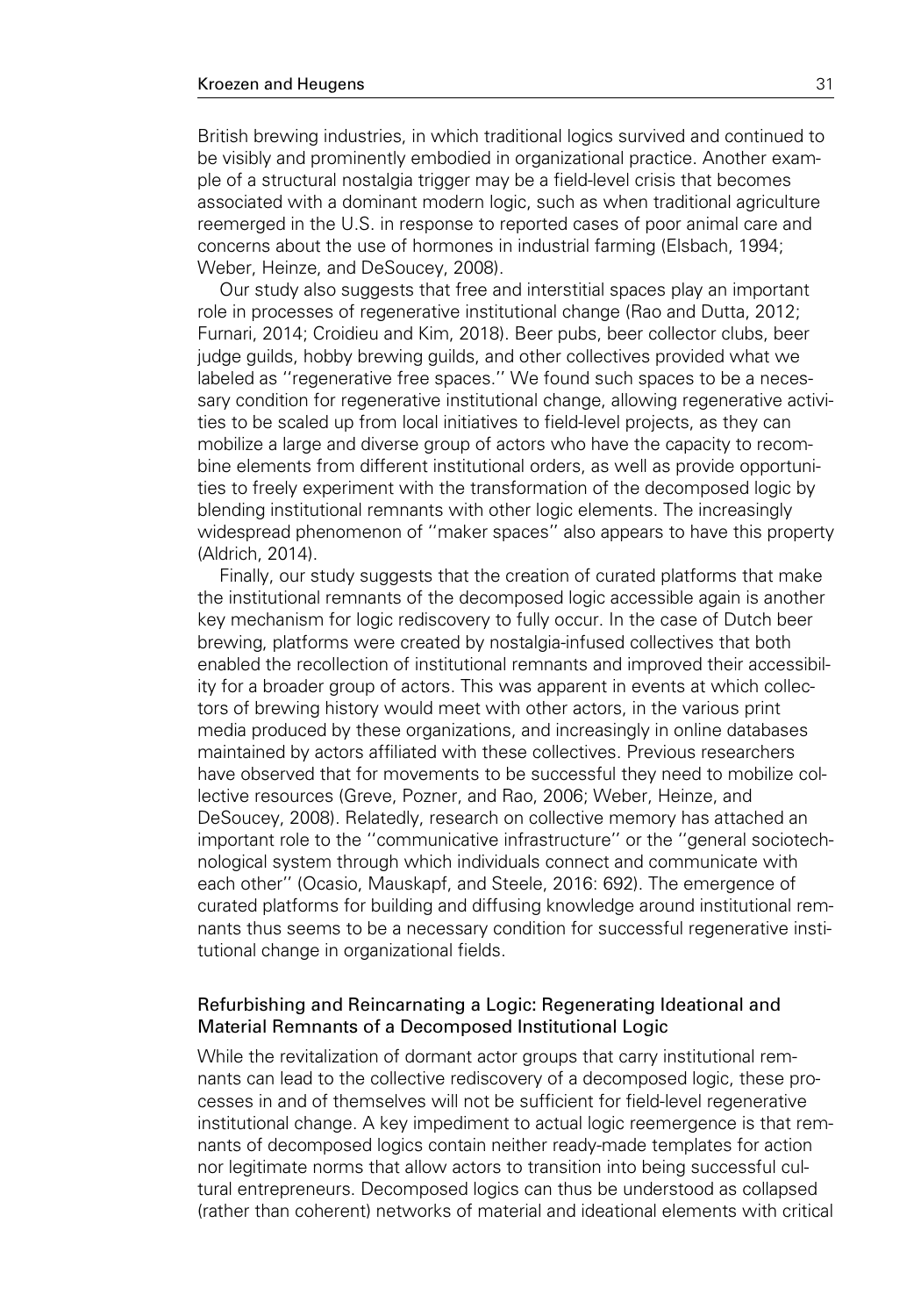holes that require patching if they are to mobilize actors. The effective patching or refurbishing of a decomposed logic and subsequent field-level change hinge on the combination of the remnants of the logic with external elements, such as from similar logics that are embodied in other fields or dominant logics in the local field. In this process, a balance must emerge between more restorative forces that symbolically segregate the rediscovered logic from the dominant logic and transformative forces that allow for material blending of both. Whether these processes lead to field-level institutional change appears to depend on the antecedent process of logic rediscovery, the emergence of a vocabulary of practice that reflects common ground between more traditional and contemporaneous interpretations of the decomposed logic, and the availability of external material logic elements that allow for blending.

Our findings suggest that if logic rediscovery does not lead to cross-level effects that facilitate collective access to the institutional remnants of the decomposed logic, the subsequent stages of refurbishing and reincarnating a logic may be less likely to occur and, if they occur, less likely to result in sustainable field-level change. For example, when networks of dormant custodians of the decomposed logic are simply restored in their original form, there is likely to be a limited capacity to transform the decomposed logic at later stages and add elements from other logics, which appears to be critical for successful regenerative change. Moreover, mobilization problems would limit the scaling up of regenerative activities from the individual to the organizational and field levels. This also appears to be evident in the case of the successful reemergence of Swiss mechanical watchmaking, as newcomers like Alpina had an important role in translating mechanical watchmaking into the twenty-first century (Raffaelli, 2018).

Our findings also suggest that language plays an important role in conjoining symbolic and material elements in a coherent manner that inspires collective action (Thornton, Ocasio, and Lounsbury, 2012: 149; Ocasio, Loewenstein, and Nigam, 2015). In particular, because decomposition affects the less tangible aspects of an institutional logic more severely, holes in the network of logic elements are especially likely to emerge around ideational elements, such as implicit schemas and norms and explicit vocabularies of practice. Field-level logic reemergence thus requires processes of refurbishing the logic that involve the use of recovered ideational elements, which facilitate authentic relegitimation, in conjunction with new elements that ultimately facilitate reincarnation of the decomposed logic. Based on our case, we argue that processes of refurbishing a logic are more likely to inspire field-level change if regenerated theories, frames, and narratives lead to the collective problematization of the modern logic and the presentation of elements of the traditional logic as a solution (Weber, Heinze, and DeSoucey, 2008; Raffaelli, 2018). At the field level, this would result in symbolic segregation between the reemerging decomposed logic and the dominant incumbent logic. This observation aligns with research on resource partitioning that has shown how industry-level revival is associated with establishing symbolic spaces that incumbents cannot easily encroach (Carroll and Swaminathan, 2000; McKendrick and Hannan, 2014).

An important complication for regenerative institutional projects, however, is that effective theorization also requires reference to examples or templates if they are to inspire material action (Nigam and Ocasio, 2010). This is problematic in the case of logic decomposition, as initially there are only incomplete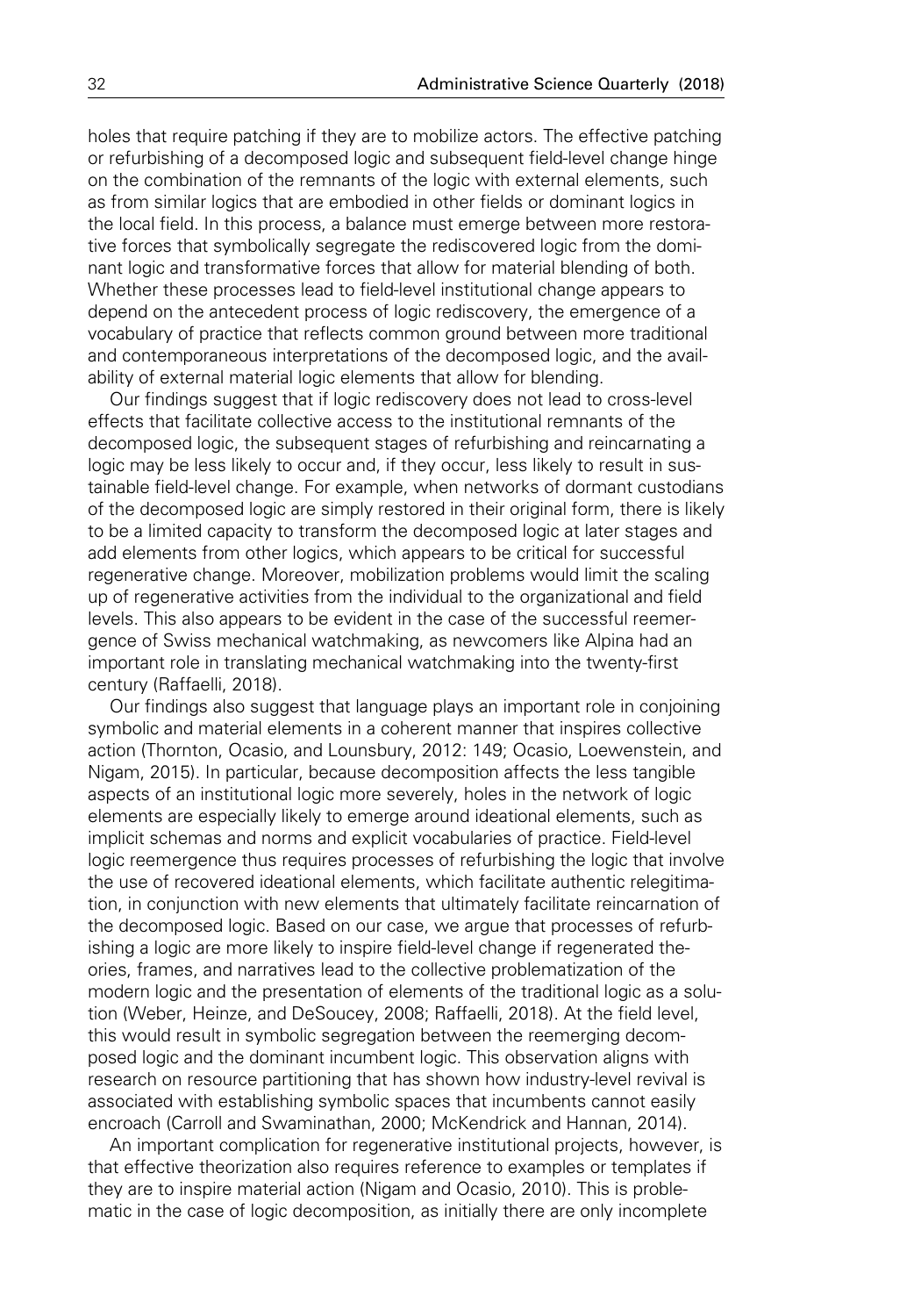templates and inactive exemplars. If refurbishing a logic involves merely restorative processes that strictly segregate the reemerging logic from the dominant logic, cultural entrepreneurs are going to be significantly constrained and will struggle to reincarnate the refurbished logic. Although these processes have rarely been examined in previous research, this appears to be in line with Cruz, Beck, and Wezel's (2018) observation that blending traditional with modern elements led to new venture failure in the German region of Franconia, where conservative forces were considerable. The refurbishing process thus appears to need to result in the regeneration of ideational elements that both symbolically segregate the rediscovered logic and allow for some degree of transformation through material blending with external logics. Our case suggests that one mechanism through which this may occur is the transposition and translation of ideational elements from external fields in which similar logics are still actively embodied. Examples of such elements include the Belgian *speciaalbier* label and later the American *craft bier* label. The vocabulary of practice associated with these labels continued to allow for symbolic segregation while increasingly facilitating material blending, as the meaning of these labels was less constrained by local tradition.

In addition, the process of reincarnating a logic, the final stage through which a reemerging logic is institutionalized and causes field-level change, depends not only on the antecedent processes of rediscovering and refurbishing the logic, but also on the availability of material resources that enable organizational entrepreneurship. The release of resources by incumbent actors embodying the dominant logic in the field (McKendrick and Hannan, 2014; Negro, Visentin, and Swaminathan, 2014) seems to have been one critical factor through which logic reincarnation through recombination with modern elements was ultimately possible. For instance, without the access to abandoned brewing sites, brewing equipment, or even brewing operators from modern industrial brewers, the regeneration of craft brewing would have been much more complicated if not impossible.

# Implications for Research on Field-level Change through Institutional Logic **Shifts**

To expand our theoretical repertoire of institutional change pathways, we have theorized an alternative form of institutional change that previously went relatively unnoticed. Our study also makes a number of contributions to the literature at the intersection between institutional logics and field-level change. Our theory of logic reemergence stresses the importance of appreciating the historical contingencies of institutions and institutional logics (Thornton, Ocasio, and Lounsbury, 2012; Suddaby, Foster, and Mills, 2014; Ocasio, Mauskapf, and Steele, 2016), advances our understanding of the cultural resource environments that actors are embedded in by elaborating temporal and material dimensions (Scott et al., 2000; Baker and Nelson, 2005; Sine and Lee, 2009), and provides insights into how field-level logics may evolve through degenerative and regenerative dynamics (Rao, Monin, and Durand, 2003; Ocasio, Mauskapf, and Steele, 2016).

Perhaps most interestingly, however, our research provides field-level evidence for the thesis that there is symbiotic interdependence among institutional orders in that the dominance of one leads to instability and sets in motion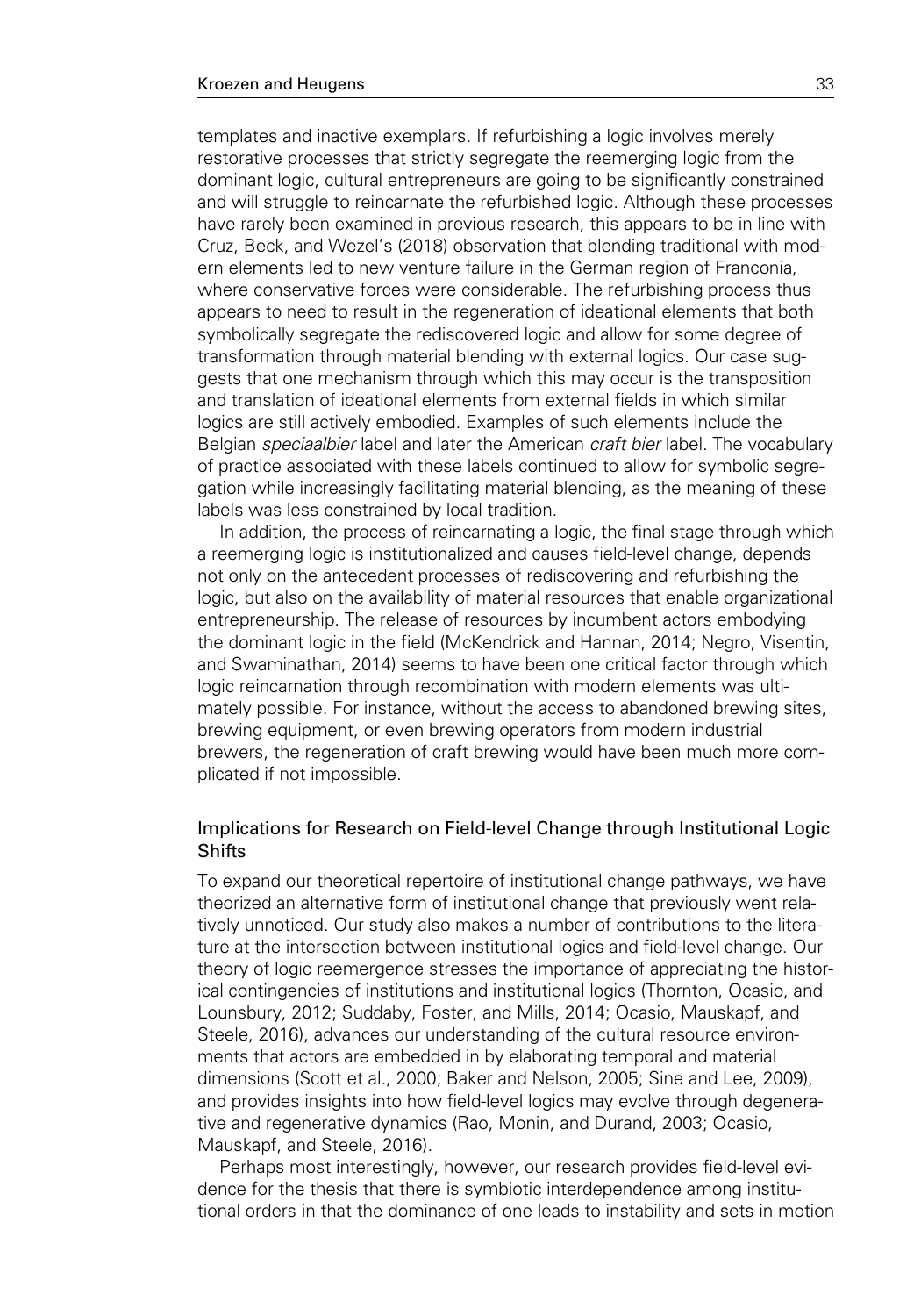feedback mechanisms that lead to the reemergence of others (Thornton, Ocasio, and Lounsbury, 2012: 119). Similar observations have been made elsewhere, such as by Padgett and Powell (2012), who pointed to the mechanism of ''network thinning'' that makes systems vulnerable toward tipping, and by Karl Polanyi, who described ''pendular swings'' in systems and ''double movements'' (Polanyi, 1957; Dale, 2012). Our study suggests that when one logic becomes overly dominant and causes the destruction of another, individual and cultural networks thin as many actor groups become increasingly disembedded from the field and a narrower range of cultural resources is employed. Logic decomposition thus results in dormant actor groups and institutional remnants that provide a latent capacity for change that can be triggered by field-level events. Moreover, the destruction of a logic may paradoxically be a more potent antecedent of regenerative change than the mere marginalization of a logic. Our case suggests that the decomposition of a logic may allow for the revitalization of marginalized actor groups and processes of creative recombination that transform the original logic and allow for blending with other logics, which result not only in institutional change but also in innovation and economic benefits. Such recombinant processes seem less likely when a marginalized group of actors clings to a minority logic, but we note that Raffaelli (2018) documented an example of reemergence that did not appear to involve complete logic decomposition.

# Future Research

Our research offers a first step toward better understanding the dynamics of logic decomposition and reemergence, but more research is needed to fully appreciate these dynamics. Understanding regenerative institutional change requires looking through an historical lens at the evolution of organizational fields, while at the same time taking an expansive interpretivist approach to understanding and appreciating the motivations and activities of contemporaneous field actors. We see at least two promising avenues for future research on the subject of regenerative institutional change.

First, we encourage more comparative research to provide deeper insight into the specific mechanisms through which regenerative institutional change may unfold. Future research may look at similar regenerative movements across geographical fields, or it may hold geography constant and examine logic reemergence across a set of different fields. Although various mechanisms of regenerative institutional change may be worth exploring, one that seems particularly interesting is the role of dormant organizations (Kozhikode, 2016): those that used to embody the now decomposed logic but switched entirely to the now-dominant logic to survive. Such organizations represent dormant yet embedded and organized actors who may appear better equipped to engage in processes of regenerative institutional change than the dormant, disembedded, and unorganized actors who appeared to be most relevant in our case. In principle, regeneration and relegitimation challenges should be less steep when a field harbors many such organizations, as they could engage in processes of organizational identity resurrection (Howard-Grenville, Metzger, and Meyer, 2013; Raffaelli, 2018). This could make the regenerative institutional change process even less dependent on external forces (Schneiberg, 2007; Padgett and Powell, 2012). Although multiple organizations could have served the role of dormant organizations in our case, all except one, the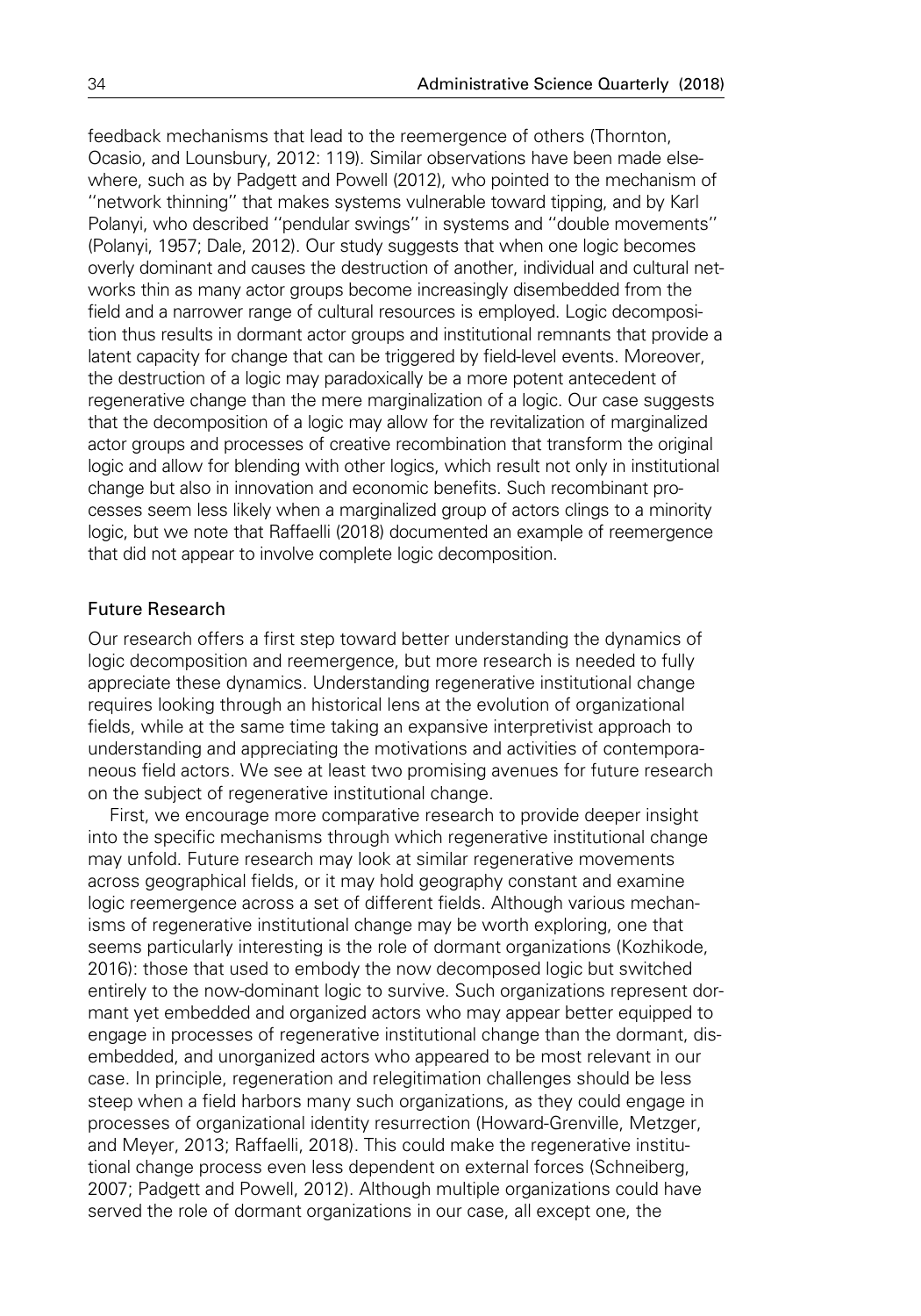Trappist Brouwerij De Koningshoeven, seemed relatively incapable of switching back from industrial to craft brewing. What makes organizations capable or incapable of switching back from modern to traditional logics is an interesting question for future research. In particular, as our case of regenerative institutional change appeared to require the introduction of new organizations, we wonder whether there may be other settings in which embedded organizations can drive regenerative institutional change processes and whether these processes would look different. Raffaelli's (2018) study of the resurgence of mechanical watchmaking offers some interesting insights in this respect that could be contrasted with our findings.

Second, we encourage research on regenerative institutional changes that are ongoing and that can be observed in a more fine-grained fashion by focusing specifically on one of the dynamics we have identified. For instance, future research may explore ongoing efforts to regenerate networks of logic custodians. There are currently multiple organized initiatives on reviving crafts more broadly (e.g., KIEN, 2018; also see Aldrich, 2014), which provide an excellent opportunity for studying logic reemergence processes in situ and in vivo and for comparing more successful with less successful instances of regenerative change. Alternatively, there appear to be interesting dynamics between enthusiast consumers and regenerative producers, such as are also visible in the reemergence of traditional photography or Swiss watch making (Hampel, Tracey, and Weber, 2016; Raffaelli, 2018), that we did not explore in detail.

Clearly, fields can experience the reemergence of many types of institutional logics. Apart from the craft revolution that has reached multiple sectors (Ocejo, 2017), the transition toward an environmentally sustainable organizational society (Weber, Heinze, and DeSoucey, 2008; van Bommel and Spicer, 2011) and the emergence of neolocalism in the wake of growing globalization (Shortridge, 1996; Flack, 1997; Marquis and Battilana, 2009) also appear to involve the regeneration of traditional institutional elements that had previously been abandoned. Even beyond logics that are naturally considered ''traditional,'' our model may apply to cases in which ''modern'' logics—such as those associated with the market—experience decomposition and subsequent reemergence (cf. Nicolini et al., 2016).

It is important to remain realistic about regenerative institutional change, however. While there are many examples of regenerative institutional processes, they often appear, at least initially, to be relatively marginal phenomena. An important critique that thus can be raised is that regenerative processes will ultimately be overpowered by increasing modernization and will not lead to true institutional change. Indeed, craft brewing has become big business, as evidenced by the fact that industrial brewers are increasingly adopting craft elements. As such, it appears that craft may be providing an important lifeline for established corporations in a declining industry (Colen and Swinnen, 2016; Garavaglia and Swinnen, 2018). Over time, success in this field may therefore depend less on whether breweries authentically restore traditional arrangements and more on whether they are able to borrow traditional elements to preserve modern arrangements. For instance, although modern industrial producer Heineken continues to dominate the Dutch beer-brewing market, it has recently introduced unfiltered pilsner (Keuringsdienst van Waarde, 2017). Similarly, organic food production (Sikavica and Pozner, 2013),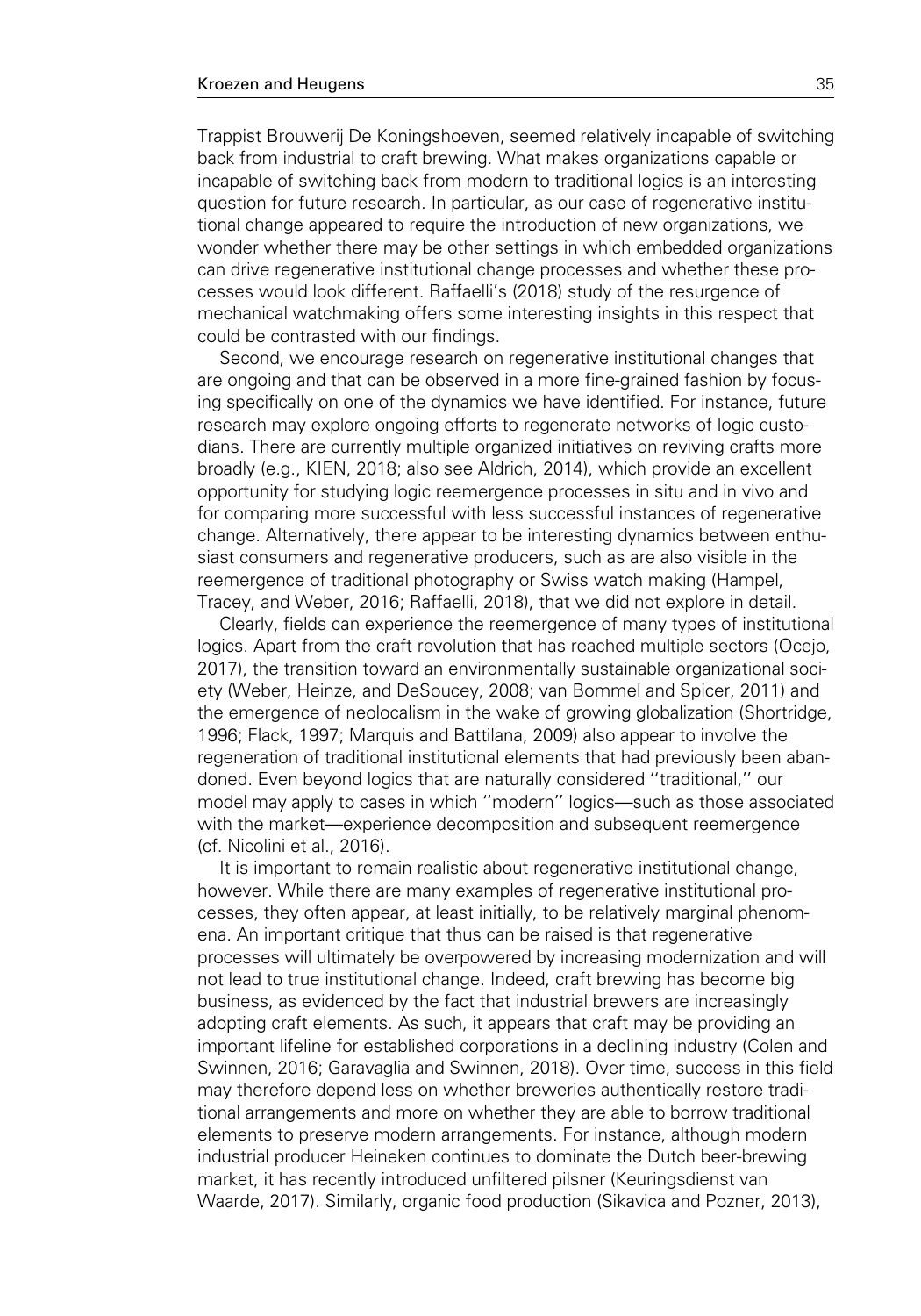fair trade (Ingenbleek and Reinders, 2013; Reinecke and Ansari, 2015), and green manufacturing have also become big business.

But this critique ignores the fact that industries experiencing regeneration are often fundamentally transformed. The fact that craft brewing has become big business means that alternative forms of organizing have established a legitimate and sustainable niche from which incumbent organizations face a serious challenge. Indeed, traditional practices tend to display a certain degree of inseparability from their traditional logics and vice versa (cf. Raffaelli, 2018). Yet it is an empirical question whether the regenerative institutional changes we observed in our study are sustainable and whether the newly established organizations of traditional form will survive in the long run.

Although organizational theorists have long argued, in the spirit of Weber, that institutional change occurs through the replacement of traditional arrangements with modern counterparts, our study of the craft revival in Dutch beer brewing instead shows that, through processes of regenerative institutional change, traditional arrangements may reemerge and come to challenge the modern arrangements that once replaced them. Our study therefore urges organizational theorists to realize that what is dead may never die.

# Acknowledgments

We thank Associate Editor Chris Marquis and three anonymous reviewers for their insightful comments, as well as Joan Friedman and Linda Johanson for their expert editing. We are also grateful to many of our colleagues for their thoughtful comments on earlier versions of this manuscript. We are particularly indebted to Derek Harmon, Jennifer Howard-Grenville, Bill Foster, Vern Glaser, Royston Greenwood, Thomas Lawrence, Sébastien Mena, Willie Ocasio, Thomas Roulet, Wendy Smith, Roy Suddaby, Pooya Tavakoly, and Paul Tracey. We have also greatly benefited from the feedback from participants at the October 2016 OTREG meeting in Cambridge as well as paper development workshops at the University of Alberta and the University of Cambridge. Finally, we would like to thank all our interviewees as well as Jan Ausems, Rob Gras, Moniek Haaring, Jessica Kroezen, Monique Verbeek, Willem Verboom, and Richard Unger for their help and support during various stages of the study.

# ORCID iD

Jochem J. Kroezen **in** <https://orcid.org/0000-0002-1416-8432>

# Supplemental Material

Supplemental material for this article can be found in the Online Appendix at [http://journals.sagepub.com/doi/suppl/10.1177/0001839218817520.](http://journals.sagepub.com/doi/suppl/10.1177/xxxxxxxxxxxxxxxx)

# **REFERENCES**

# Aldrich, H. E.

2014 ''The democratization of entrepreneurship? Hackers, makerspaces, and crowdfunding.'' Paper presented at the Academy of Management Meeting, Philadelphia.

### Baker, T., and R. E. Nelson

2005 ''Creating something from nothing: Resource construction through entrepreneurial bricolage.'' Administrative Science Quarterly, 50: 329–366.

### Barley, S. R.

1990 ''Images of imaging: Notes on doing longitudinal field work.'' Organization Science, 1: 220–247.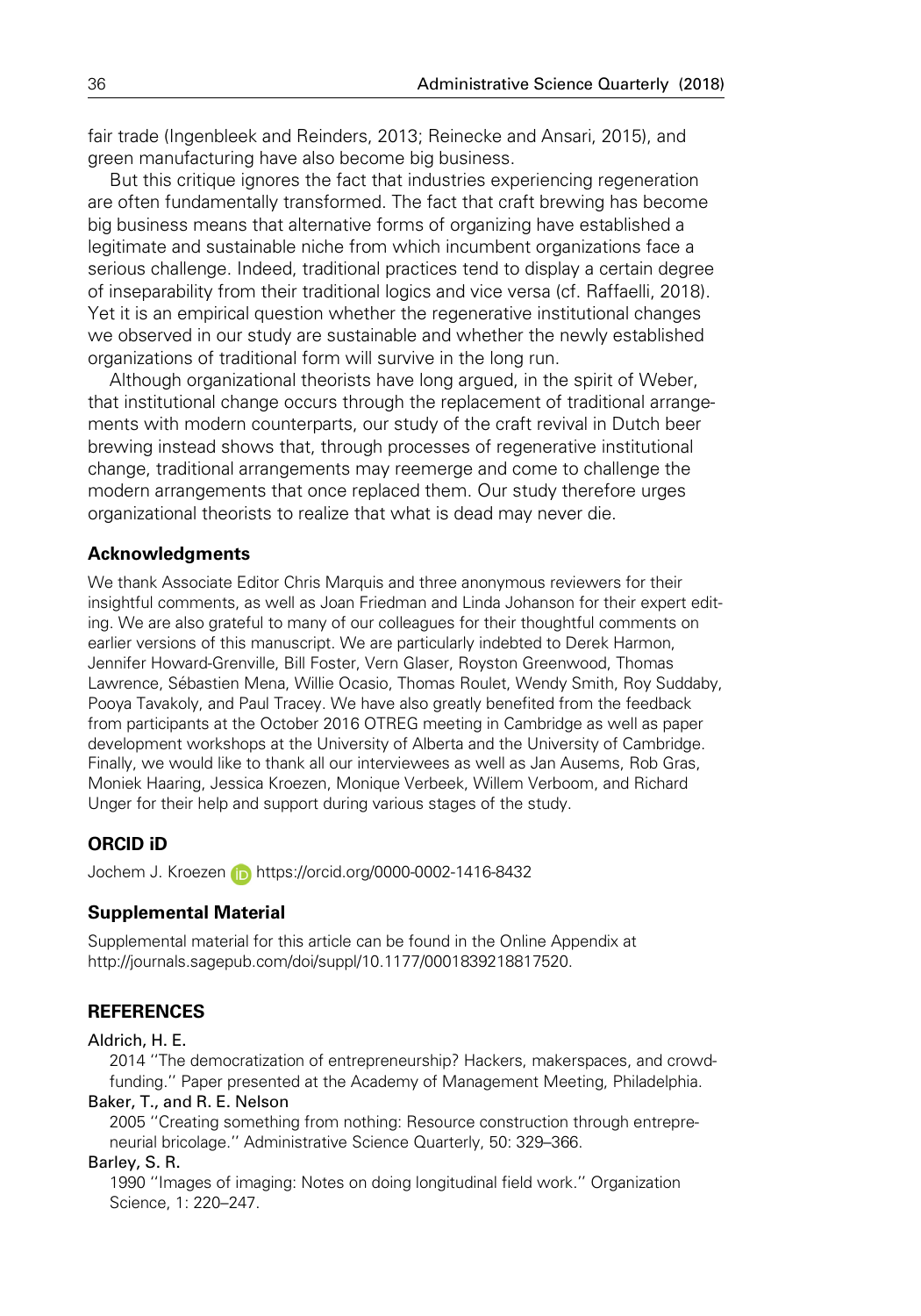### Boak, J., and R. Bailey

2014 Brew Britannia: The Strange Rebirth of British Beer. London: Aurum Press. Carroll, G. R., and A. Swaminathan

2000 ''Why the microbrewery movement? Organizational dynamics of resource partitioning in the U.S. brewing industry.'' American Journal of Sociology, 106: 715–762. Coase, R. H.

# 1984 ''The new institutional economics.'' Journal of Institutional and Theoretical Economics, 140: 229–231.

## Colen, L., and J. Swinnen

2016 ''Economic growth, globalisation and beer consumption.'' Journal of Agricultural Economics, 67: 186–207.

### Corbin, J. M., and A. Strauss

1990 ''Grounded theory research: Procedures, canons, and evaluative criteria.'' Qualitative Sociology, 13: 3–21.

### Croidieu, G., and P. H. Kim

2018 ''Labor of love: Amateurs and lay-expertise legitimation in the early U.S. radio field.'' Administrative Science Quarterly, 63: 1–42.

#### Crone, P.

2015 Pre-industrial Societies: Anatomy of the Pre-modern World. London: Oneworld Publications.

## Cruz, M., N. Beck, and F. C. Wezel

2018 ''Grown local: Community attachment and market entries in the Franconian beer industry.'' Organization Studies, 39: 47–72.

### Daane, M.

2016 Bier in Nederland: Een Biografie. Amsterdam: Atlas Contact.

### Dacin, M. T., and P. A. Dacin

2008 ''Traditions as institutionalized practice: Implications of de-institutionalization.'' In R. Greenwood, C. Oliver, K. Sahlin-Andersson, and R. Suddaby (eds.), The Sage Handbook of Organizational Institutionalism: 327–351. London: Sage.

### Dacin, M. T., P. A. Dacin, and D. Kent

2018 ''Tradition in organizations: A custodianship framework.'' Academy of Management Annals, published online ahead of print. DOI: 10.5465/annals.2016.0122.

# Dale, G.

2012 ''Double movements and pendular forces: Polanyian perspectives on the neoliberal age.'' Current Sociology, 60: 3–27.

### Davis, G. F.

2009 Managed by the Markets: How Finance Re-shaped America. Oxford: Oxford University Press.

### Delmestri, G., and R. Greenwood

2016 ''How Cinderella became a queen: Theorizing radical status change.'' Administrative Science Quarterly, 61: 507–550.

### Denis, J. L., L. Lamothe, and A. Langley

2001 ''The dynamics of collective leadership and strategic change in pluralistic organizations.'' Academy of Management Journal, 44: 809–837.

### de Voogt, S.

2016 ''Speciaalbieren vieren.'' NRC Handelsblad, June 4.

### de Winter, N. A. M.

1986 Bier is meer dan pils alleen: Het verhaal van acht nieuwe Nederlandse brouwerijen in de jaren tachtig. Unpublished thesis, Economisch Geografisch Instituut, Universiteit van Amsterdam.

### Dijksterhuis, E., and J. W. Kaldenbach

2017 De bierrevolutie. Houten: Terra Lannoo.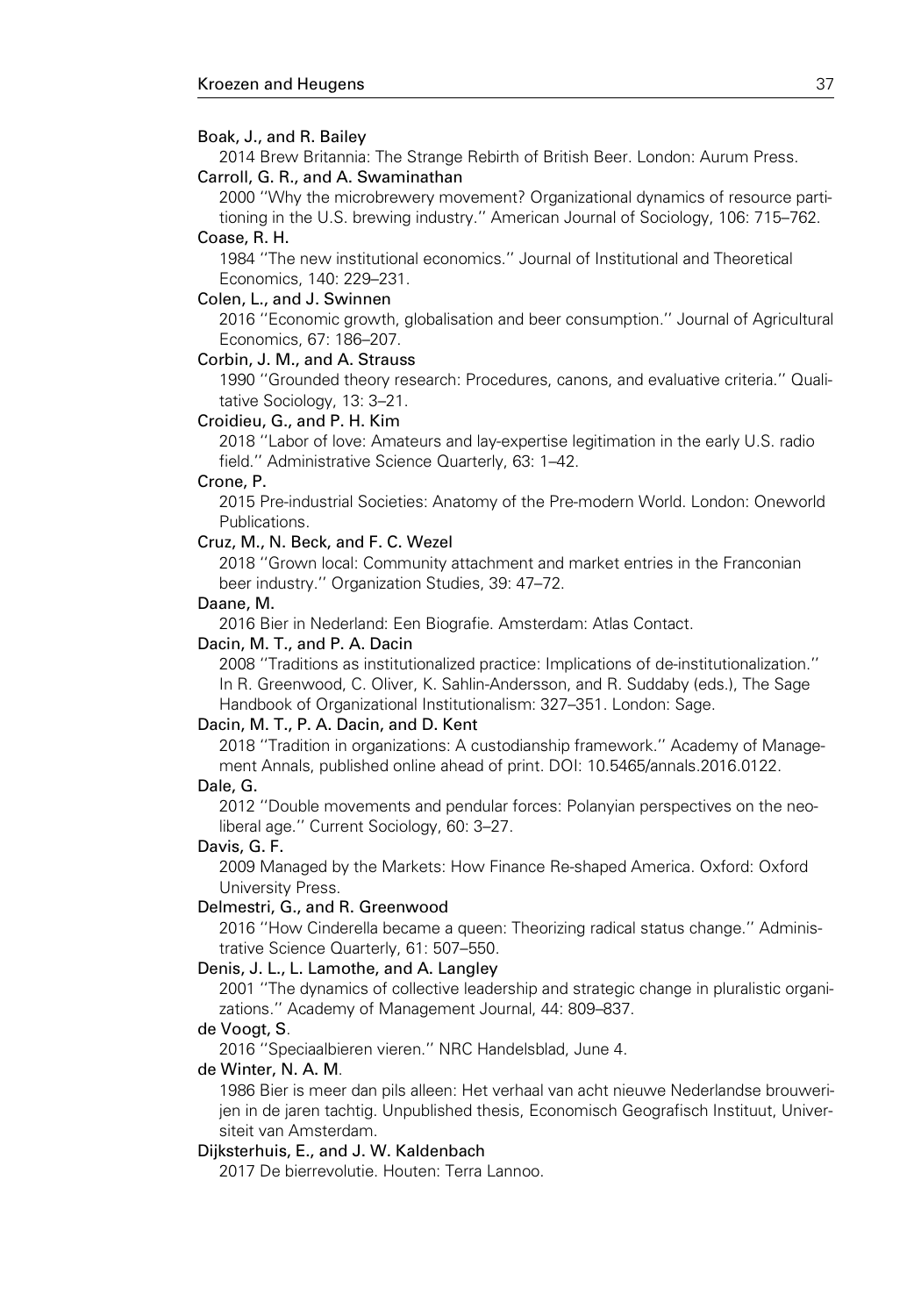# Elsbach, K. D.

1994 ''Managing organizational legitimacy in the California cattle industry: The construction and effectiveness of verbal accounts.'' Administrative Science Quarterly, 39: 57–88.

# Flack, W.

1997 ''American microbreweries and neolocalism: 'Ale-ing' for a sense of place.'' Journal of Cultural Geography, 16: 37–53.

# Fligstein, N.

1991 ''The structural transformation of American industry: An institutional account of the causes of diversification in the largest firms, 1919–1979.'' In P. J. DiMaggio and W. W. Powell (eds.), The New Institutionalism in Organizational Analysis: 311–336. Chicago: University of Chicago Press.

# Friedland, R.

2002 ''Money, sex, and God: The erotic logic of religious nationalism.'' Sociological Theory, 20: 381–425.

# Friedland, R., and R. R. Alford

1991 ''Bringing society back in: Symbols, practices, and institutional contradictions.'' In P. J. DiMaggio and W. W. Powell (eds.), The New Institutionalism in Organizational Analysis: 232–266. Chicago: University of Chicago Press.

# Furnari, S.

2014 ''Interstitial spaces: Micro-interaction settings and the genesis of new practices between institutional fields.'' Academy of Management Review, 39: 439–462.

# Garavaglia, C., and J. F. M. Swinnen

2018 ''Economics of the craft beer revolution: A comparative international perspective.'' In C. Garavaglia and J. F. M. Swinnen (eds.), Economic Perspectives on Craft Beer: A Revolution in the Global Beer Industry: 3–51. London: Palgrave Macmillan.

# Gawer, A., and N. Phillips

2013 ''Institutional work as logics shift: The case of Intel's transformation to platform leader.'' Organization Studies, 34: 1035–1071.

# Giddens, A.

1984 The Constitution of Society: Outline of a Theory of Structuration. Cambridge: Cambridge Polity Press.

# Gioia, D. A., K. G. Corley, and A. L. Hamilton

2012 ''Seeking qualitative rigor in inductive research: Notes on the Gioia methodology.'' Organizational Research Methods, 16: 15–31.

# Glaser, B. G., and A. L. Strauss

2009 The Discovery of Grounded Theory: Strategies for Qualitative Research. London: Routledge.

# Goodrick, E., and T. Reay

2011 ''Constellations of institutional logics: Changes in the professional work of pharmacists.'' Work and Occupations, 38: 372–416.

# Greve, H. R., J. E. Pozner, and H. Rao

2006 ''Vox populi: Resource partitioning, organizational proliferation, and the cultural impact of the insurgent microradio.'' American Journal of Sociology, 112: 802–837.

# Greve, H. R., and H. Rao

2012 ''Echoes of the past: Organizational foundings as sources of an institutional legacy of mutualism.'' American Journal of Sociology, 118: 635–675.

# Halbwachs, M.

1992 On Collective Memory. Chicago: University of Chicago Press.

# Hallema, A., and J. A. Emmens

1968 Het Bier en zijn Brouwers: De Geschiedenis van Onze Oudste Volksdrank. Amsterdam: J. H. de Bussy.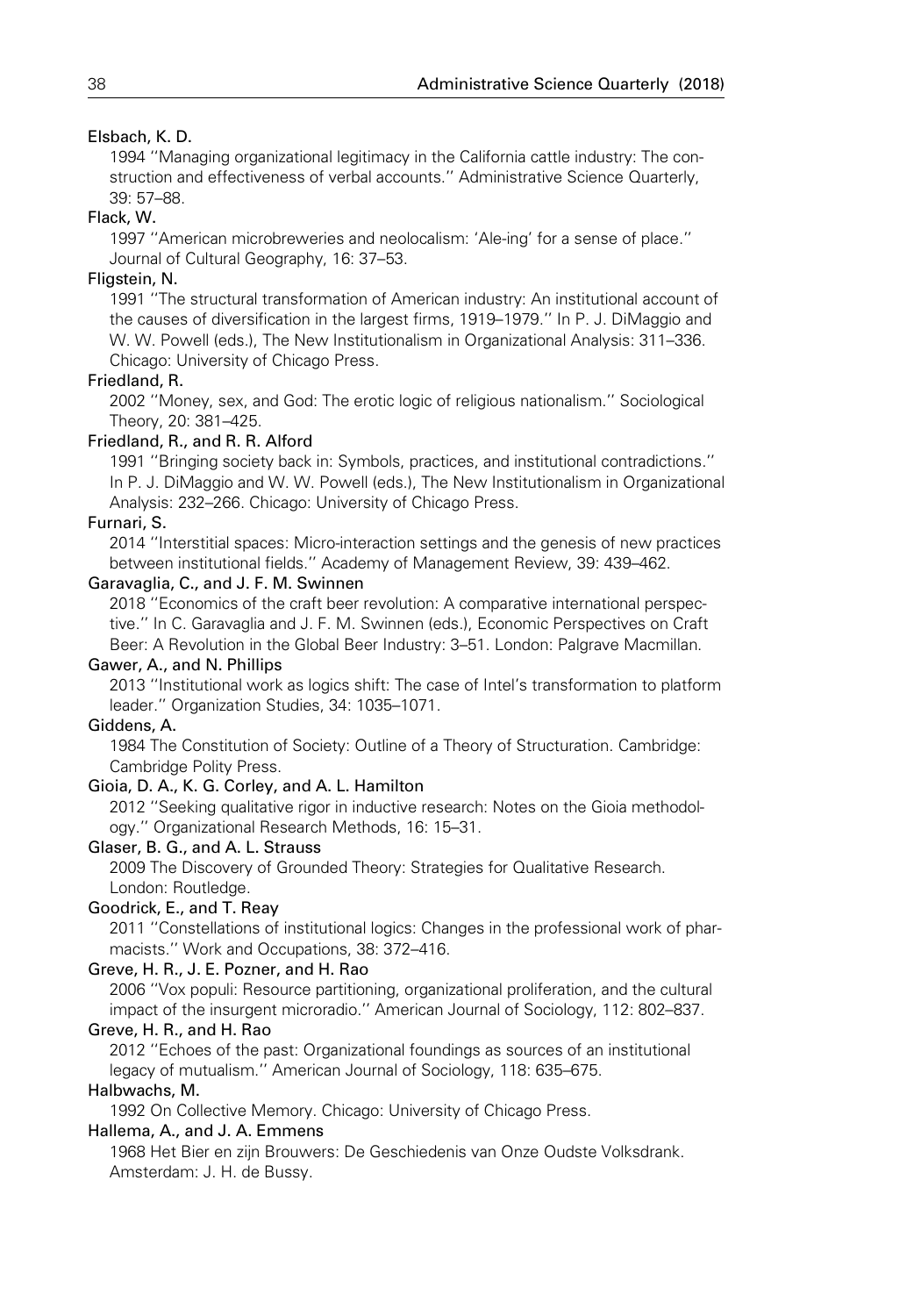### Hampel, C. E., P. Tracey, and K. Weber

2016 ''Institutional reincarnation: 'The impossible project' of reviving analog instant photography.'' Academy of Management Proceedings. Accessed at [https://doi.org/](https://doi.org/10.5465/ambpp.2016.337) [10.5465/ambpp.2016.337](https://doi.org/10.5465/ambpp.2016.337).

### Hatch, M. J., and M. Schultz

2017 ''Toward a theory of using history authentically: Historicizing in the Carlsberg Group.'' Administrative Science Quarterly, 62: 657–697.

### Haveman, H. A., and H. Rao

1997 ''Structuring a theory of moral sentiments: Institutional and organizational coevolution in the early thrift industry.'' American Journal of Sociology, 102: 1606–1651.

### Hindy, S.

2014 The Craft Beer Revolution: How a Band of Microbrewers Is Transforming the World's Favorite Drink. London: Palgrave Macmillan.

#### Hoelen, H.

1952 Een Studie Over De Biermarkt En Het Verbruik van Alcoholische Dranken. Amsterdam: J. H. de Bussy.

### Hoelen, H.

1961 De Economische Problematiek van de Biermarkt, in het Bijzonder in Nederland. Amsterdam: J. H. de Bussy.

### Hornsey, I. S.

2003 A History of Beer and Brewing. Cambridge: The Royal Society of Chemistry. Howard-Grenville, J. A., M. L. Metzger, and A. D. Meyer

2013 ''Rekindling the flame: Processes of identity resurrection.'' Academy of Management Journal, 56: 113–136.

### Ingenbleek, P. T. M., and M. J. Reinders

2013 ''The development of a market for sustainable coffee in the Netherlands:

Rethinking the contribution of fair trade.'' Journal of Business Ethics, 113: 461–474. Jansen, A. C. M.

1987 Bier in Nederland en Belgie¨: Een Geografie van de Smaak. Utrecht: Koninklijk Nederlands Aardrijkskundig Genootschap.

### Jones, C., E. Boxenbaum, and C. Anthony

2013 ''The immateriality of material practices in institutional logics.'' In M. Lounsbury and E. Boxenbaum (eds.), Research in the Sociology of Organizations, vol. 39A: Institutional Logics in Action: 51–75. Bingley, UK: Emerald Group.

### Keuringsdienst van Waarde

2017 Ongefilterd Pils. KRO-NCRV. Aired by Nederlandse Publieke Omroep (NPO) on 9 November 2017. Accessed at [https://www.npo3.nl/keuringsdienst-van-waarde/09-](https://www.npo3.nl/keuringsdienst-van-waarde/09-11-2017/KN_1694187) [11-2017/KN\\_1694187](https://www.npo3.nl/keuringsdienst-van-waarde/09-11-2017/KN_1694187).

#### Khaire, M.

2011 ''The Indian fashion industry and traditional Indian crafts.'' Business History Review, 85: 345–366.

# KIEN

2018 Ambachtenlab: Vakmanschap van deze tijd. [https://www.immaterieelerf](https://www.immaterieelerfgoed.nl/nl/ambachtenlab)[goed.nl/nl/ambachtenlab.](https://www.immaterieelerfgoed.nl/nl/ambachtenlab)

# Kieser, A.

1989 ''Organizational, institutional, and societal evolution: Medieval craft guilds and the genesis of formal organizations.'' Administrative Science Quarterly, 34: 540–564. Kistemaker, R. E., and V. T. Van Vlisteren

1994 Bier! Geschiedenis van een Volksdrank. Amsterdam: De Bataafse Leeuw. Kozhikode, R. K.

2016 ''Dormancy as a strategic response to detrimental public policy.'' Organization Science, 27: 189–206.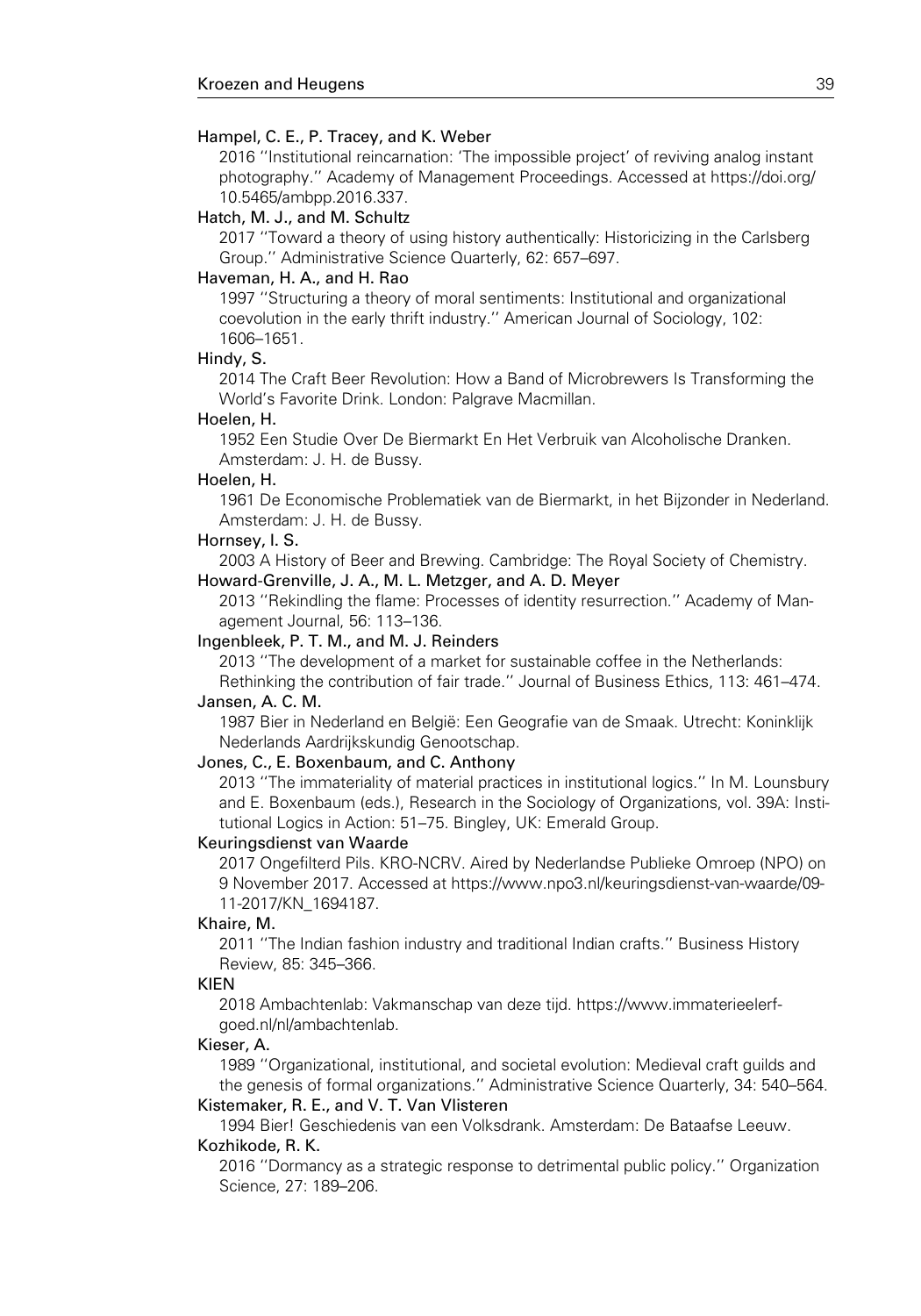# Langley, A.

1999 ''Strategies for theorizing from process data.'' Academy of Management Review, 24: 691–710.

### Langley, A., and C. Abdallah

2011 ''Templates and turns in qualitative studies of strategy and management.'' In D. D. Bergh and D. J. Ketchen (eds.), Building Methodological Bridges: Research Methodology in Strategy and Management, 6: 201–235. Bingley, UK: Emerald Group.

# Langley, A., C. Smallman, H. Tsoukas, and A. H. Van De Ven

2013 ''Process studies of change in organization and management: Unveiling temporality, activity, and flow.'' Academy of Management Journal, 56: 1–13.

# Loewenstein, J., W. Ocasio, and C. Jones

2012 ''Vocabularies and vocabulary structure: A new approach linking categories, practices, and institutions.'' Academy of Management Annals, 6: 41–86.

# Lounsbury, M.

2002 ''Institutional transformation and status mobility: The professionalization of the field of finance.'' Academy of Management Journal, 45: 255–266.

### Lounsbury, M., and E. T. Crumley

2007 ''New practice creation: An institutional perspective on innovation.'' Organization Studies, 28: 993–1012.

### Lounsbury, M., and W. N. Kaghan

2001 ''Organizations, occupations and the structuration of work.'' In S. Vallas et al.

(eds.), Research in the Sociology of Work, 10: 25–50. Bingley, UK: Emerald Group.

# Marquis, C., and J. Battilana

2009 ''Acting globally but thinking locally? The enduring influence of local communities on organizations.'' In B. M. Staw and A. P. Brief (eds.), Research in Organizational Behavior, 29: 283–302. New York: Elsevier.

# Marquis, C., Z. Huang, and J. Almandoz

2011 ''Explaining the loss of community: Competing logics and institutional change in the US banking industry.'' In C. Marquis, M. Lounsbury, and R. Greenwood (eds.), Research in the Sociology of Organizations, 33: 177–213. Bingley, UK: Emerald Group.

# Marquis, C., and M. Lounsbury

2007 "Vive la résistance: Competing logics and the consolidation of U.S. community banking.'' Academy of Management Journal, 50: 799–820.

# McKendrick, D. G., and M. T. Hannan

2014 ''Oppositional identities and resource partitioning: Distillery ownership in Scotch whisky, 1826–2009.'' Organization Science, 25: 1272–1286.

# Mena, S., J. Rintamäki, A. Spicer, and P. Fleming

2016 ''On the forgetting of corporate irresponsibility.'' Academy of Management Review, 41: 720–738.

# Meyer, A. D.

1982 ''Adapting to environmental jolts.'' Administrative Science Quarterly, 27: 515–537.

# Meyer, J. W., J. Boli, G. M. Thomas, and F. O. Ramirez

1997 ''World society and the nation-state.'' American Journal of Sociology, 103: 144–181.

# Micelotta, E., M. Lounsbury, and R. Greenwood

2017 ''Pathways of institutional change: An integrative review and research agenda.'' Journal of Management, 43: 1885–1910.

# Mulder, R.

2017 Verloren Bieren van Nederland. Houten: Het Spectrum.

# Nederlandse Brouwers

2016 Kerncijfers Nederlandse Brouwers. Nederlandse Brouwers. Accessed at: [https://www.nederlandsebrouwers.nl/site/assets/files/1350/bierconsumptiecijfers](https://www.nederlandsebrouwers.nl/site/assets/files/1350/bierconsumptiecijfers_2016.pdf) [\\_2016.pdf](https://www.nederlandsebrouwers.nl/site/assets/files/1350/bierconsumptiecijfers_2016.pdf).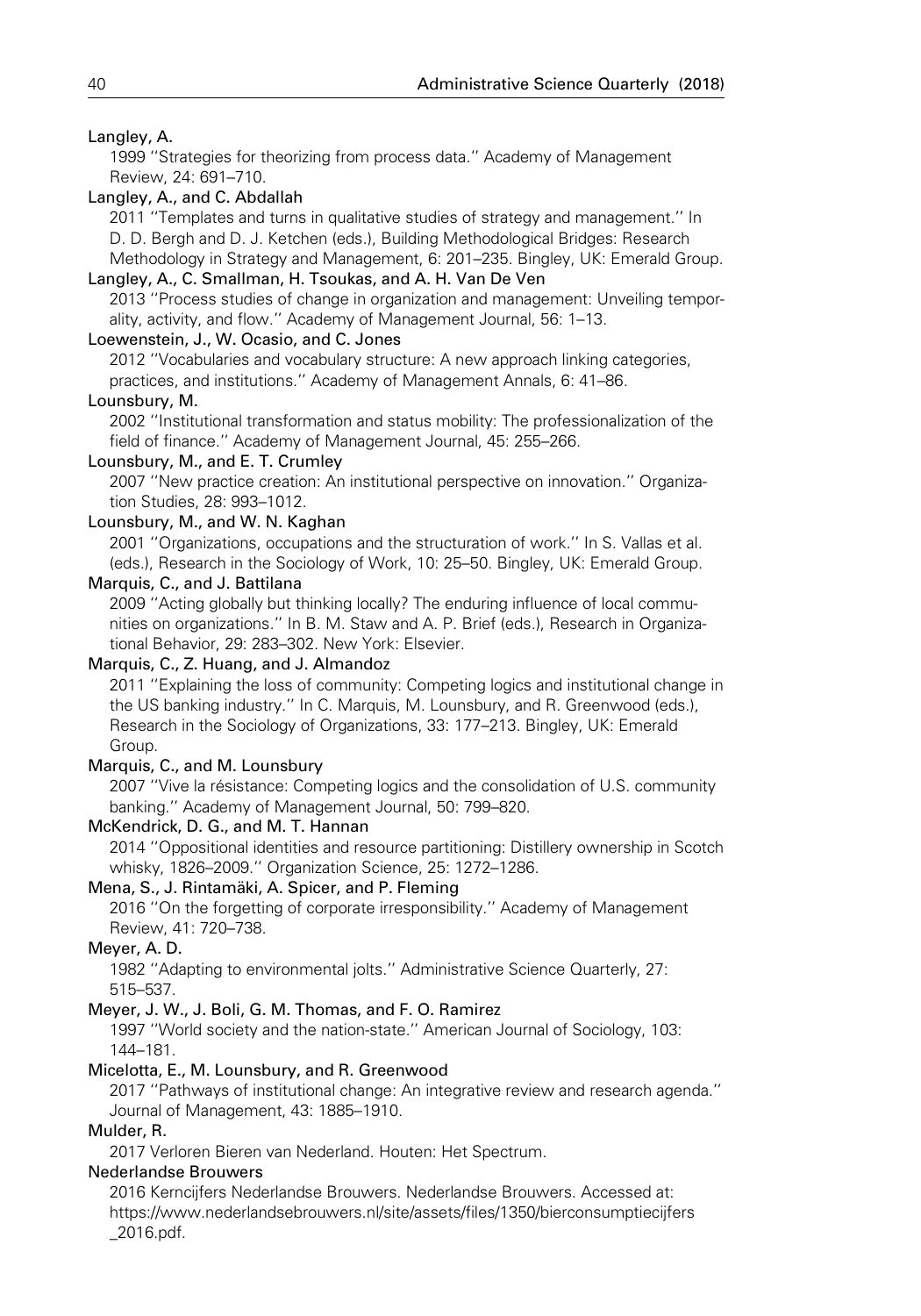# Negro, G., F. Visentin, and A. Swaminathan

2014 ''Resource partitioning and the organizational dynamics of 'fringe banking.''' American Sociological Review, 79: 680–704.

### Nicolini, D., G. Delmestri, E. Goodrick, T. Reay, and K. Lindberg, et al.

2016 ''Look what's back! Institutional complexity, reversibility and the knotting of logics.'' British Journal of Management, 27: 228–248.

### Nigam, A., and W. Ocasio

2010 ''Event attention, environmental sensemaking, and change in institutional logics: An inductive analysis of the effects of public attention to Clinton's health care reform initiative.'' Organization Science, 21: 823–841.

### Oakes, L. S., B. Townley, and D. J. Cooper

1998 ''Business planning as pedagogy: Language and control in a changing institutional field.'' Administrative Science Quarterly, 43: 257–292.

### Ocasio, W., J. Loewenstein, and A. Nigam

2015 ''How streams of communication reproduce and change institutional logics: The role of categories.'' Academy of Management Review, 40: 28–48.

#### Ocasio, W., M. Mauskapf, and C. W. J. Steele

2016 ''History, society, and institutions: The role of collective memory in the emergence and evolution of societal logics.'' Academy of Management Review, 41: 676–699.

### Ocasio, W., P. H. Thornton, and M. Lounsbury

2017 ''The institutional logics perspective.'' In R. Greenwood, T. B. Lawrence, C. Oliver, and R. E. Meyer (eds.), SAGE Handbook of Organizational Institutionalism, 2d ed.: 509–531. London: Sage.

### Ocejo, R. E.

2017 Masters of Craft: Old Jobs in the New Urban Economy. Princeton, NJ: Princeton University Press.

### Olick, J. K., and J. Robbins

1998 ''Social memory studies: From 'collective memory' to the historical sociology of mnemonic practices.'' Annual Review of Sociology, 24: 105–140.

### Padgett, J. F., and W. W. Powell

2012 The Problem of Emergence: The Emergence of Organizations and Markets. Princeton, NJ: Princeton University Press.

### Philips, J. F. R.

1982 Mestreechs aajt: Geschiedenis van de Maastrichtse Brouwers en hun Bier. Maastricht: Stichting Historische Reeks.

### Philips, J. F. R.

1999 ''Limburgse brouwerijen en bierdrinkers: Vier opstellen over bierbrouwerijen en bierconsumptie, voornamelijk in Nederlands Limburg.'' In A. Knotter and W. Rutten (eds.), Cahiers van het Sociaal Historisch Centrum voor Limburg 2. Maastricht: Sociaal Historisch Centrum voor Limburg.

#### PINT

2017 PINT Bokbierfestival 2017.<http://www.pintbbf.nl>.

### Polanyi, K.

1957 The Great Transformation: The Political and Economic Origins of Our Time. Boston: Beacon Press.

### Purdy, J. M., and B. Gray

2009 ''Conflicting logics, mechanisms of diffusion, and multilevel dynamics in emerging institutional fields.'' Academy of Management Journal, 52: 355–380.

# Raffaelli, R.

2018 ''Technology reemergence: Creating new value for old technologies in Swiss mechanical watchmaking, 1970–2008.'' Administrative Science Quarterly, published online ahead of print. DOI: 10.1177/0001839218778505.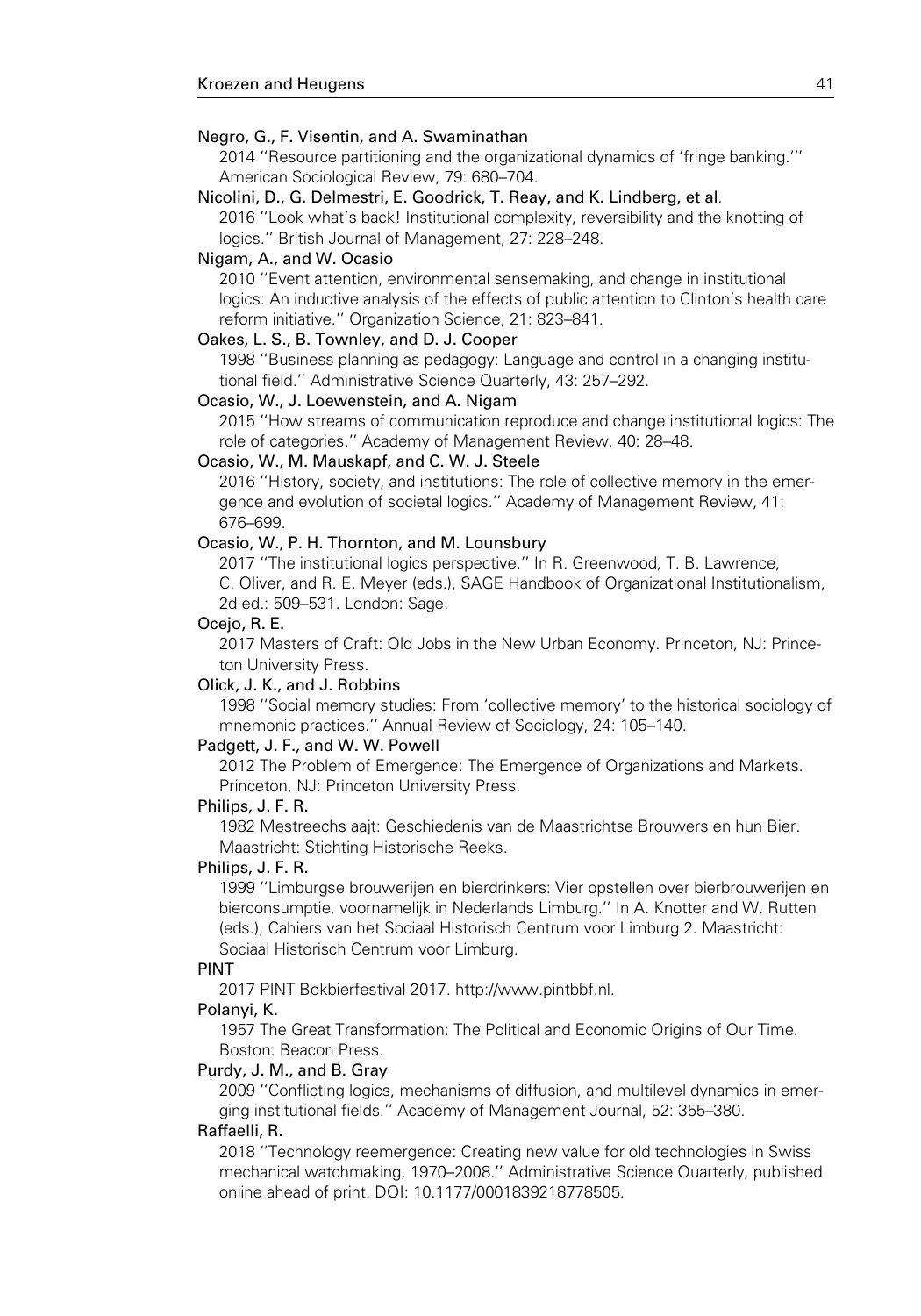# Ranson, S., B. Hinings, and R. Greenwood

1980 ''The structuring of organizational structures.'' Administrative Science Quarterly, 25: 1–17.

# Rao, H., and S. Dutta

2012 ''Free spaces as organizational weapons of the weak: Religious festivals and regimental mutinies in the 1857 Bengal Native Army.'' Administrative Science Quarterly, 57: 625–668.

# Rao, H., P. Monin, and R. Durand

2003 ''Institutional change in Toque Ville: Nouvelle cuisine as an identity movement in French gastronomy.'' American Journal of Sociology, 108: 795–843.

# Ravasi, D., and N. Phillips

2011 ''Strategies of alignment: Organizational identity management and strategic change at Bang and Olufsen.'' Strategic Organization, 9: 103–135.

# Raynard, M., M. Lounsbury, and R. Greenwood

2013 ''Legacies of logics: Sources of community variation in CSR implementation in China.'' In M. Lounsbury and E. Boxenbaum (eds.), Research in the Sociology of Organizations, vol. 39A: Institutional Logics in Action: 243–276. Bingley, UK: Emerald Group.

# Reay, T., and C. Jones

2016 ''Qualitatively capturing institutional logics.'' Strategic Organization, 14: 441–454.

# Reinecke, J., and S. S. Ansari

2015 ''What is a 'fair' price? Ethics as sensemaking.'' Organization Science, 26: 867–888.

# Ruef, M., and W. R. Scott

1998 ''A multidimensional model of organizational legitimacy: Hospital survival in changing institutional environments.'' Administrative Science Quarterly, 43: 877–904.

# Schippers, H.

1992 ''Bier.'' In H. W. Lintsen (ed.), Geschiedenis van de techniek in Nederland. De wording van een moderne samenleving 1800–1890. Deel I: Techniek en modernisering. Landbouw en voeding, vol. 1: 171–213. Zutphen: Walburg Pers.

# Schneiberg, M.

2007 ''What's on the path? Path dependence, organizational diversity and the problem of institutional change in the US economy, 1900–1950.'' Socio-economic Review, 5: 47–80.

# Schultz, M., and T. Hernes

2013 ''A temporal perspective on organizational identity.'' Organization Science, 24:  $1 - 21$ .

# Schutten, A.-M.

2006 Geef mij maar een slappe whisky: Freddy Heineken, een biografische schets. Soesterberg: Aspekt.

# Scott, W. R., M. Ruef, P. J. Mendel, and C. A. Caronna

2000 Institutional Change and Healthcare Organizations. Chicago: University of Chicago Press.

# Shortridge, J.

1996 ''Keeping tabs on Kansas: Reflections on regionally based field study.'' Journal of Cultural Geography, 16: 5–16.

# Siggelkow, N.

2007 ''Persuasion with case studies.'' Academy of Management Journal, 50: 20–24. Sikavica, K., and J.-E. Pozner

2013 ''Paradise sold: Resource partitioning and the organic movement in the US farming industry.'' Organization Studies, 34: 623–651.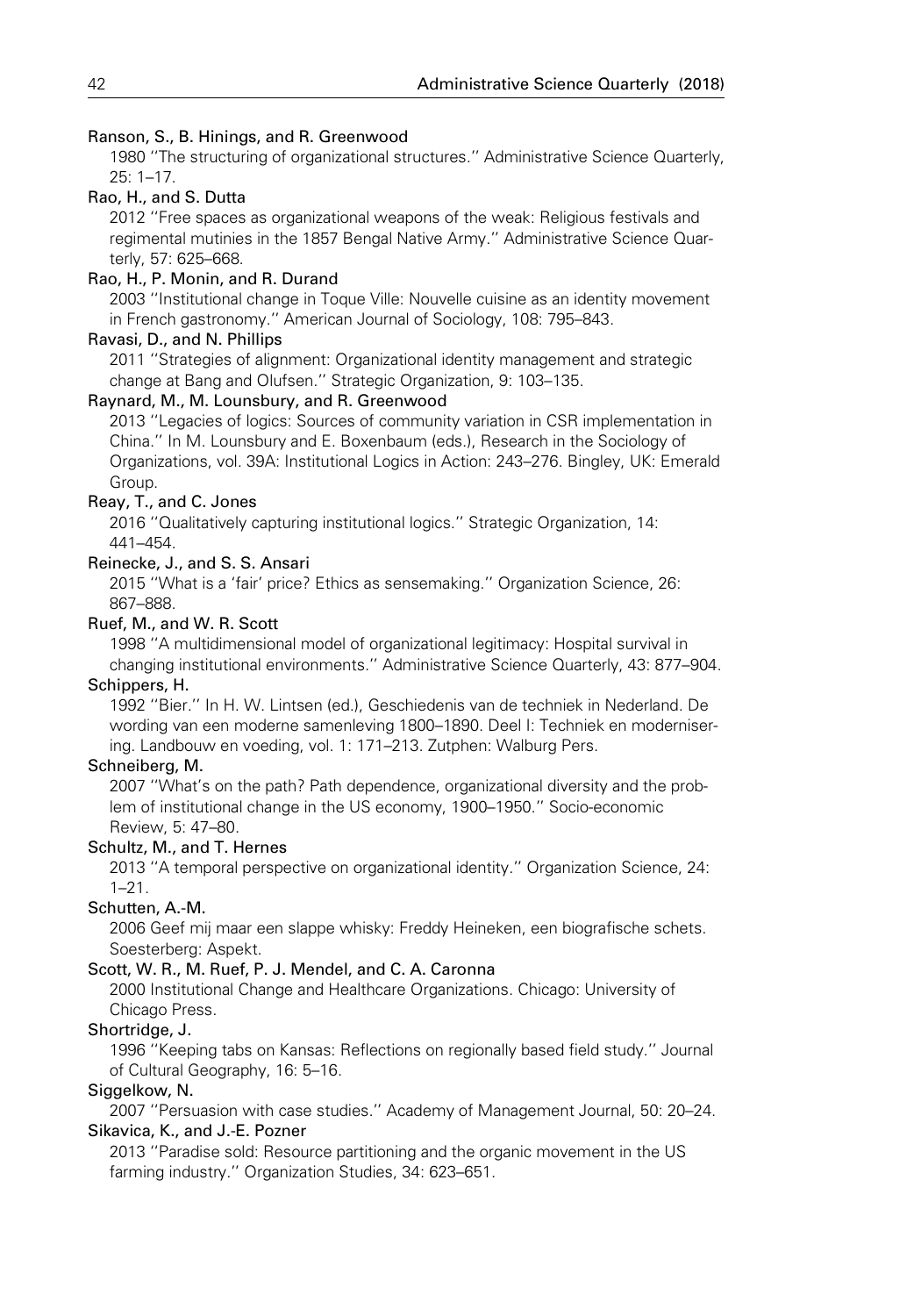### Simons, J. F. L. M.

1992 ''De Limburgse brouwwereld en de opkomst van de ondergisting, 1870–1940.'' Jaarboek Voor de Geschiedenis van Bedrijf En Techniek, 9: 124–158.

### Sine, W. D., and R. J. David

2003 ''Environmental jolts, institutional change, and the creation of entrepreneurial opportunity in the US electric power industry.'' Research Policy, 32: 185–207.

#### Sine, W. D., and B. H. Lee

2009 ''Tilting at windmills? The environmental movement and the emergence of the U.S. wind energy sector.'' Administrative Science Quarterly, 54: 123–155.

#### Smets, M., T. Morris, and R. Greenwood

2012 ''From practice to field: A multi-level model of practice-driven institutional change.'' Academy of Management Journal, 55: 877–904.

### Stigliani, I., and D. Ravasi

2007 ''Organizational artefacts and the expression of identity in corporate museums at Alfa-Romeo, Kartell, and Piaggio.'' In L. Lerpold, D. Ravasi, J. van Rekom, and G. Soene (eds.), Organizational Identity in Practice: 197–214. London: Routledge.

#### Suddaby, R., W. M. Foster, and A. J. Mills

2014 ''Historical institutionalism.'' In M. Bucheli and R. D. Wadhwani (eds.), Organizations in Time: History, Theory, Methods: 100–123. Oxford: Oxford University Press.

# Suddaby, R., M. Ganzin, and A. Minkus

2017 ''Craft, magic and the re-enchantment of the world.'' European Management Journal, 35: 285–296.

### Suddaby, R., and R. Greenwood

2005 ''Rhetorical strategies of legitimacy.'' Administrative Science Quarterly, 50: 35–67.

#### Taylor, V.

1989 ''Social movement continuity: The women's movement in abeyance.'' American Sociological Review, 54: 761–775.

# Thornton, P. H.

2002 ''The rise of the corporation in a craft industry: Conflict and conformity in institutional logics.'' Academy of Management Journal, 45: 81–101.

# Thornton, P. H., C. Jones, and K. Kury

2005 ''Institutional logics and institutional change in organizations: Transformation in accounting, architecture and publishing.'' In C. Jones and P. H. Thornton (eds.), Research in the Sociology of Organizations, vol. 23: Transformation in Cultural Industries: 125–170. Bingley, UK: Emerald Group.

### Thornton, P. H., and W. Ocasio

1999 ''Institutional logics and the historical contingency of power in organizations: Executive succession in the higher education publishing industry, 1958–1990.'' American Journal of Sociology, 105: 801–843.

#### Thornton, P. H., and W. Ocasio

2008 ''Institutional logics.'' In R. Greenwood, C. Oliver, K. Sahlin-Andersson, and R. Suddaby (eds.), The SAGE Handbook of Organizational Institutionalism: 99–129. London: Sage.

# Thornton, P. H., W. Ocasio, and M. Lounsbury

2012 The Institutional Logics Perspective: A New Approach to Culture, Structure, and Process. Oxford: Oxford University Press.

### Thornton, P. H., W. Ocasio, and M. Lounsbury

2015 ''The institutional logics perspective.'' In R. Scott and S. Kosslyn (eds.), Emerging Trends in the Social and Behavorial Sciences. DOI: 10.1002/ 9781118900772.etrds0187.

#### Unger, R. W.

2001 A History of Brewing in Holland, 900–1900: Economy, Technology and the State. Leiden: Brill.